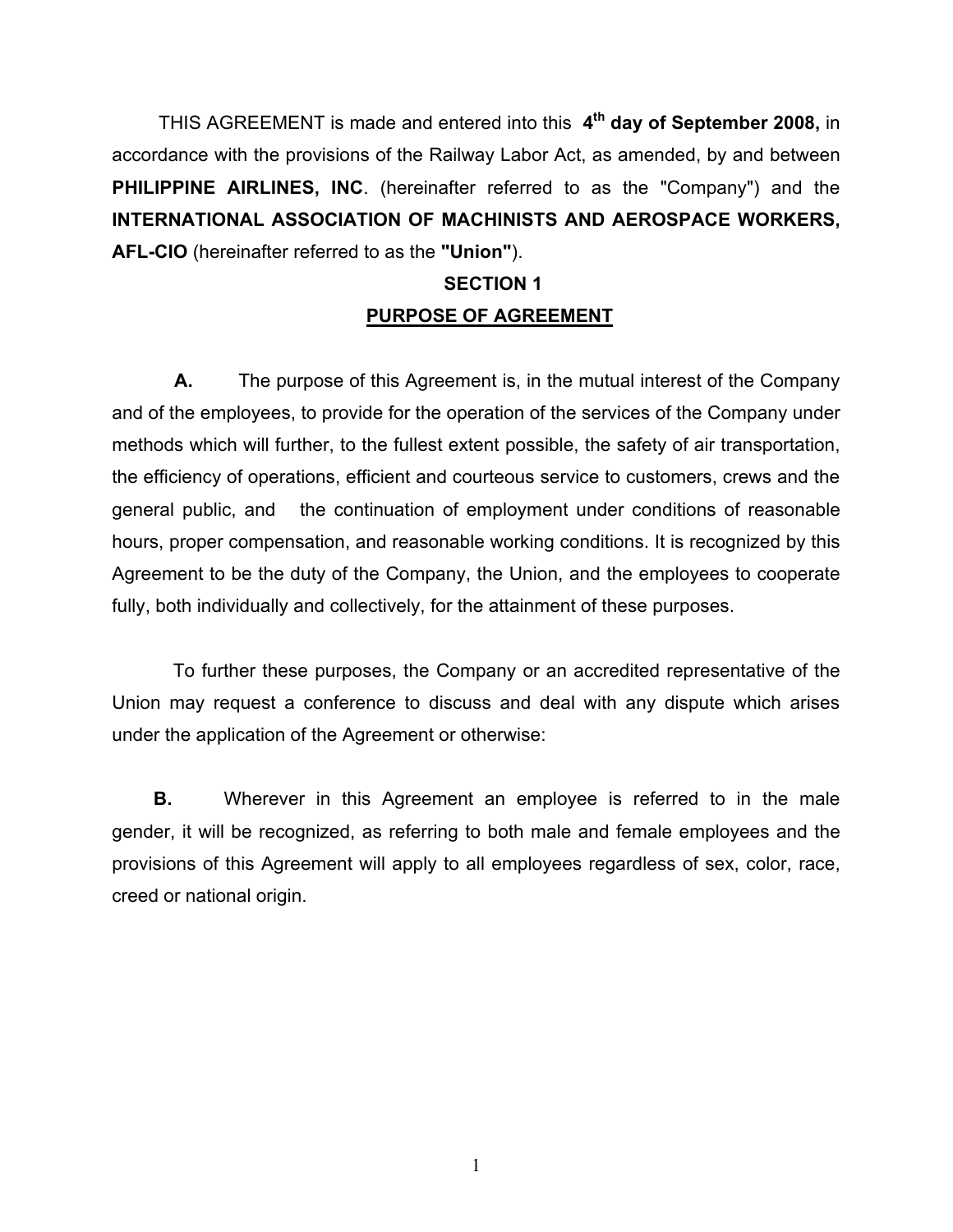## **SECTION II**

## **RECOGNITION**

In accordance with National Mediation Board certification R-4573 dated March 26, 1976 the Company recognizes the Union as the collective bargaining representative, for purposes of Railway Labor Act, as amended, for the craft or class of clerical, office, fleet and passenger service employees of Philippine Airlines, Inc.

## **SECTION III**

## **SCOPE OF AGREEMENT**

 **A.** This Agreement will govern the hours, wages and working conditions of all employees employed by the Company in the United States whose duty is to perform work in the classifications listed below in the following departments:

## **ADMINISTRATIVE DEPARTMENT**

Senior Accounting Agent **Personnel Assistant** Accounting Agent **Secretary** Accounting Clerk **General Clerk** General Clerk

## **CUST0MER SERVICE DEPARTMENT**

Customer Service Representative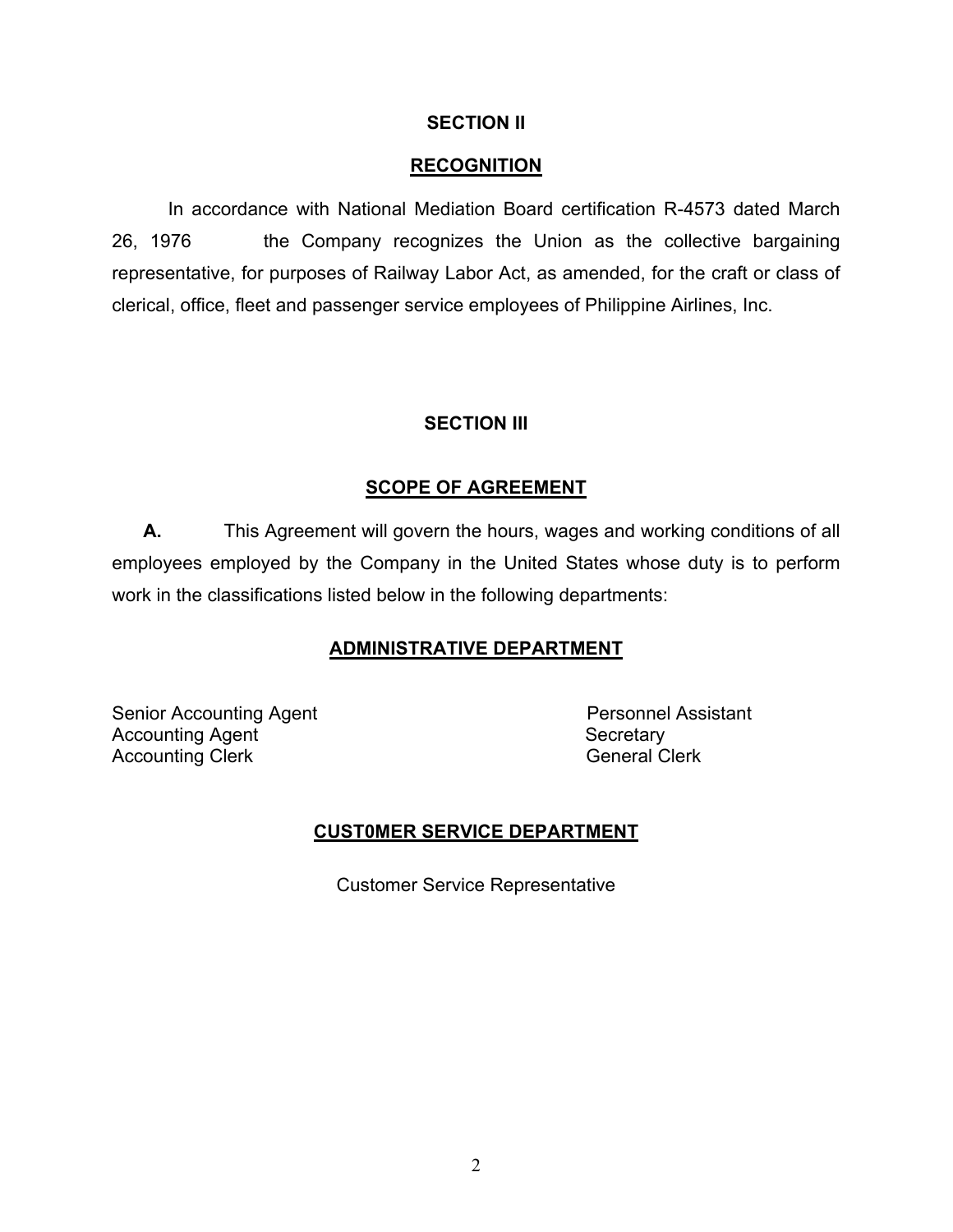**B.** The Company retains the right to contract out and transfer out (intracompany) that work which was contracted out or transferred out of the time of the March 14, 1979 Agreement and to continue contracting out work contracted out and transferred out prior to this Agreement. Effective September 30, 1988, the Company shall have the right to contract out work presently performed by employees involved in airport operations. This side letter of agreement with respect to third party handling shall remain in effect and become part of this Agreement.

 **C.** In the event the Company opens or operates any new or existing facility or operation during the term of this Agreement with less than four (4) flights per week, the Company may staff or operate that facility in any manner it deems necessary; the Company may subcontract the types of work in paragraph B above, without regard to the number of flights per week.

**D.** In the event the Company has need to contract out work or transfer work (intracompany) during the life of the Agreement to an extent greater than permitted in B above, it will give the Union thirty (30) days' advance notice in writing of its intention and agrees to negotiate in detail the plans for implementation. If an employee's job is eliminated due to a decision to subcontract or transfer work (intracompany) the Company will retrain and retain the employee for another position at no loss of pay and will not force employee relocation.

**E.** The Company agrees not to exercise its rights under this Article in a discriminatory or arbitrary manner for the purpose of undermining the Union as the collective bargaining representative.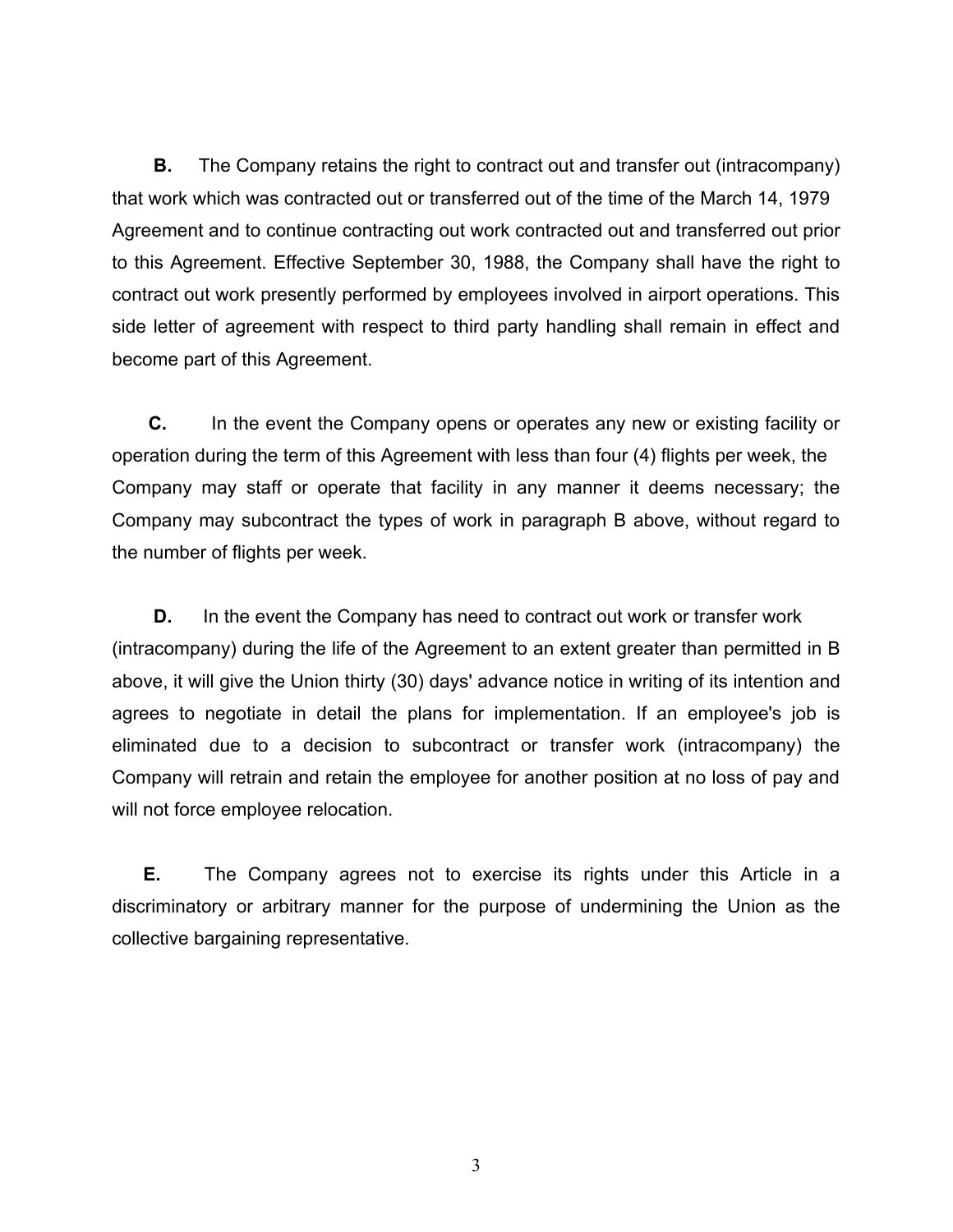## **SECTION IV**

#### **MANAGEMENT RIGHTS**

 **A.** The management of the Company and the direction of its employees; the establishment of reasonable working conditions; the hiring and promoting of employees; the disciplining and discharging of employees for just cause; maintaining the efficiency of employees; the continuance or discontinuance of routes to be flown in whole or in part; the equipment to be used; the location of stations and offices; the scheduling of airplanes; and the layoff and recall of employees in connection with increases or decreases in the work force are the exclusive functions of management to the extent that such rights and functions are not otherwise expressly covered or provided for in this Agreement, provided that the actions of the Company hereunder will not conflict with the terms of this Agreement.

**B.** Management and supervisory personnel will be permitted to perform contract work under the following situations: peak periods of less than four hours in a workday; contract employees on duty unavailable; training; and circumstances beyond the control of the Company. In city ticket offices, management and supervisory personnel will be permitted to perform contract work to the extent performed prior to the execution of this Agreement. The letter of agreement with respect to third party handling shall remain in effect through December 31, 1990, and shall be the status quo as of that date.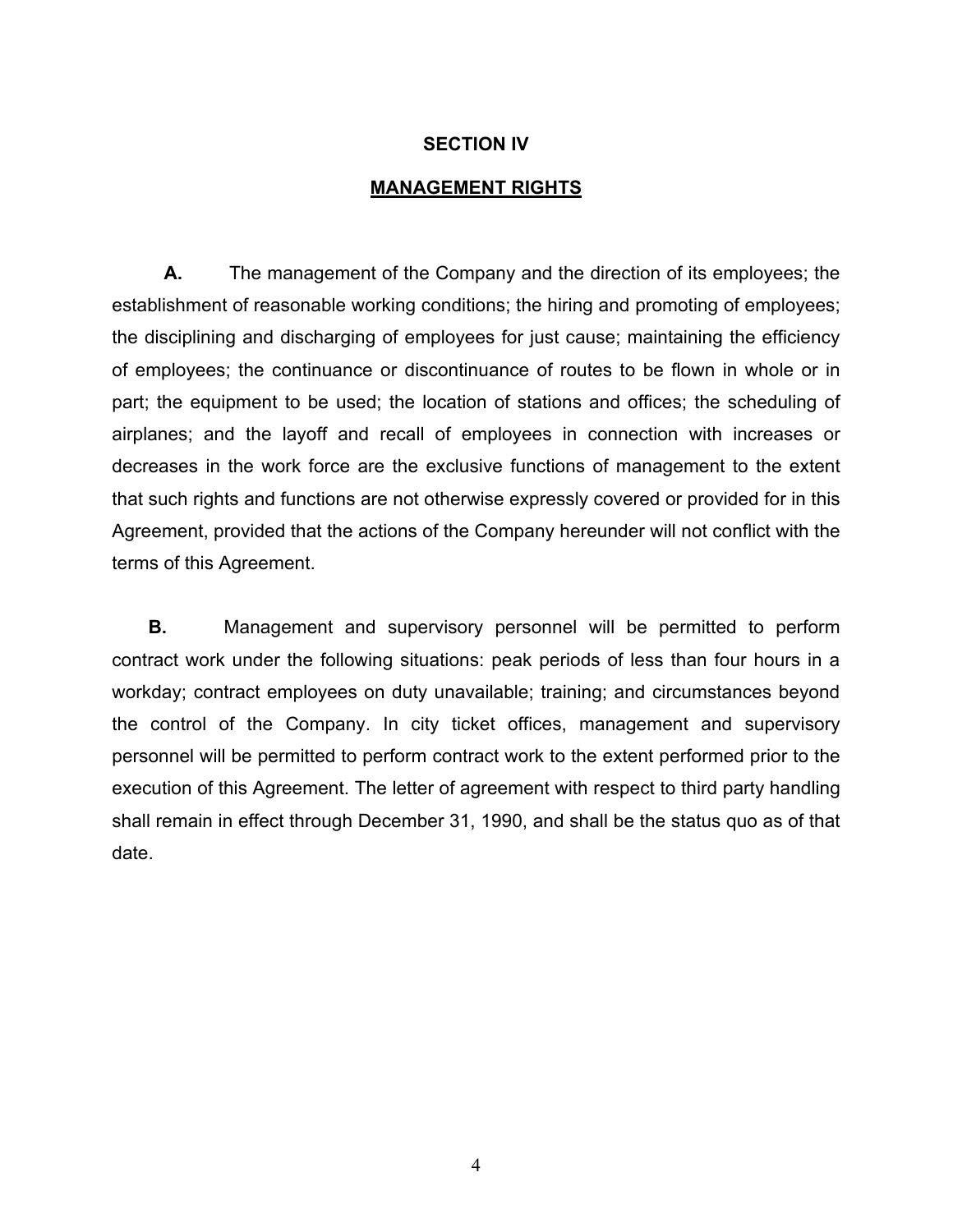# **SECTION V STATUS OF AGREEMENT**

 **A.** It is expressly understood and agreed that when this Agreement is accepted by the parties and signed by their authorized representatives, it will supersede any and all agreements existing or previously executed between the Company and any Union or individual affecting the employees covered by this Agreement.

 **B.** The Company retains the right to adopt and put into effect rules and regulations, which rules and regulations are not in conflict with the terms embodied in this Agreement. All employees will be subject to such rules and regulations. After the signing of this Agreement, all such rules and regulations will be reduced to writing and made available at each work location. A copy of all such rules and regulations will be supplied to the accredited Union representative. Company rules and regulations may be amended at any time by the Company, copies of said rules and regulations to be supplied to the accredited Union representative when made.

# **SECTION VI CLASSIFICATION AND WORK REOUIREMENTS**

**A.** The following job classifications (attached as Schedule "B") define the general duties of the employees covered by the Agreement. Except where provided herein, they do not impose staffing requirements on the Company. Nothing contained in these descriptions will be construed to be a limitation on the other duties to be performed by the employees to the extent historically performed by employees in a classification at any location of the Company. Should any new or revised classification become necessary, Company and Union will discuss to determine such need.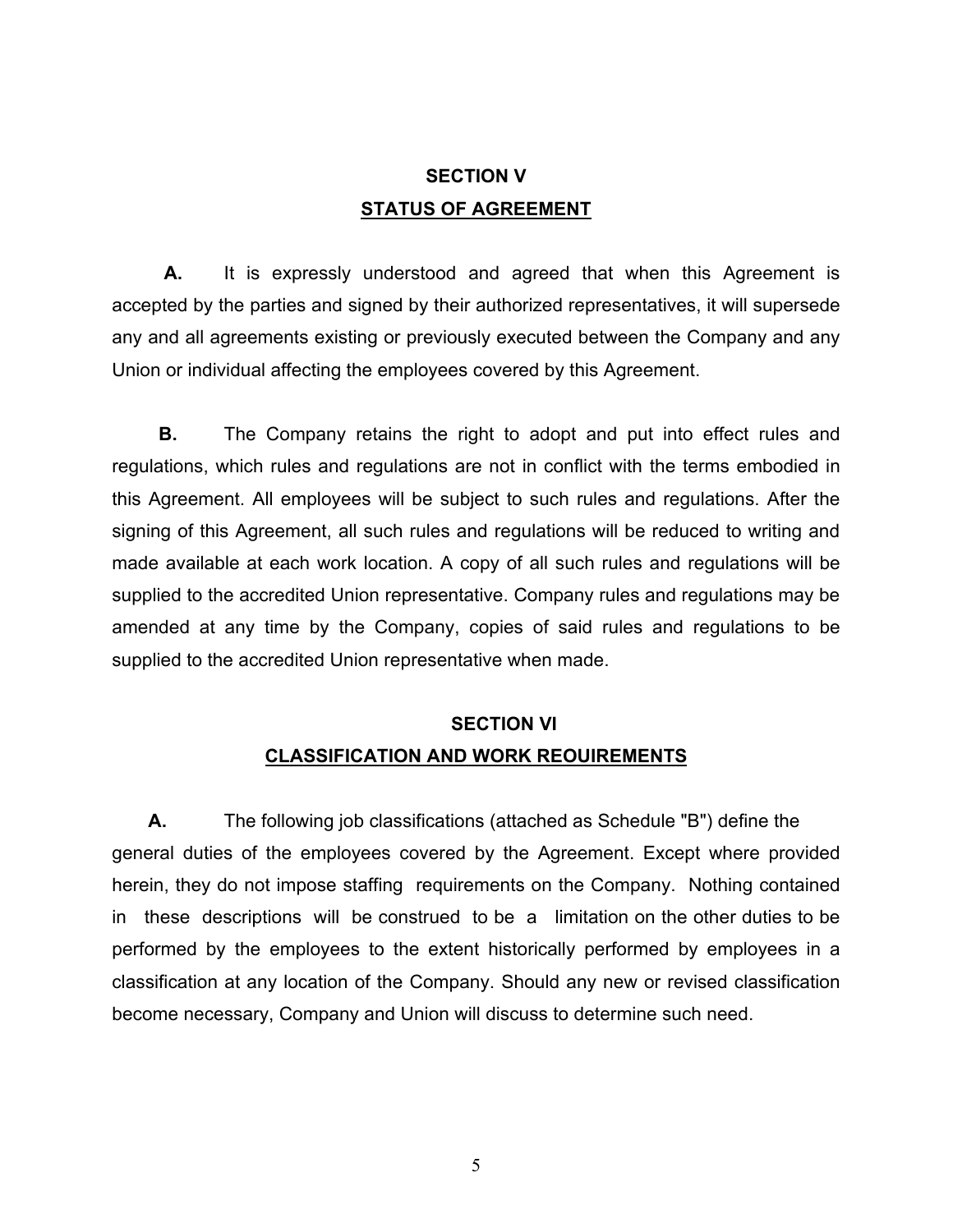**B.** At any new location, the Company reserves the right to assign duties to be performed by the employees as provided in each job description and to the extent historically performed by employees at any comparable existing work location.

**C.** It is understood that the Company may hire part-time employees in accordance with Section XIII of this Agreement.

# **SECTION VIII HOURS OF SERVICE**

 **A.** Except for part-time employees, a day's work will consist of eight (8) consecutive hours for airport and reservations employees, including a meal period of one-half (1/2) hour; and eight consecutive hours for other city office employees, excluding one-half (1/2) hour of a one-hour meal period. The workweek will consist of five (5) consecutive days of work and two (2) consecutive days off.

**B.** The regular starting and stopping time for work shifts will be scheduled and posted and will not be changed without five (5) calendar days' written notice to any employee affected by such change, except in instances of emergency or circumstances beyond the control of the Company.

 **C.** It is agreed that a work week schedule committee shall be formed consisting of one employee representative and the appropriate manager for the purpose of consultation concerning the work schedule. **The employee representative for the committee will be assigned by the chief union steward at the point**. This committee will also meet and agree on overtime distribution procedures for each station.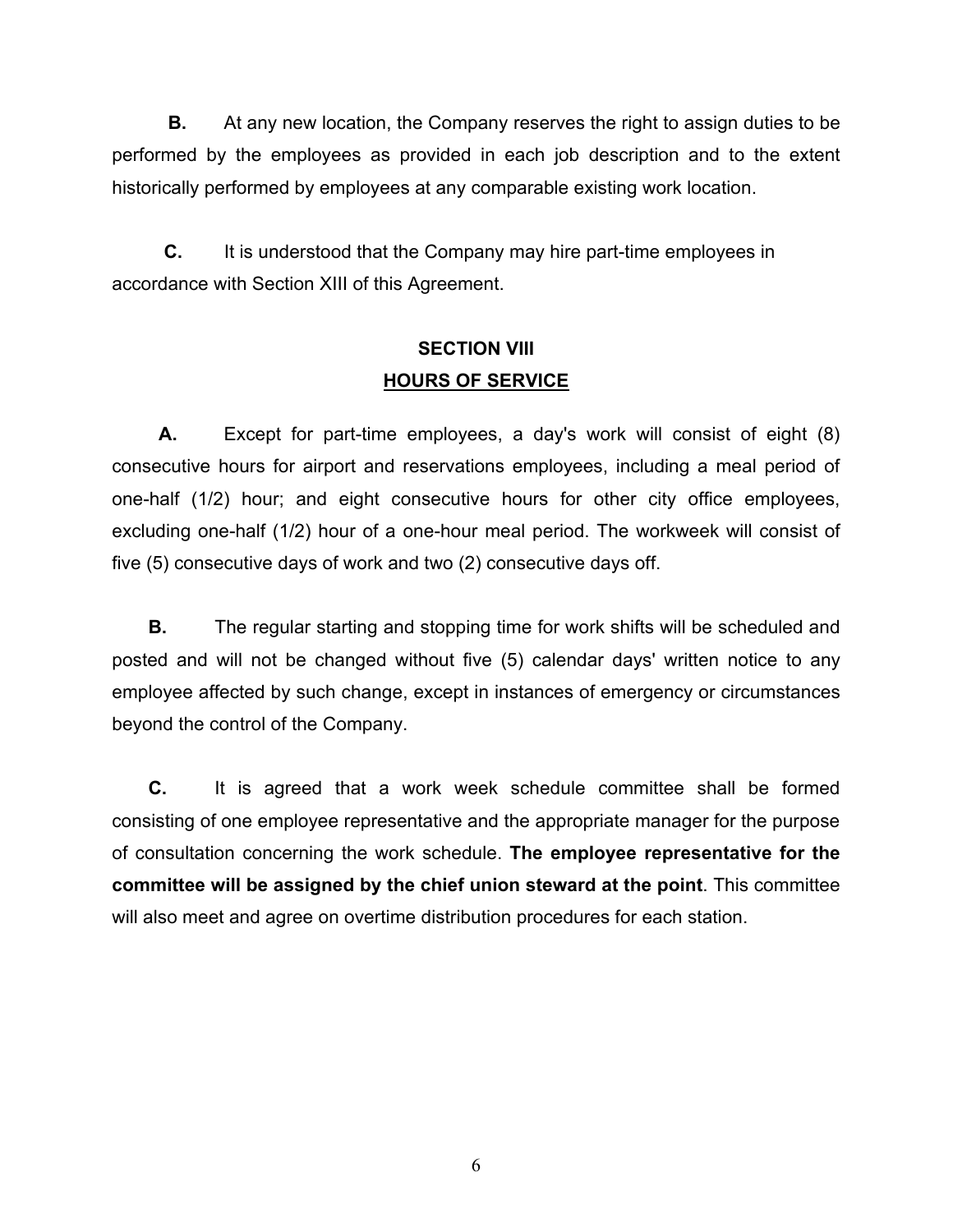**D.** (1) The Company agrees to prepare a list of shift assignments showing all shift assignments and days off within such classification. The list will be posted for ten (10) calendar days. The employees in each classification will indicate, in order of seniority, their preference on the list by signing opposite the particular shift and days off desired. The bidding of shifts and days off will be at least every twelve (12) months. There will be a maximum of nine (9) starting times of shifts in any classification in any twenty-four (24) hour period. Overtime will not be paid as a result of an employee bidding a change of days off or shifts.

(2) In work classifications where there are specialized functions, there may be locally agreed upon procedures for assignments **utilizing classifications seniority without considering seniority accrued in other classifications.**

 (3) No employee will be required to report for duty without being given at least eight (8) hours' rest after the completion of the previous tour of duty, including overtime.

 **E.** Any employee called to work or permitted to come to work on a regular shift when there is temporarily no work because of an act of God, strikes or circumstances over which the Company has no control, will receive a minimum of four (4) hours' pay at his regular hourly rate unless the employee is notified at least four (4) hours before the start of his shift that he is not to report for work. Failure on the part of the employee to keep the Company informed as to any change in telephone number and I or address will cause an employee to forfeit any claim to the pay for report to work under these conditions.

 **F.** Employees may continue to swap shifts and days off subject to the restrictions set forth below:

 (1) Such request must be made in writing to the **swap coordinator** on a standard form. **This form will be forwarded to the immediate supervisor or manager.**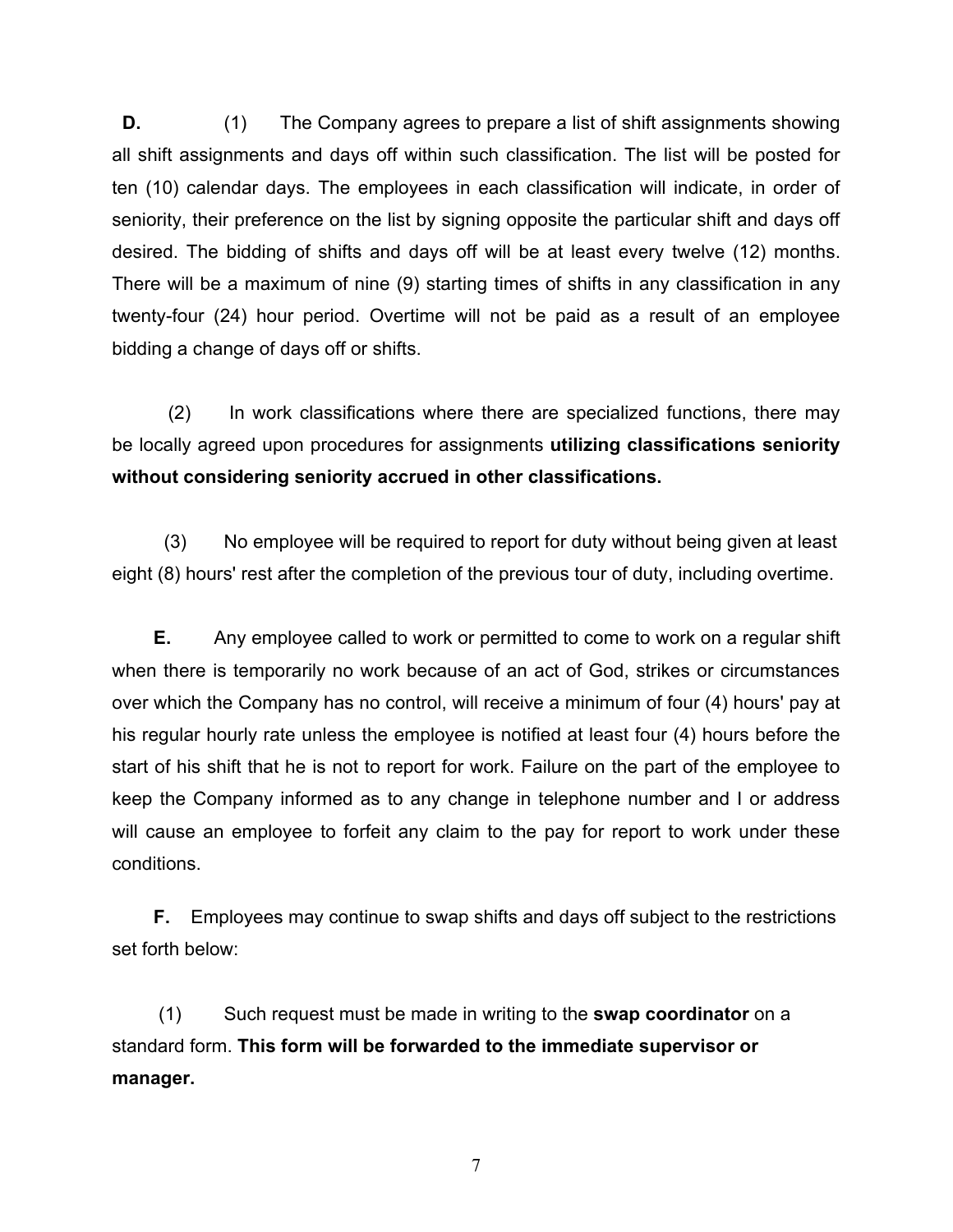(2) All swapping must be done by employees within the same classification and there must be adequate coverage of all work done by the employees involved in the swap.

 (3) All swaps will be settled within four (4) pay periods from the date of the swap. **Actual pay back must be indicated on the form. Dates may be changed in writing but the swap still must be completed within the four pay period provision.**

 (4) No employee will be permitted to swap more than three (3) shifts in any one pay period. The three (3) swaps per person per pay period may either be single swaps or involve a payback.

 (5) A lead may swap shifts, in accordance with the above, with an employee whom he leads. No premium pay will be made to the employee who fills in for the lead who has initiated an exchange.

(6) Overtime and hourly restrictions caused by an exchange will be waived.

 (7) In order for a swap to take place, the employees must, on the last day worked prior to swap day, reconfirm with the **swap coordinator** who will be working the swap day and the availability of one of the employees to cover the scheduled work. **It is the responsibility of the swap coordinator to look for a replacement in case an employee cannot fulfill his swap for any reason.** The employee who is to work on a particular day as the result of a swap is responsible for reporting to work and may be subject to disciplinary action if he does not report.

 (8) Any employee who engages in an exchange runs the risk the employee with whom he exchanges a day off may terminate his employment before the swap is completed leaving the remaining employee responsible for completion.

**G.** Reasonable refreshments, during the hours of duty, will be permitted in designated areas, provided an employee will not leave the job to indulge in such refreshment without permission. A lounge / rest area shall be maintained separate from the lunch area.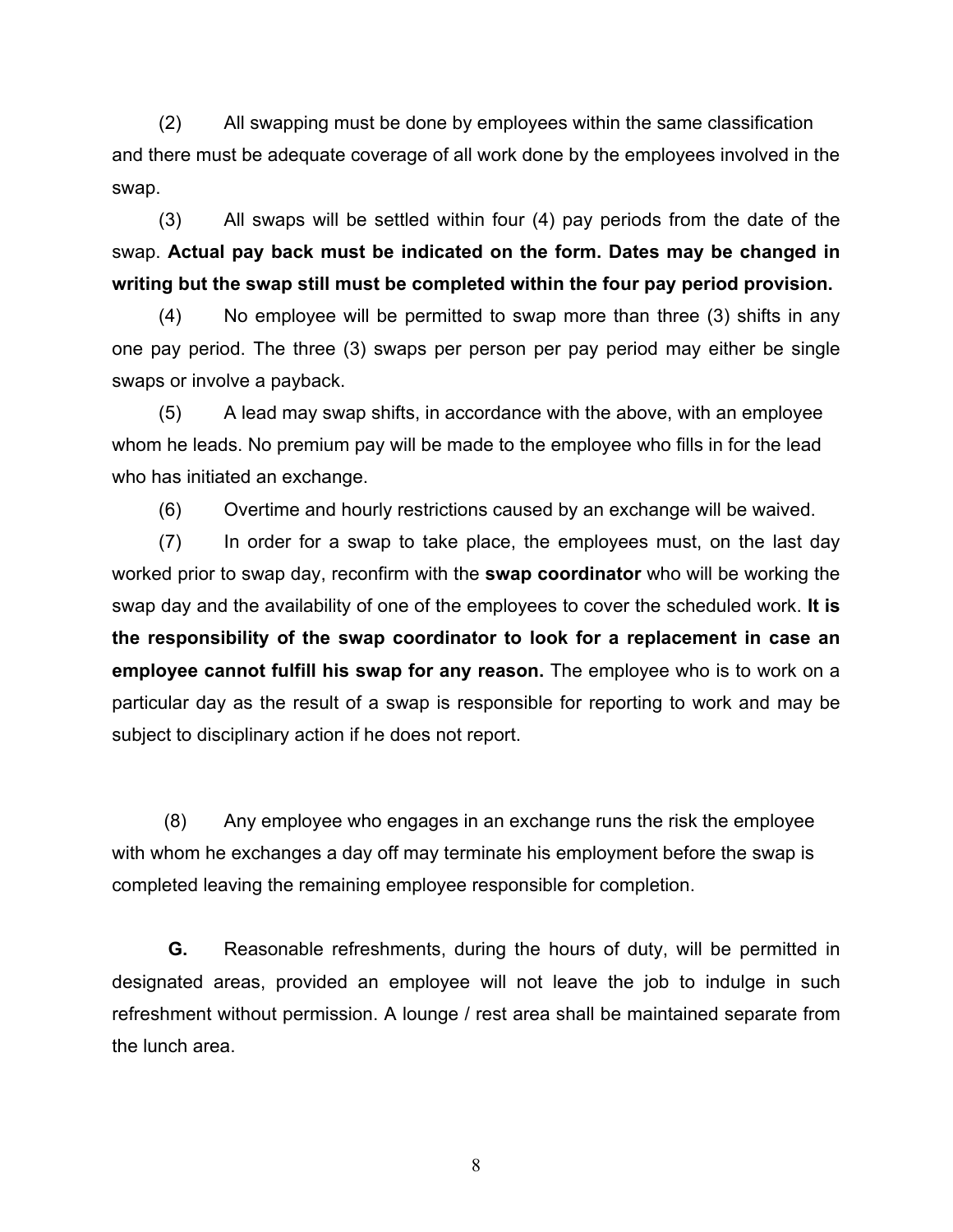# **SECTION VIII HOLIDAYS**

| А. | For purposes of holiday pay, the following holidays will be observed: |                                |
|----|-----------------------------------------------------------------------|--------------------------------|
|    | New Year's Day                                                        |                                |
|    | Martin Luther King Jr. Day                                            | <b>Thanksgiving Day</b>        |
|    | Presidents' Day                                                       | Day After Thanksgiving         |
|    | <b>Memorial Day</b>                                                   | Christmas Day                  |
|    | Fourth of July                                                        | Employee's Birthday (floating) |
|    | Labor Day                                                             | <b>Floating Holiday</b>        |
|    |                                                                       |                                |

 **B.** 1. An employee will observe his birthday on the actual date except that the employee may observe this holiday on any other day other than another holiday after the employee has given not less than ten (10) days' notice in writing of his intention of doing so, and no other employee on the same assigned shift for that day is scheduled to observe his birthday. Any exceptional operating problems will be worked out on a local basis. Less than ten (10) days' notice of change may be accepted if operational requirements allow.

An employee may also observe his birthday by connecting it with his scheduled vacation provided he doe& so at the time he selects his vacation as provided in this Agreement.

2.In the event an employee's birthday falls on February 29,

March 1 shall be considered as his birthday for purposes of this Paragraph, and, if the employee's birthday falls on another of the holidays specified above, his next following work day shall be considered his birthday.

 3. The floating holiday will be treated in the same manner as prescribed above. **The Company will allow as many employees within each department as the 0perations permit to observe their floating holiday on Good Friday utilizing company seniority.**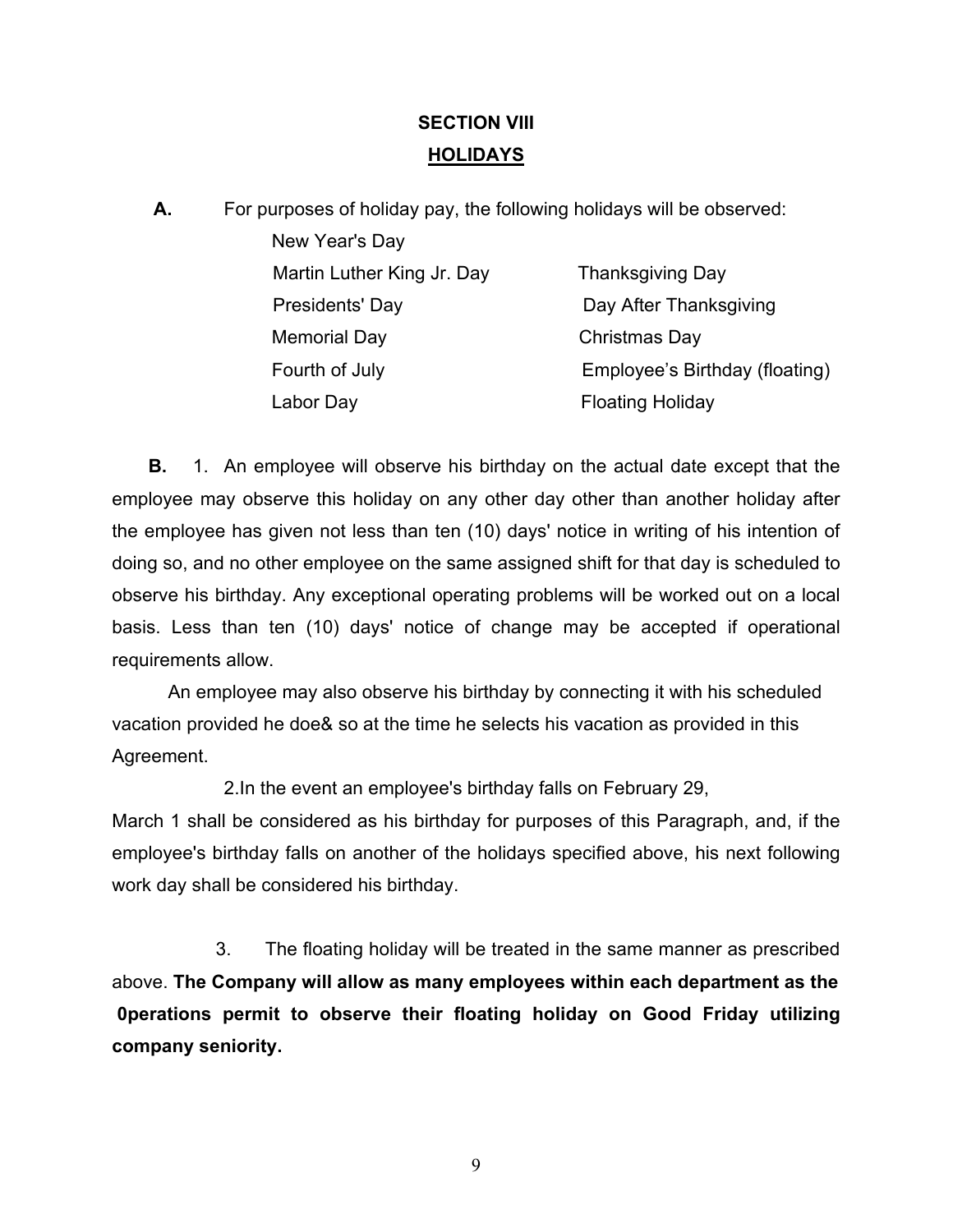**C.** An employee required to work on a holiday will be paid double time and one-half (2 ½) times his regular rate of pay for all hours worked on a holiday and will receive no additional time off. The Company may at its option grant, in lieu of premium holiday pay, compensatory time off on a one to one basis which shall be treated like any other vacation leave, if the employee so requests. Part-time employees will also be paid at the rate of double time and one-half  $(2 \frac{1}{2})$  times the regular straight time rate) for work performed on holidays.

**D. Employees not required to work on a holiday will be compensated** for the day at the straight time rate; provided further, should any of the foregoing holidays fall on an employee's first regular day off; the preceding scheduled workday will be observed; should the foregoing holidays fall on an employee's second regular day on; the following scheduled workday will be observed. Except for Christmas and New Year's, if federal law designates a date other than the calendar date for a holiday, then the federal law will govern unless mutually agreed otherwise.

**E**. Employees will be allowed reasonable time off with pay, not to exceed three (3) hours on each occasion, to exercise their right to vote on election days, provided, an employee is qualified to vote in a state where assigned and provided further an employee is unable to vote during the time outside his scheduled workday. An employee must provide the stub and personally vote.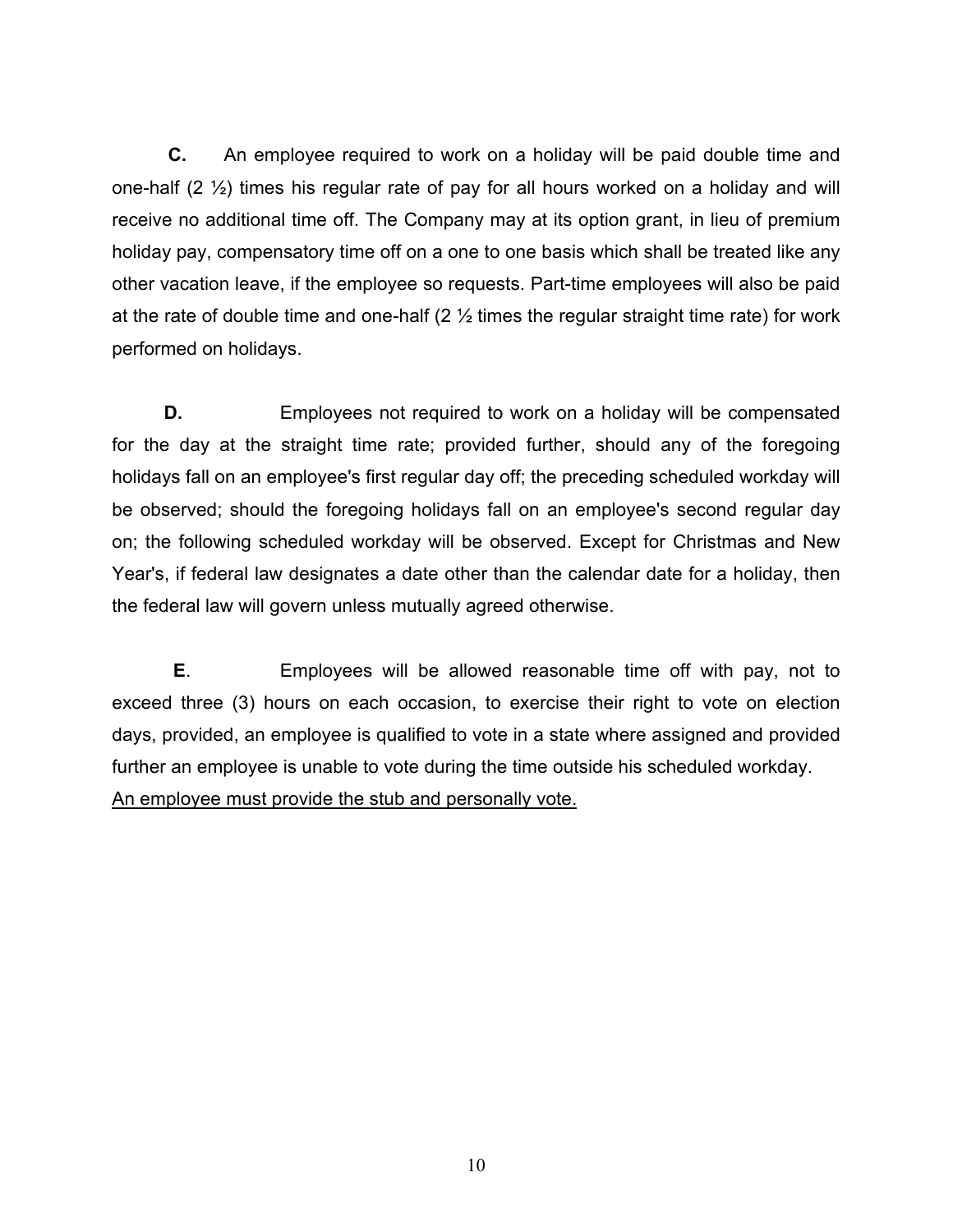# **SECTION IX OVERTIME**

**A.** Overtime at the rate of time and one-half of the regular hourly rate of pay, adjusted to the nearest quarter of an hour, will be paid for: (1) work performed in excess of eight (8) hours during one working day; and, (2) work performed on an employee's regular scheduled day off. Overtime at the rate of double the regular hourly rate will be paid for: (1) work performed in excess of twelve (12) hours in any twentyfour (24) hour period; and, (2) work performed on the seventh (7th) day worked in an employee's workweek.

**B.** Overtime will be offered in accordance with locally agreed upon overtime distribution procedures. The Company may assign employees to work overtime where necessary. It is agreed, in order to distribute overtime as equitably as possible, that an appropriate overtime list will be kept on a current basis for each classification at a location upon which all overtime worked or refused will be recorded in a straight time breakdown and such record will be posted on a bulletin board. The overtime list will not be started again but all credits will be reduced by one-hundred when every employee is credited with more than one hundred hours.

**C.** No overtime will be worked except by direction of proper supervisory personnel.

**D.** There will be no pyramiding of overtime rates provided in this Agreement.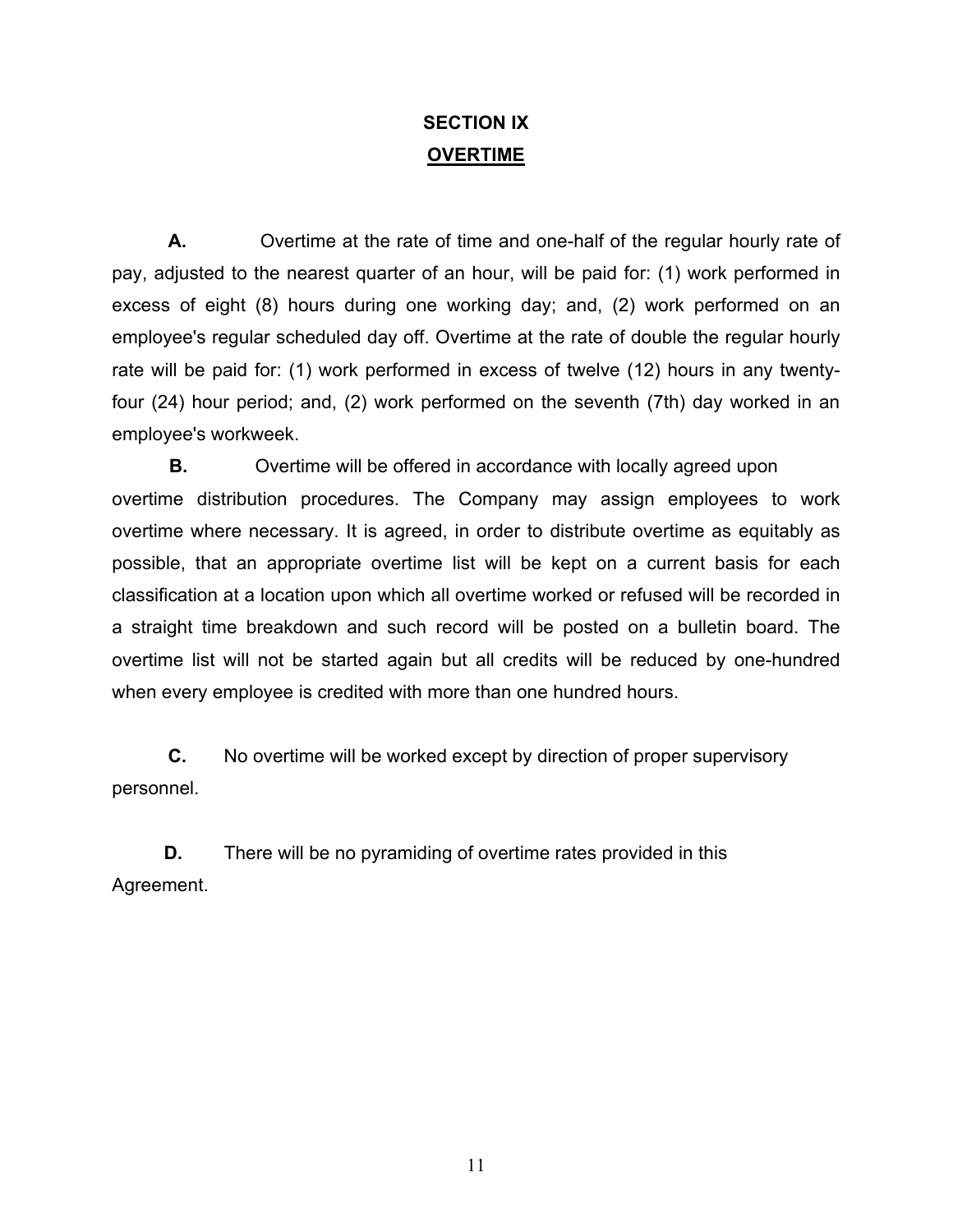# **SECTION X TRAVEL PAY**

**A.** Employees who travel away from their work domicile on Company business will be paid for the time in working, necessary traveling, and necessary waiting in accordance with the provisions of this Agreement, except in the case of familiarization and training trips.

**B.** Employees on familiarization and training trips will receive their regular salary without regard to time spent in activities incident to the trip, traveling and waiting. The Company will endeavor to equalize within each department the opportunity of a familiarization or training trip, when such trips are given. Employees assigned to a familiarization or training trip will be given at least three days' notice before date of departure and eight hours off without loss of pay before scheduled departure. Upon return, employees will not be scheduled to work within twenty-four hours after arrival. On domestic trips, the 8-hour provision of Section VII (c) will apply.

**C.** An employee who is required to travel in relation to familiarization and training as provided in this Section will be:

(1) Compensated for attendance at a training program on any paid holiday prescribed by this Agreement as time worked; and

(2) Employee's days off will be worked on a debit/credit basis, i.e., an employee who is away for two weeks would receive a credit of four regular days off (excluding the day of arrival). Against this credit would be debited the days off he received while in training. The day of travel back to his home station will not be counted as one of his days off.

**D.** For temporary assignments within the United States, away from work domicile, employees will receive per diem expenses of \$30.00 for a hotel or actual hotel expenses with prior approval of the Company, \$60.00 for meals and transportation subject to submission of reporting forms as may be required by the Company. For travel to Manila for training and other purposes, employees will receive per diem expenses of \$35.00 exclusive lodging and transportation.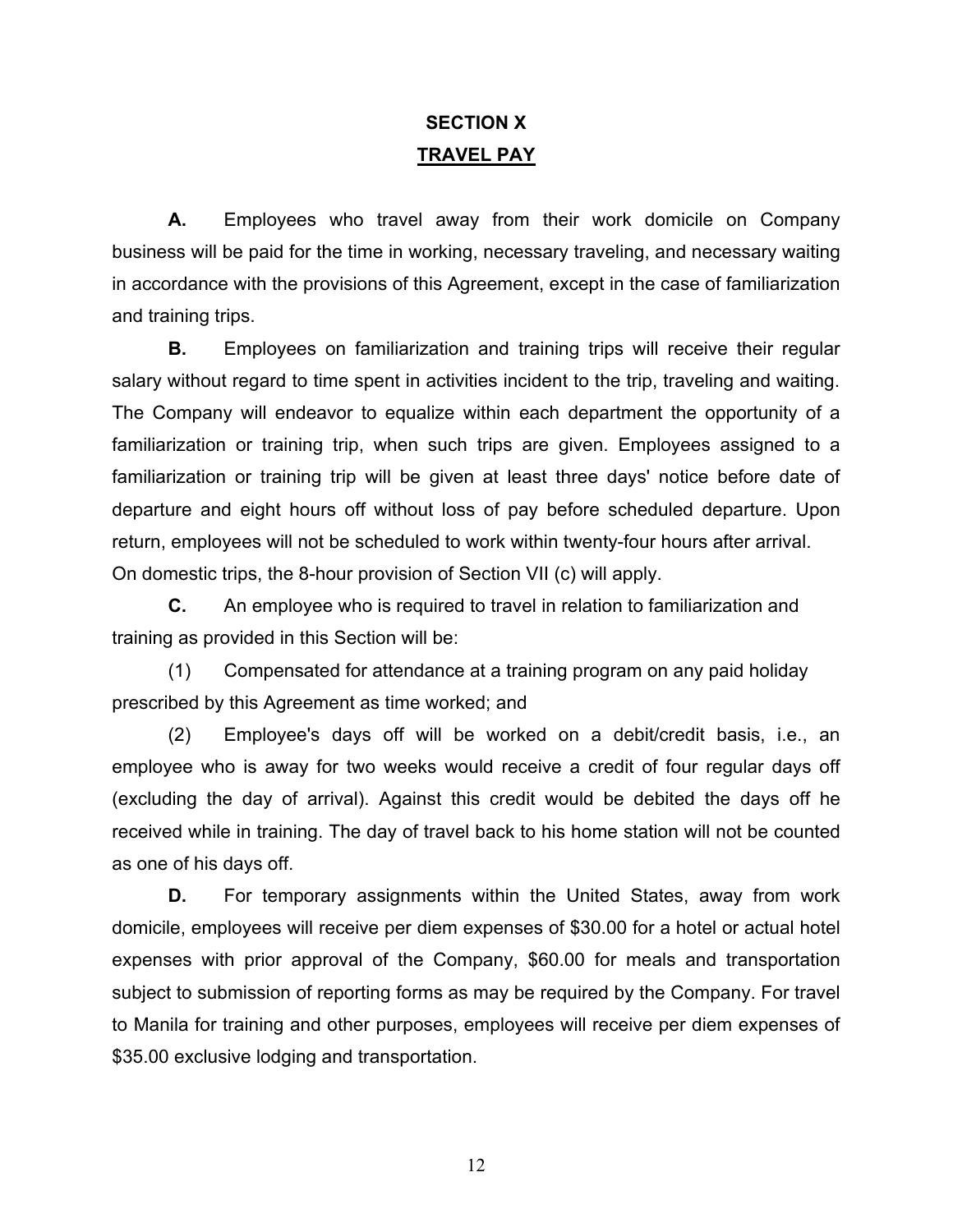**E**. The Company reserves the right to provide lodging, meals and ground transportation in lieu of respective per diem expenses.

**F.** Adequate expense advance will be made to employees prior to their leaving their work domicile.

# **SECTION XI SENIORITY**

**A.** Company seniority is based on continuous length of service as an employee with the Company from the last date of hire. **Effective as of July 01,2000** employees hired on the same date will be placed on the seniority list **based on the lowest last four (4) digits of their SSN,** unless an employee has spend time in temporary employment in which case such time will be used for determining priority for placement on the seniority list.

**B.** Classification seniority will accrue from the date of entering a classification specified in Section VI, Entitled Classifications and Work Requirements. Employees who have the same classification date will be placed on the seniority list in the following order:

- (1) Company seniority
- (2) Temporary time in classification
- (3) **The lowest last four (4) digits of their SSN.**

**C.** Company seniority plus the ability to perform the work required for the job will govern in cases of promotions, filling of vacancies, layoff and recalls.

**D.** For the purpose of shifts and days off within the classification at a location, and of lead positions, classification seniority will govern. For the purpose of vacation selection, layoff and recall and the exercise of displacement rights, Company seniority will govern.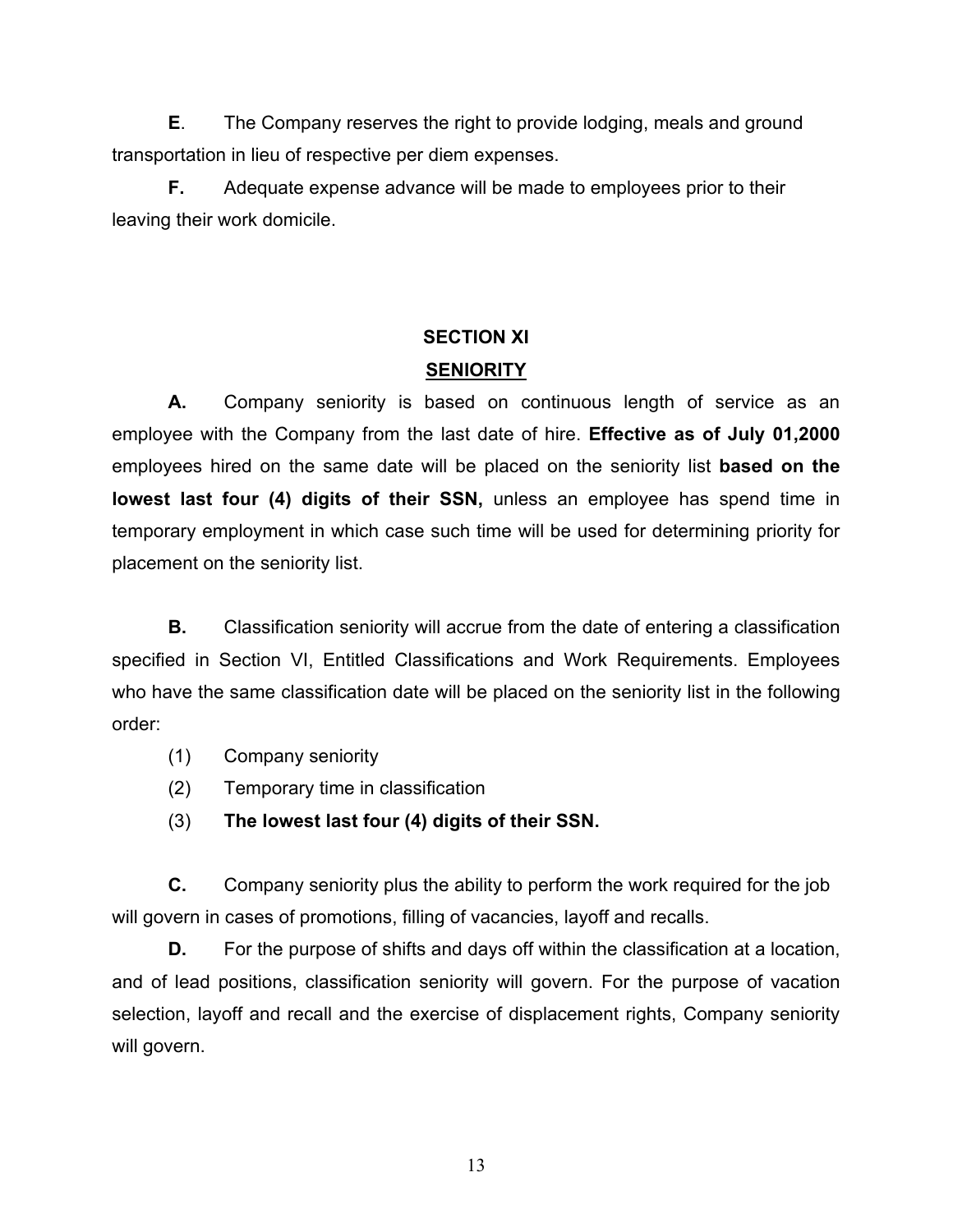**E.** For purposes of shifts, days off, and lead positions, time spent in the agent classifications of Reservations, Ticket, Cargo and Traffic will be counted in determining an employee's classification seniority in the Customer Service Representative Classification.

**F.** Employees will be on probation for the first ninety (90) calendar days of continuous employment. During the probationary period an employee may be disciplined or discharged without recourse to the Grievance Procedure.

**G.** If a new employee is retained in the service of the Company after his probationary period has ended, his name will then be placed on the Company seniority list as of the date of his original hiring and on the classification and department seniority lists as of the date he first entered his current classification and department.

**H.** Seniority lists as provided herein will be furnished to the Union and will be posted and will be revised every October 1. All employees who hold seniority due to layoffs, promotion, etc., will be included in seniority listings. Employees must report any seniority errors within thirty days after posting or their position will be assumed to be correct.

**I.** Employees who successfully bid to the Customer Service Classification will retain, but not accrue seniority, within any former classification under this agreement unless provided for in paragraph E, all future openings in the Customer Service Classification shall be controlled by the procedures established in the collective bargaining agreement.

**J.** An employee will forfeit all employment and seniority rights under anyone of the following conditions:

(I) He retires or resigns;

(2) He is discharged for just cause;

(3) He fails to return to his previous position within fourteen (14) calendar days after being noticed to return. This provision will not apply to recall the temporary vacancy; and

(4) He is recalled to active service within three (3) years from date of layoff.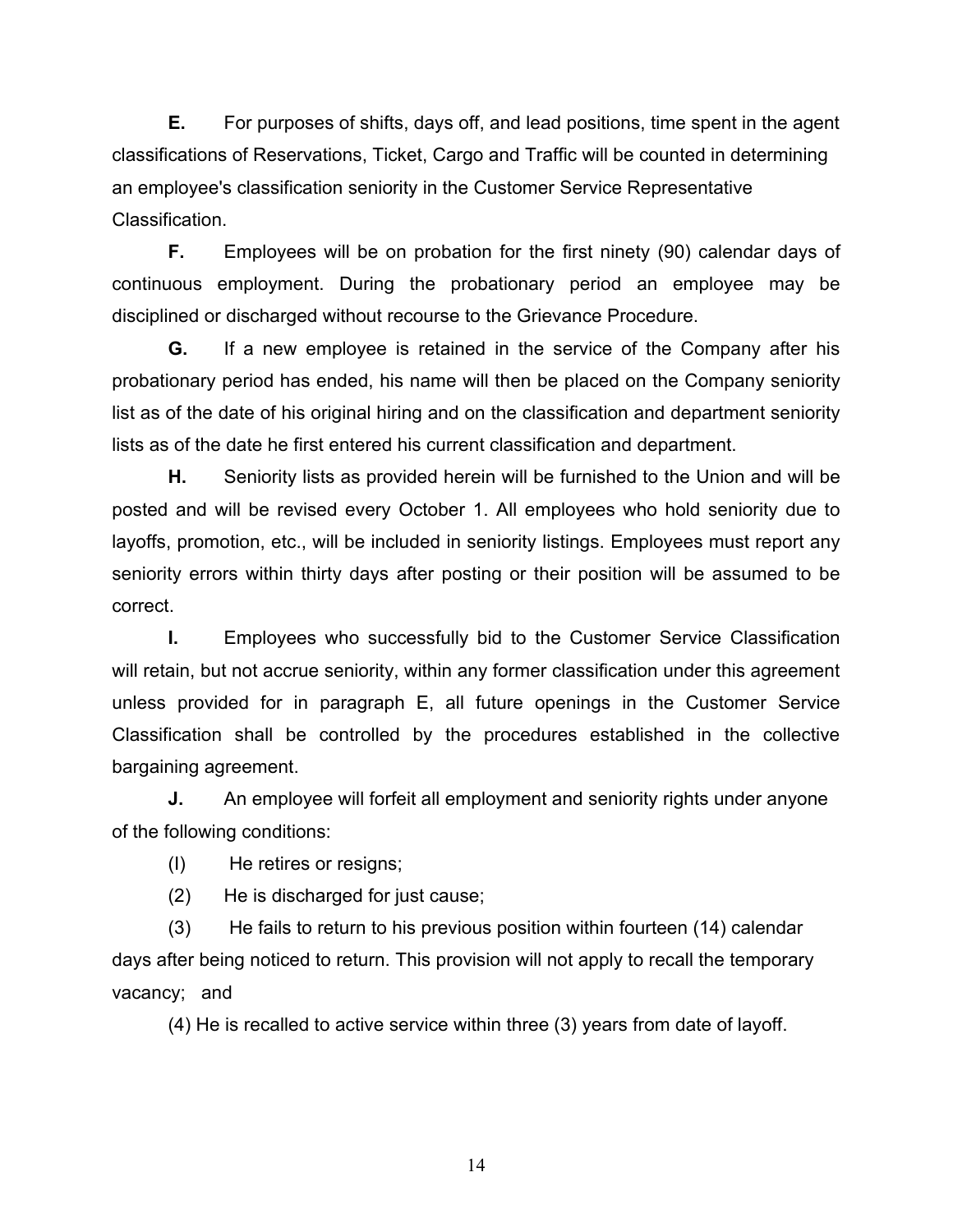**K.** In a reduction of force, the junior employee in a classification at a point will be laid off on the basis of company seniority, provided said employee is given 14 calendar days notice lay-off. **The employee will have five (5) calendar days after notification of lay-off to decide whether he will accept lay-off or fill a vacancy or if no vacancies are available, displace a junior employee, whichever may be applicable. An employee will be prepared to exercise his seniority after the initial notification of lay-off.** An employee who is laid off may exercise his company seniority to displace the most junior in another equal or lower rated classification at the point where the laid off employee is qualified to perform the work of the employee whom he had displaced provided the employee meets the testing requirements in the Letter of Agreement IV.

## **SECTION XII**

## **FILLING OF VACANCIES**

**A.** Vacancies of sixty (60) days or longer (not caused by reasons such as illness, training, vacation, pregnancy or other leave of absence), covered by this Agreement, will be filled through a permanent bid system.

Any employee who desires to file a bid within their classifications or transfer to another classification, will file a permanent bid on a form furnished by the Company.

An employee filling a permanent bid with the Company will provide one (1) copy to his chief steward. Each employee must update his bid every January of each year. If employee fails to update his bid, the existing bid on file becomes the basis of an award if applicable to the available position.

In the event that there are no bids for vacancies from full-time employees within the classification at the point, then bids will be considered on the basis of company seniority provided the employee meets the testing requirements in the letter of agreement in the following order:

- (I) From full-time employees within the classification system-wide;
- (2) From part-time employees within the classification both at the point and system-wide;
- (3) From any employee within another classification both at the point and system-wide; and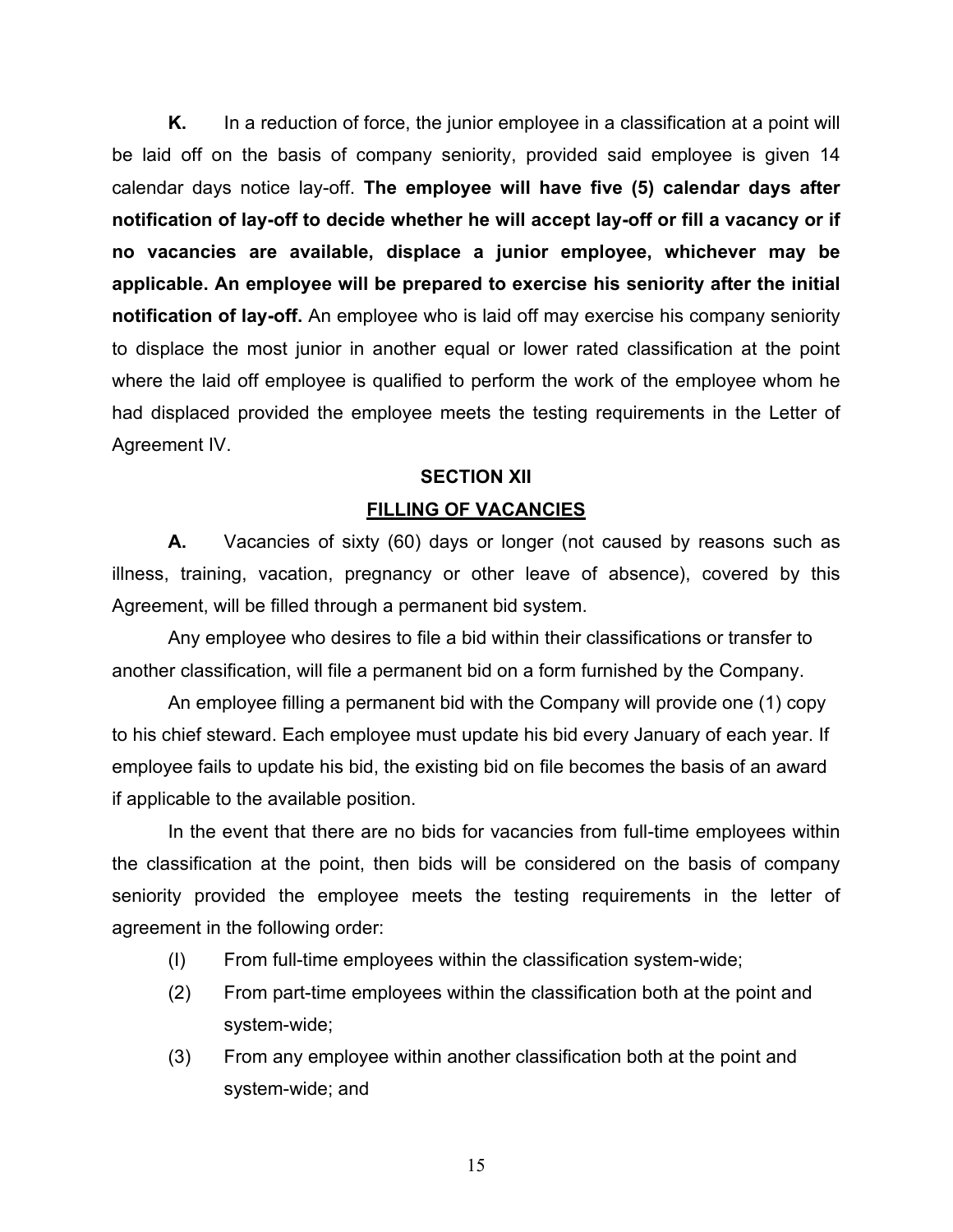(4) From any employee on lay-off.

**B.** An employee bidding for more than one (I) vacancy will indicate the order of preference on each bid and if he is the senior bidder for more than one (1) vacancy, be will have the opportunity to accept only the job ranked highest in his preference.

**C**. A successful bidder will hold the bulletined job for a reasonable time not to exceed sixty (60) working days on a trial basis in order to demonstrate his ability to perform the work required by the job. During such a period, if the employee is unable to demonstrate his ability to perform the duties required by the job, he will be reverted to his previous position.

**D.** The Company will not be required to consider bids submitted by an employee within six (6) months after the date on which he was notified that he was a successful bidder.

**E.** Within fifteen (15) days after the close of bids, an award will be made or the posting will be cancelled. After an employee has been chosen to fill a bulletined job, the Company will within five (5) days, post a notice of same on all appropriate bulletin boards showing the name of the employee selected and his seniority date, with a copy to the Union. After an employee is awarded a vacancy, a maximum of thirty (30) days will elapse before the employee reports to the new position. With good reason, this thirty (30) day period may be extended by mutual agreement.

**F.** During the interim period required to bulletin and fill a vacancy, the Company may assign an employee to fill the vacancy temporarily and the employee selected will be paid his regular rate or the rate of the job, whichever is higher.

**G.** In case of temporary vacancies in classifications covered by this Agreement, the Company may assign an employee to fill such vacancies on a temporary basis without bulletining the job and the employee selected will be paid his regular rate or the rate of the job, whichever is higher.

**H.** An employee assigned to a temporary job will, upon discontinuance of the job, be returned to his former job.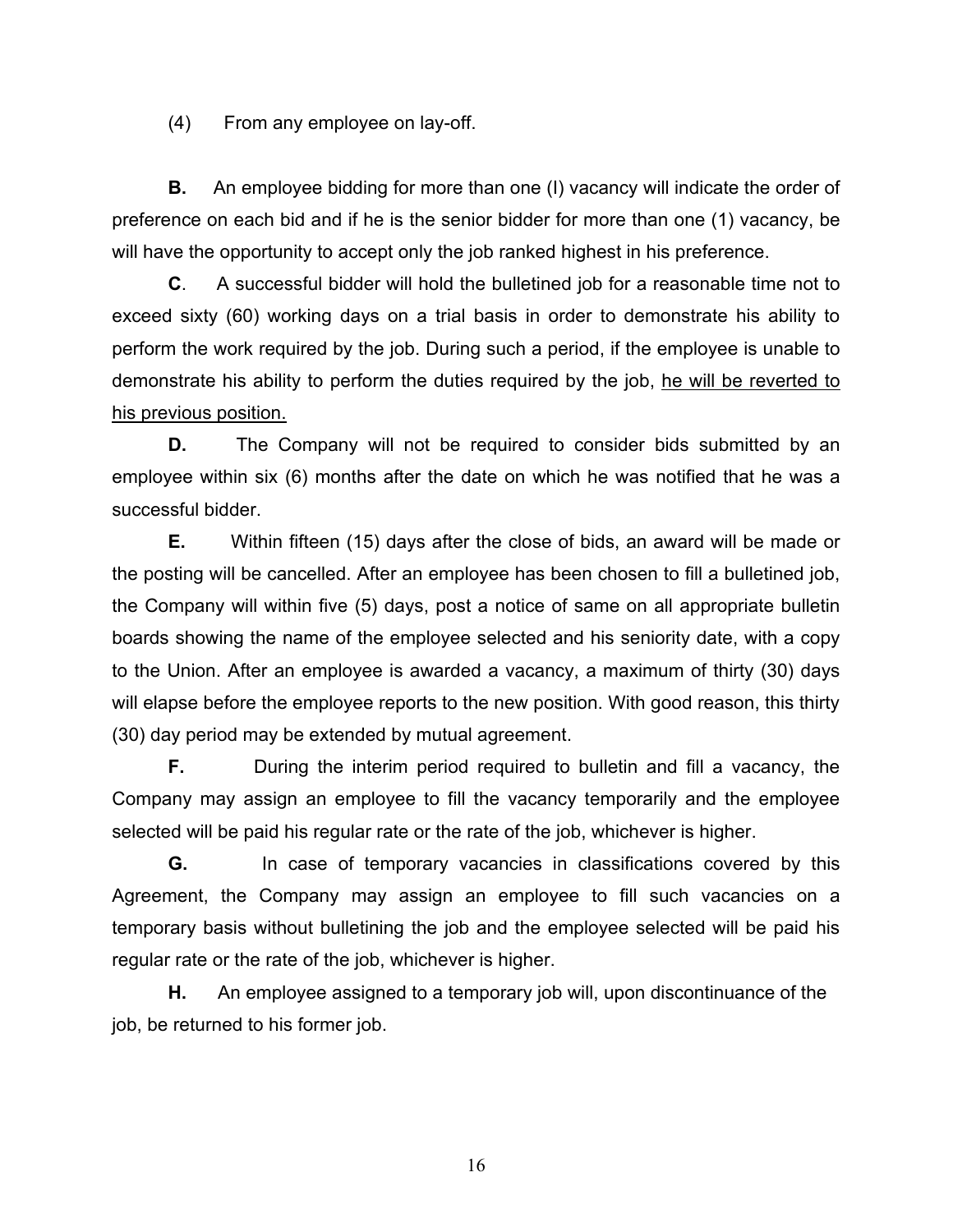**I.** When a new employee is hired in any classification under this Agreement, the Company may recognize his previous experience and the type of work for which be is hired by awarding him a starting rate higher than the minimum for the classification.

**J. The position of Secretary , Secretary to the Station Manager of HNL / SFO / LAX / LAS and the Personnel Assistant will be excluded from the provisions of this agreement pertaining to filling of vacancies and reduction in force. An employee terminated from a position in the above classifications may exercise his seniority to displace the most junior employee in another classification covered by this Agreement in accordance with the Letter of Agreement # 6, if not terminated for just cause. An employee in these classifications may exercise his seniority to bid into another classification covered by this Agreement.**

**K.** Temporary employees may be hired to fill temporary vacancies existing under Paragraph A of this section. The Company will inform the Union and employee, in writing, of the reason and the contemplated duration and the daily hours of the job (s).

 Employees hired as temporary will not accrue seniority, but will be subject to the wage provisions governing other employees covered by the Agreement and Section XXI.

If temporary employees are subsequently hired as regular employees in the same classification, the period of temporary employment will be credited against and deducted from their probationary period, but in no case will the probationary period in the regular position be less than sixty (60) days. Seniority will accrue from the date hired as regular employees.

In the filling of temporary vacancies, the company will give first preference to employees on layoff who have the qualifications to fill the vacancy and who have filed a permanent lay-off bid form. However, they will not accrue classification seniority.

At submission, any employee whose qualification is questioned will be notified by the Company. Otherwise, the bid will be considered as accepted. After an employee is notified of a temporary position, be will have three (3) working days to respond.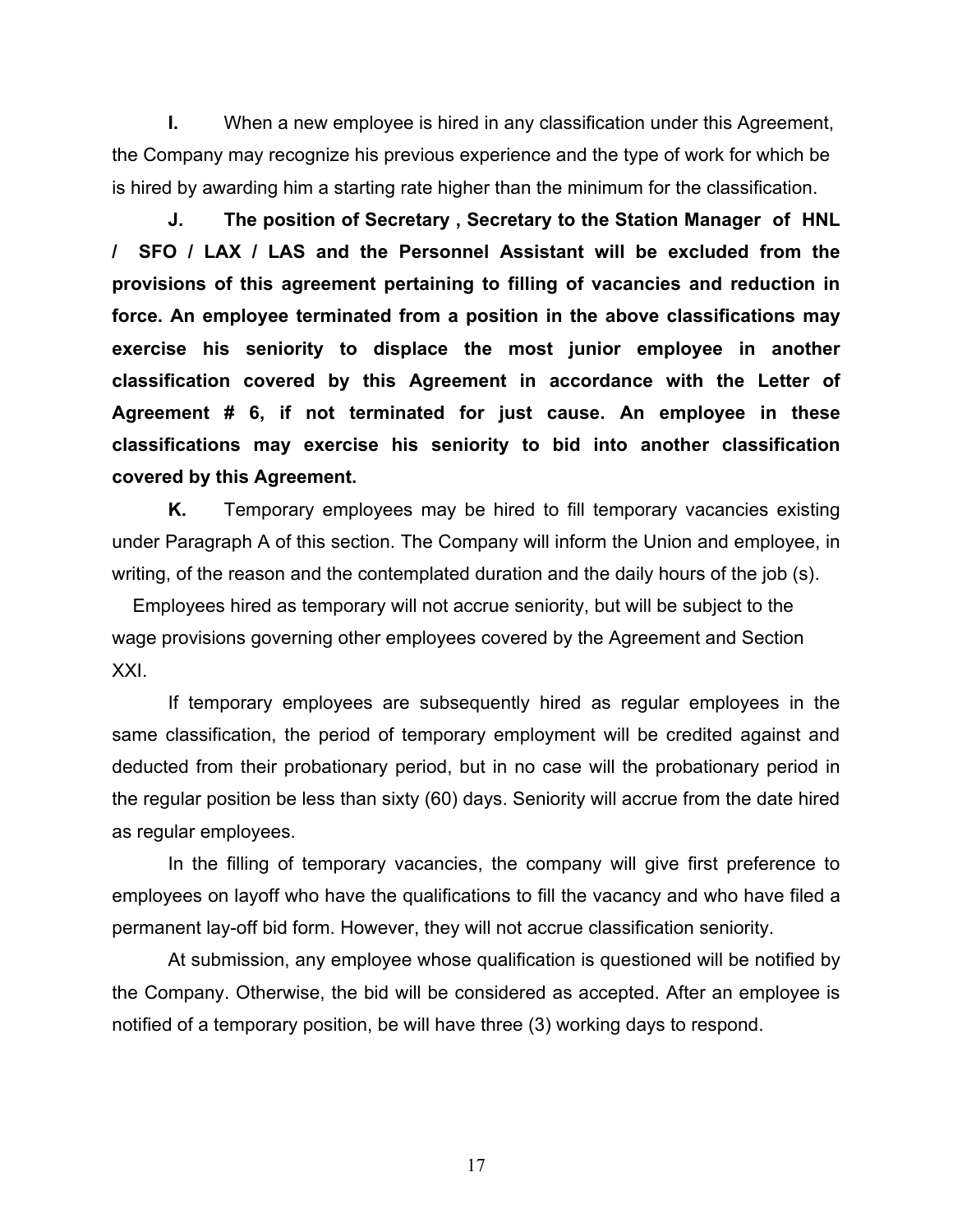Laid off employees who fill temporary vacancies in excess of sixty (60) days will accrue sick leave and vacation, and receive COLA (HNL), where applicable. Time worked in such temporary employment will he credited towards trip pass entitlement.

# **SECTION XIII PART-TIME EMPLOYEES**

**A.** Part-time employees are those who are regularly scheduled to work twenty (20) hours or less in a workweek. The regular starting and stopping times for work shifts and days off will be scheduled and posted. The Company reserves the right to adjust starting and stopping times to meet the requirements of flight arrivals and departures, notwithstanding the provisions of Section VII, paragraphs A, B, and D.

**B.** Part-time employees will be paid on an hourly basis, in accordance with Schedule A.

**C.** Part-time employees will be entitled to overtime compensation for all hours worked in excess of eight hours in a day at a rate of time and one-half  $(1 \frac{1}{2})$  his hourly rate. Part-time employees will receive double time on the seventh consecutive day of work.

**D.** Part-time employees will receive the following: (1) seniority, holiday pay, sick leave, injury leave, vacation, and perfect attendance policy on a pro-rata basis; (2) uniforms, when required, in accordance with Section XXVI; (3) trip passes in accordance with Section XVII; (4) medical insurance coverage in accordance with Section XXII; (5) shift premium as applicable; (6) parking as applicable; (7) pro-rata cost of living allowance policy for HNL employees after completion of probation; and (8) a paid meal period when working eight (8) consecutive hours in accordance with the method in Section VII, paragraph A.

**E** .No full-time employee on payroll on the effective date of this Agreement will be laid off while a part-time employee is maintained in the particular classification at the facility.

**F.** The Company will not schedule part-time employees back - to - back in a particular classification at a facility. Part-time employees shall be given consideration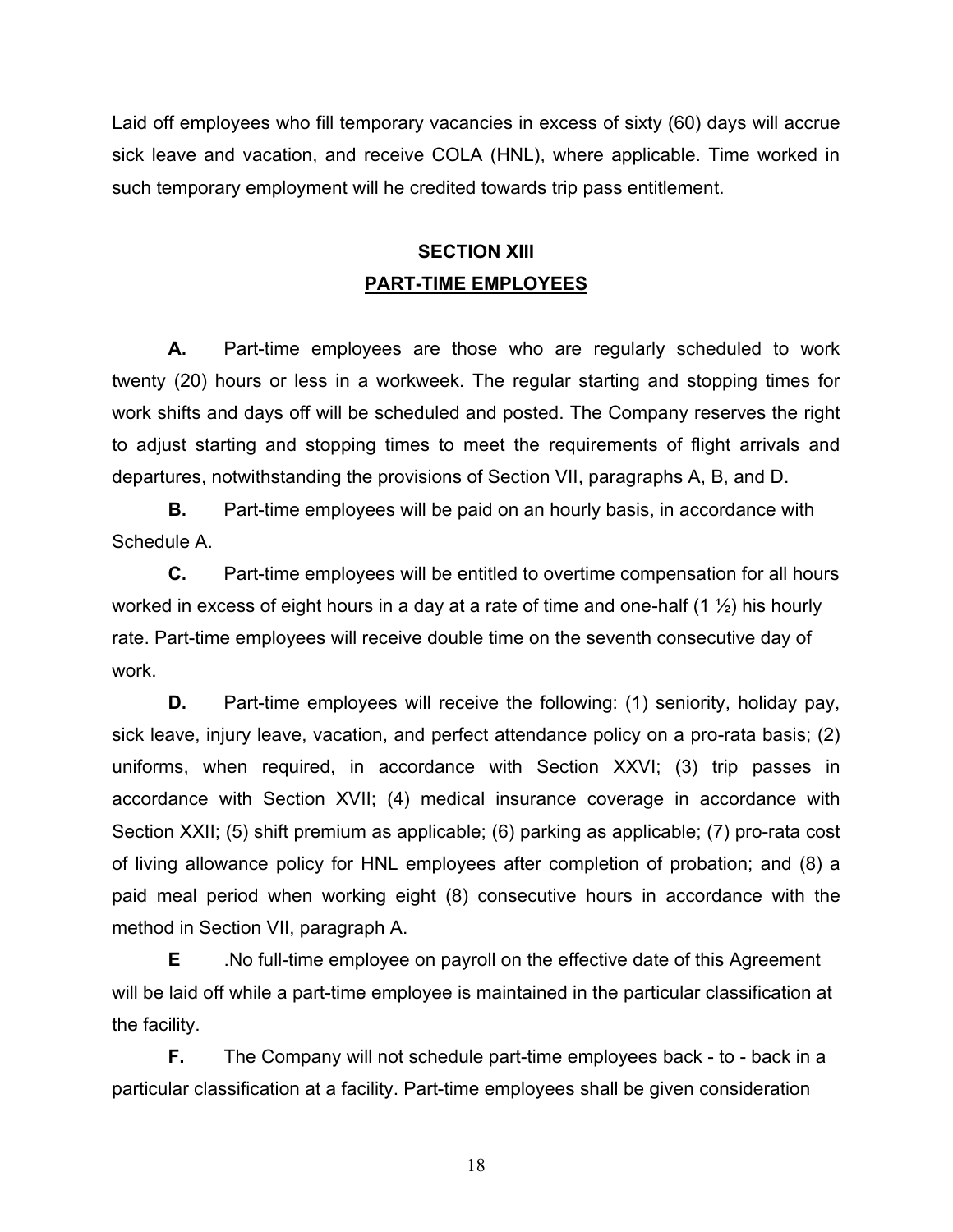with respect to the necessity to perform services for another employer when they are required to work beyond their normal schedule.

# **SECTION XIV LEAVE OF ABSENCE**

**A.** An employee hereunder may, upon proper application in writing and approval of the Company, be granted a leave of absence without pay for a period not in excess of ninety (90) days. If leaves of absence in excess of ninety (90) days are requested, and granted, the vacancy created will be bulletined. Such leaves may be extended when approved by the Company in writing. When on leave of absence, an employee will continue to accrue seniority; however, other benefits (e.g., vacation, sick leave, and holidays) will not accrue or apply during this period. The employee will be continued on the group medical and life insurance plans, provided he makes full and timely payments to the Company for premiums on the medical and life insurance plans. The foregoing notwithstanding, the Company will provide eligible employees up to 12 weeks of unpaid job protected leave in any 12-month period in accordance with the Family and Medical Leave Act (FMLA). It shall be understood that all leave of absence will be without pay unless specified.

**B.** An employee accepting full-time employment with the Union will be granted an indefinite leave of absence without pay for the term of the employment. An employee on such leave continue to accrue seniority and will be continued on group medical and life insurance plans, provided that he makes full and timely payments to the Company for all premiums and costs required to provide such insurance. An employee on such leave will not accrue other fringe benefits.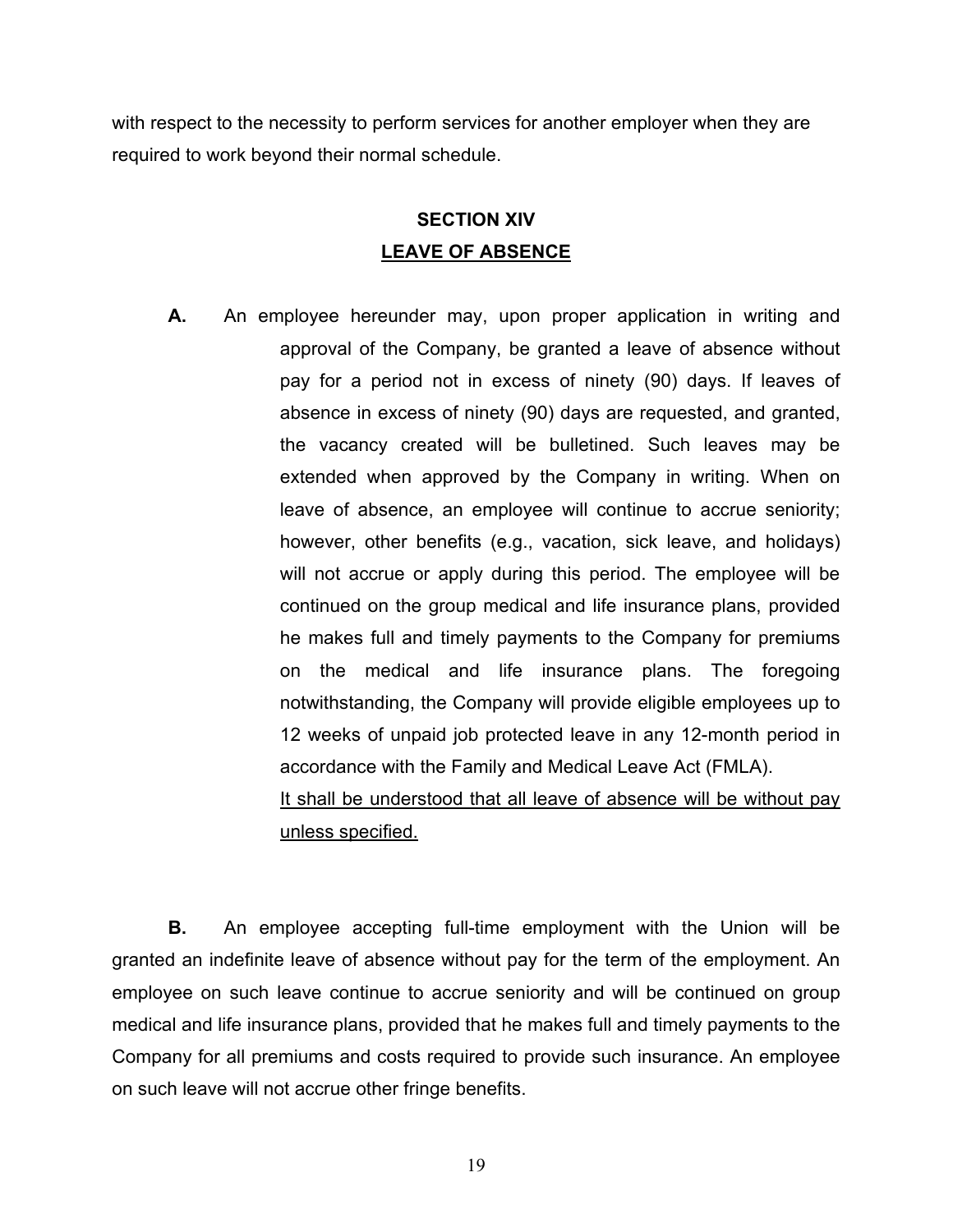**C.** An employee who enters military service under applicable federal law and regulations thereunder shall be considered on military leave of absence and shall retain and accrue seniority during such leave of absence.

**D.** An employee returning from an authorized leave of absence or extension thereof, will be returned to the job held when the leave was granted. If the job no longer exists, the returning employee may exercise his seniority.

**E.** An employee on leave of absence, other than provided in B above, who engages in any gainful employment during the leave will be considered to have voluntarily resigned from the Company.

**F.** An employee who fails to report for work at the expiration of an authorized leave will be considered to have voluntarily resigned from the Company.

# **SECTION XV VACATIONS**

All employees will receive vacations with pay in accordance to the following terms:

**A.** Vacation credits and entitlement will be based upon the calendar year.

**B.** Pay for accrued vacation entitlement will be computed on a basis of eight (8) hours at the employee's straight time rate.

**C.** All employees who have been in continuous service with the Company six (6) months or more will be entitled to vacation benefits in accordance with the provisions of this Section.

**D.** An employee will not be eligible for vacation or vacation compensation until completion six months of service; provided, however, that accrued vacation entitlement will be paid to any employee who leaves the Company because of resignation, provided the employee has completed at least six (6) months of service and has given the Company at least seven (7) days' written notice of resignation. An employee will not be eligible for paid vacation if he has been discharged for just cause involving monetary or material loss to the company.

In the case of death of an employee, the amount due will be paid to his estate.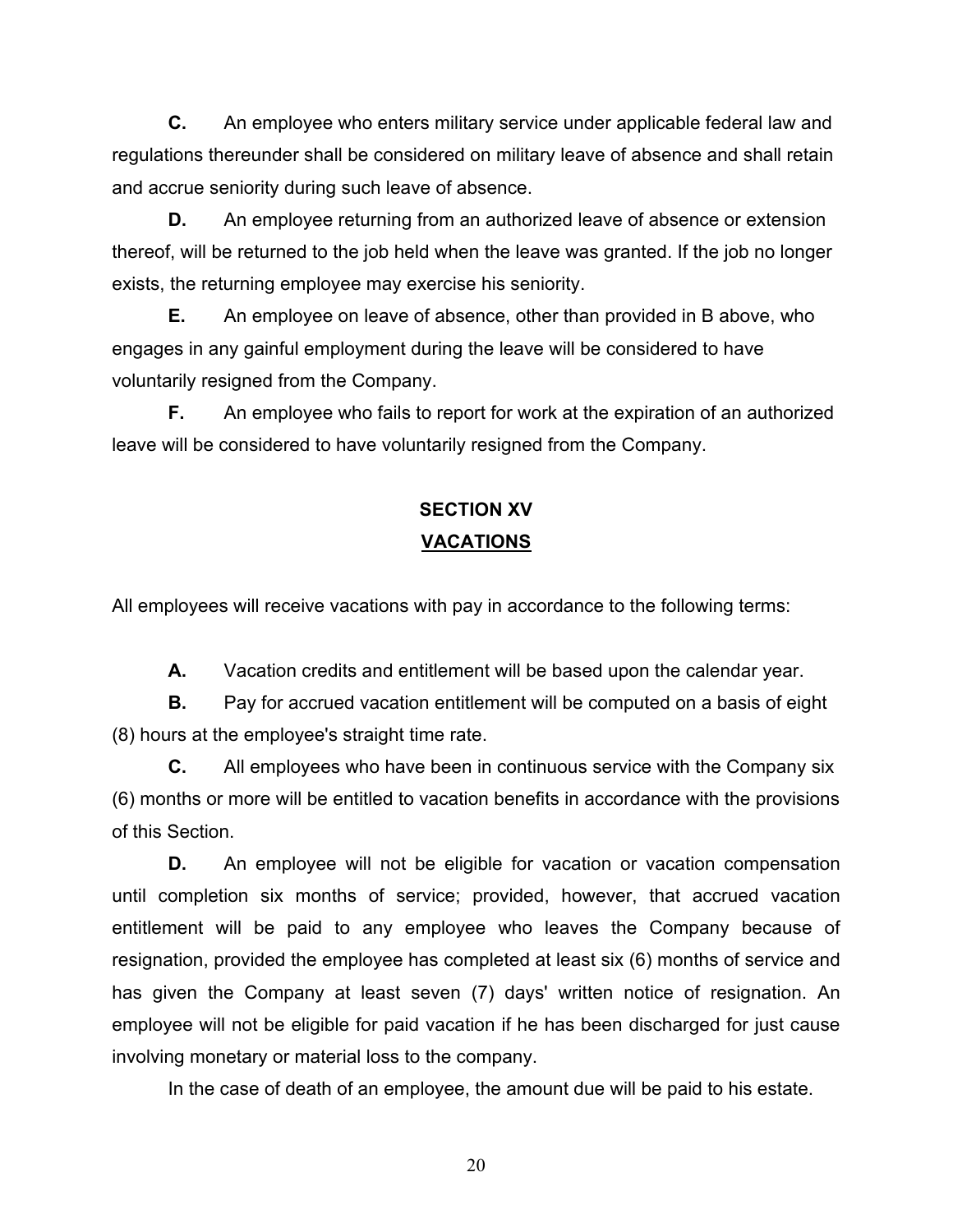**E.** A vacation will be given subject to the needs of the Company, to an employee during the year following the calendar year in which it was credited. Ordinarily, earned vacation is not cumulative and must be taken during the year after which it was earned. However, with Company permission, earned vacation may be deferred and accumulated only up to thirty. (30) working days. **The Company will not require an employee to defer his vacation unless it is an emergency beyond the control of the company and involving operational requirements.** If an emergency arises and the company has requested an employee, in writing, to postpone his vacation, the employee will be entitled to defer such vacation until the succeeding year, or in lieu thereof, choose to accept cash equivalent of his vacation entitlement.

Once vacation periods are established, they will not be changed thereafter unless the demands of the service require such a change or an employee, due to hardship, is unable to take his scheduled vacation. If such changes are made, the Company will endeavor to reschedule the affected employee's vacation at a time mutually agreeable to both the employee and the Company. **When an employee does not take their vacation as bidded, the open dates will be filled by company seniority.**

 **F.** Unless otherwise agreed upon, earned vacation may be divided into a maximum of three (3) periods during the year after it was earned; for employees with twenty (20) days vacation, earned vacation may be divided into four (4) periods; for employees with twenty-five (25) days vacation, earned vacation may be divided into five (5) periods.

**G**. Vacation entitlement will accrue as follows: after six months but less than twelve months, 5/6 day per month; after one year, but less than four years, ten workdays; after four years but less than seven years, fifteen workdays; after seven years or more, one additional day per year thereafter to a maximum entitlement of twenty-five workdays.

 **H**. Regularly scheduled days off or recognized holidays at the beginning or end of a vacation period will not be considered as part of the vacation period. If recognized holidays fall within the employee's vacation period, said vacation period will be extended by an additional regular workday with pay for the same.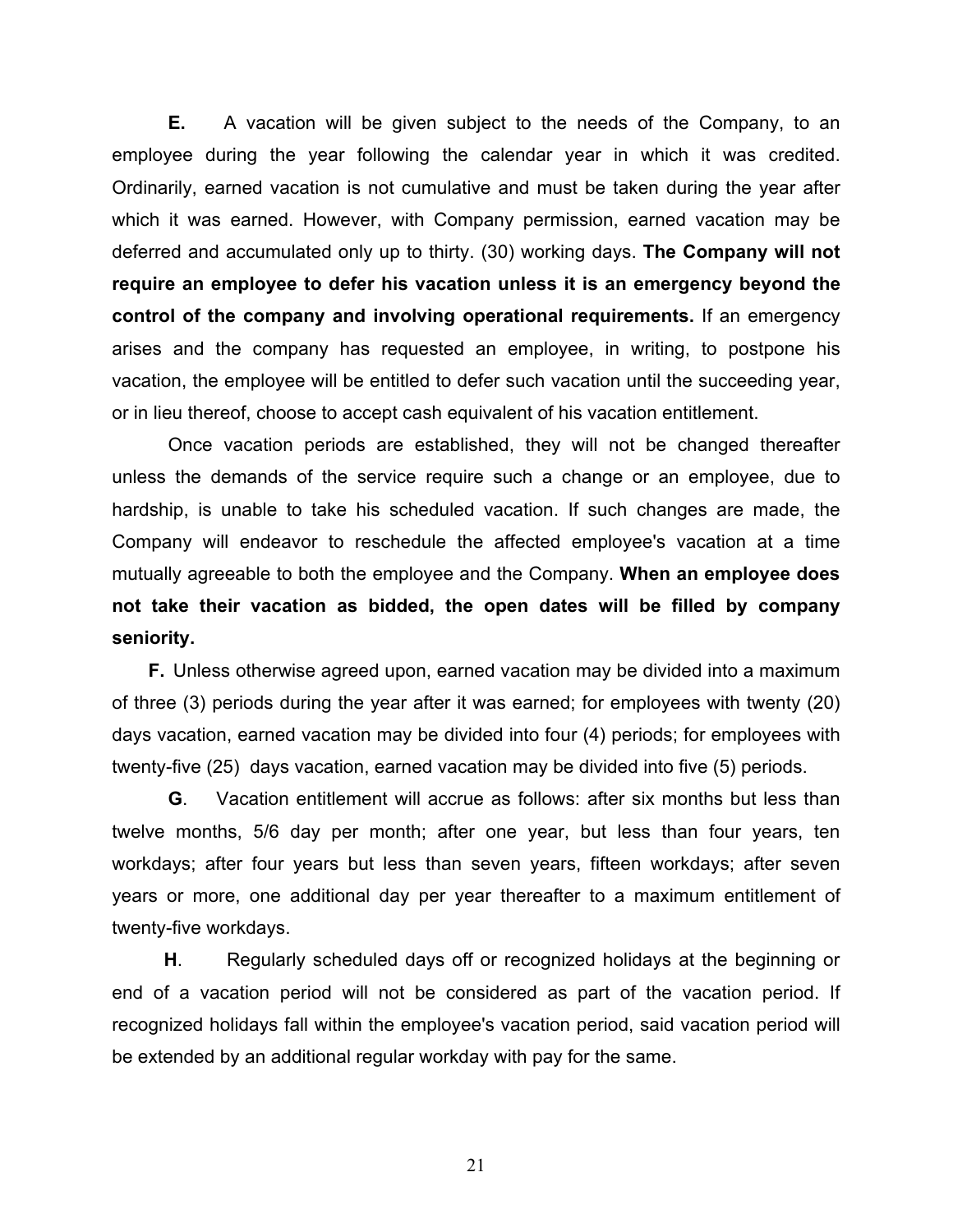**I.** Schedules for selection of such vacations will be bid in November prior to the beginning of each vacation year. Thereupon, employees will choose their vacation preference in accordance with seniority. Any employee who has not so chosen prior to December 15 will have his vacation assigned. However, senior employees will not be permitted to take vacation leave already assigned to a junior employee.

**J.** An employee with less than one year of service can bid under paragraph I above for a vacation to be taken in the following calendar year; however, the number of days of his entitlement will be measured as of December  $31<sup>st</sup>$  of the year in which he first bid and started work.

**K.** Employees will be given their vacation pay prior to taking their vacation if they request same, provided the employee makes application in writing to his immediate supervisor or manager at least two (2) weeks prior to starting his vacation. The Company reserves the right upon termination of employment to recover for any vacation leave taken but unearned.

**L.** Vacation credit will not be accrued during a leave of absence of more than thirty (30) days or during a layoff.

**M.** Subject to the requirements of the Company, employees covered by this Agreement will be permitted to select their vacation in the classification at the location in which they are employed in accordance with their length of service with the Company.

**N.** Part-time employees will take vacation in accordance with a vacation schedule approved by their supervisors.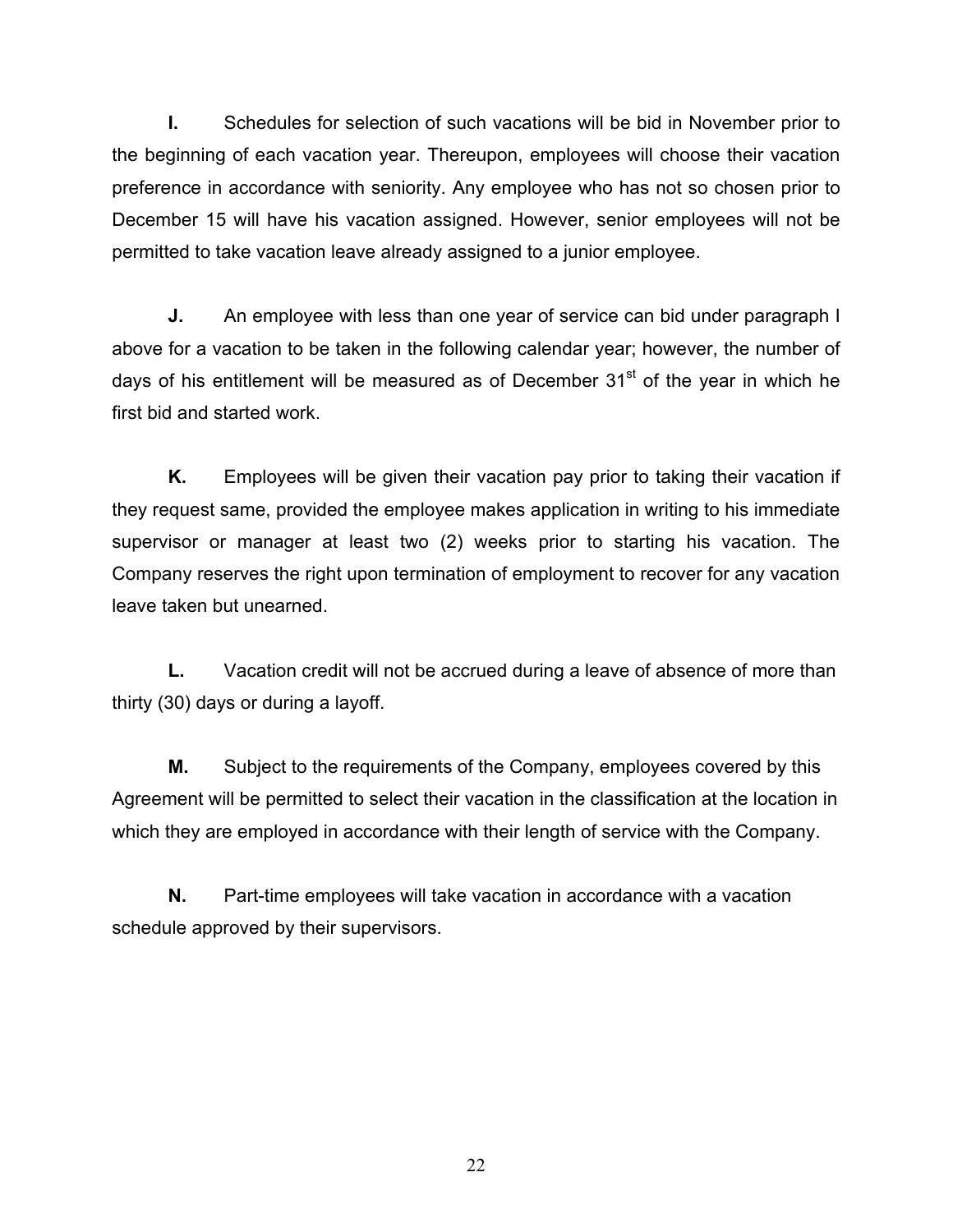# **SECTION XVI SICK LEAVE / OCCUPATIONAL INJURY LEAVE SICK LEAVE**

**A.** All employees who have completed their probationary period with the Company will be credited with one (1) day sick leave credit for each month of continuous service up to the maximum of one hundred and twenty (120) days. Each January Ist, any employee who has accumulated one hundred twenty (120) days sick leave credit shall be entitled on the next January Ist to a cash payment of sick leave credit earned but not used during that year up to a maximum of twelve (12) days.

**B.** Sick leave pay will be computed at employee's straight time rate of pay and will be issued on his regular payday.

**C.** Sick leave credit will not be earned for any period during layoff or leave of absence.

**D.** In case of actual sickness, employees will be paid for time lost up to the number of days to his personal credit, provided that in the case of continuous absence of three (3) days or more the employee will furnish, on request, to the Company a medical certificate in support of such absence. The Company reserves the right to require medical certificates whenever an employee's absentee record or circumstances indicate probable abuse by him of the sick leave policy. The employees and the Union recognizes the obligation of being truthful in preventing unnecessary absences or other abuses of sick leave. Abuse of the sick leave policy will result in disciplinary action.

**E.** If the Company, at any time in its discretion, grants additional sick leave or assistance to any employee it will not constitute a precedent requiring additional sick leave or assistance in any other case.

**F.** It is the responsibility of the employee absent from work, because of illness, to report such absence to his immediate supervisor or manager as soon as possible.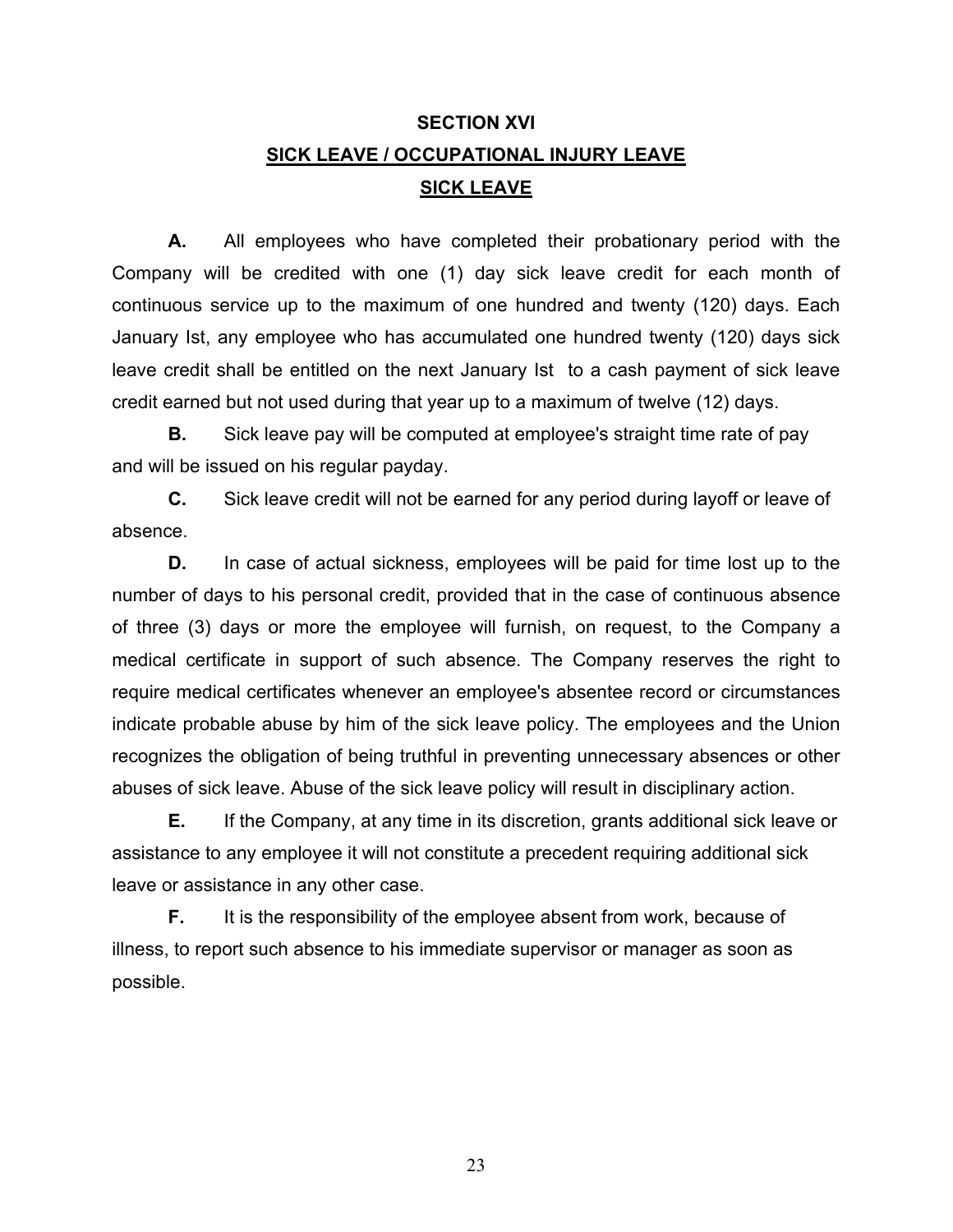**G.** Any unused sick leave at the time of termination shall be added to the employee's length of service for purposes of retirement benefits.

#### **INJURY LEAVE**

If an employee, other than a probationary employee, is disabled by an occupational injury or illness which is compensable under the applicable workmen's compensation laws, he will receive' his regular rate of pay for a period not to exceed fifty (50) calendar days. He will return any workmen's compensation benefits to the Company. At the conclusion of the above-mentioned period, an employee may request sick leave pay for absence continuing beyond said period to the extent of his accrued sick leave. In the event that he receives workmen's compensation because of such absence, he will turn over such compensation to the Company and will have his sick leave restored to the extent that the compensation offsets the sick leave pay granted, provided, however, that the sick leave credit will be restored only in units of one-half (1/2) days.

The refunding of benefits to the Company shall not apply to any workmen's compensation benefits received as an award for partial or permanent injury, and which might exceed his total wages for the period of time lost from employment.

#### **EXTENDED ILLNESS LEAVE**

**A**. An employee who exhausts his sick leave, vacation leave and injury leave may apply in writing for and be granted an extended illness or occupational injury leave without pay for a period of up to two (2) years. The employee shall, when place on extended illness status, file his address with the Company and shall thereafter promptly advise the Company of any change in address. The Assistant General Chairman will be notified by two (2) copies of a letter stating the employee's name, home address, work location, job title and the date he is placed on extended illness status.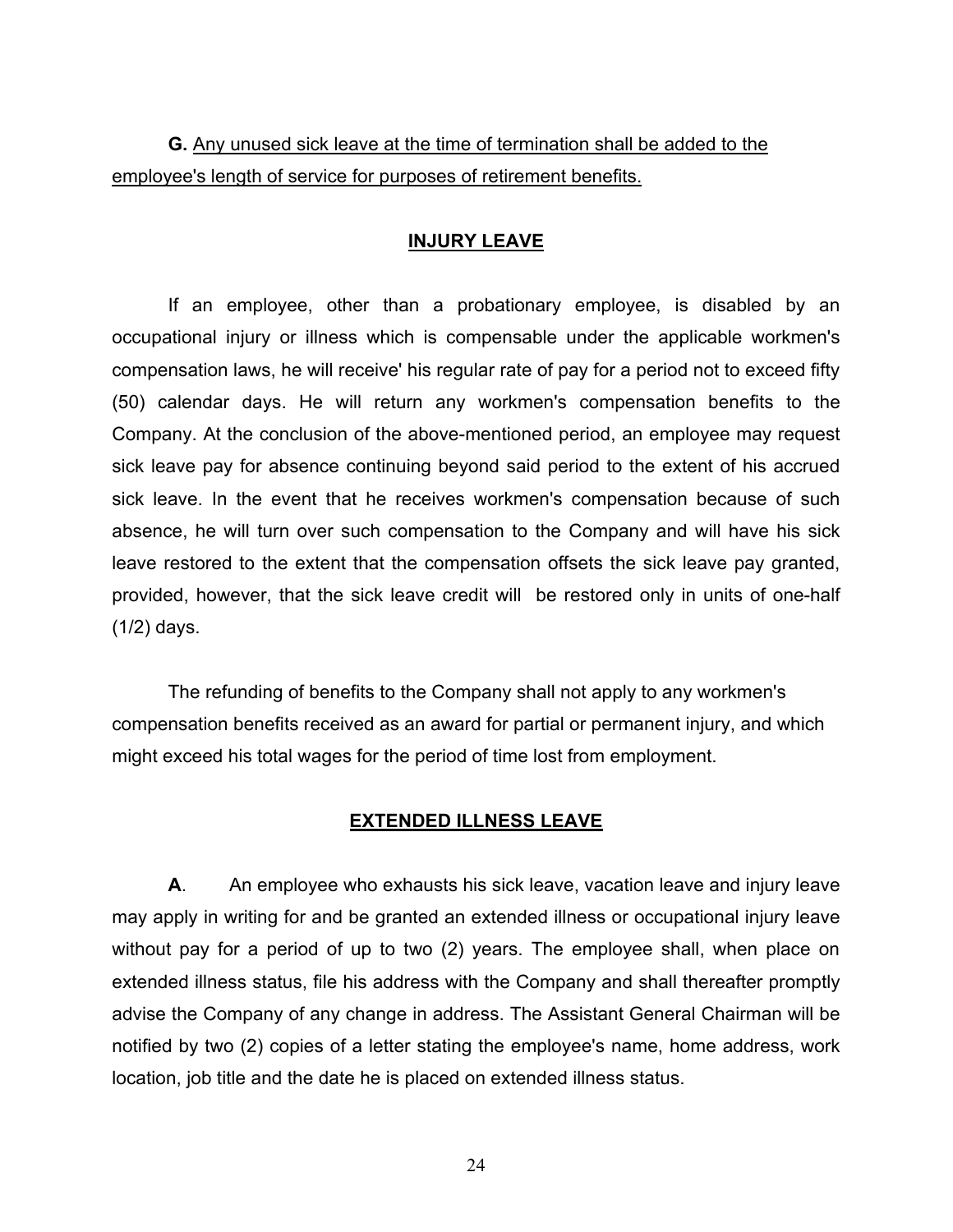**B.** While on extended illness status, the employee:

(1) shall retain and continue to accrue seniority;

(2) may continue insurance coverage according to the provisions of the Company's insurance plan;

(3) shall not accrue or be entitled to any other employee's benefits, such as vacation accrual, sick leave accrual, holiday pay, et cetera, except that an employee who is off work because of occupational illness or injury will continue to accrue vacation credit;

(4) may be granted tree or reduced rate travel if in connection with treatment of occupational illness or injury provided employee submits a medical or doctor's certificate recommending such treatment and treatment unavailable in employee's area of residence.

**C.** All provisions of Section XIV not inconsistent with these provisions shall apply to such leave. At the end of such leave, if the employee is unable to return to his former job, the employee shall lose seniority status and his name shall be removed from the seniority list.

## **SECTION XVII**

## **TRANSPORTATION**

**A.** After completing one (1) year of continuous employment, an employee in the bargaining unit and his authorized dependents shall be entitled to trip pass and reduced rate privileges in accordance with regulations hereunder.

**B.** Definitions

(I) Trip Pass - authorization for non-revenue transportation on PAL aircraft to employees and /or dependents to points served by the Company, one-way or round trip.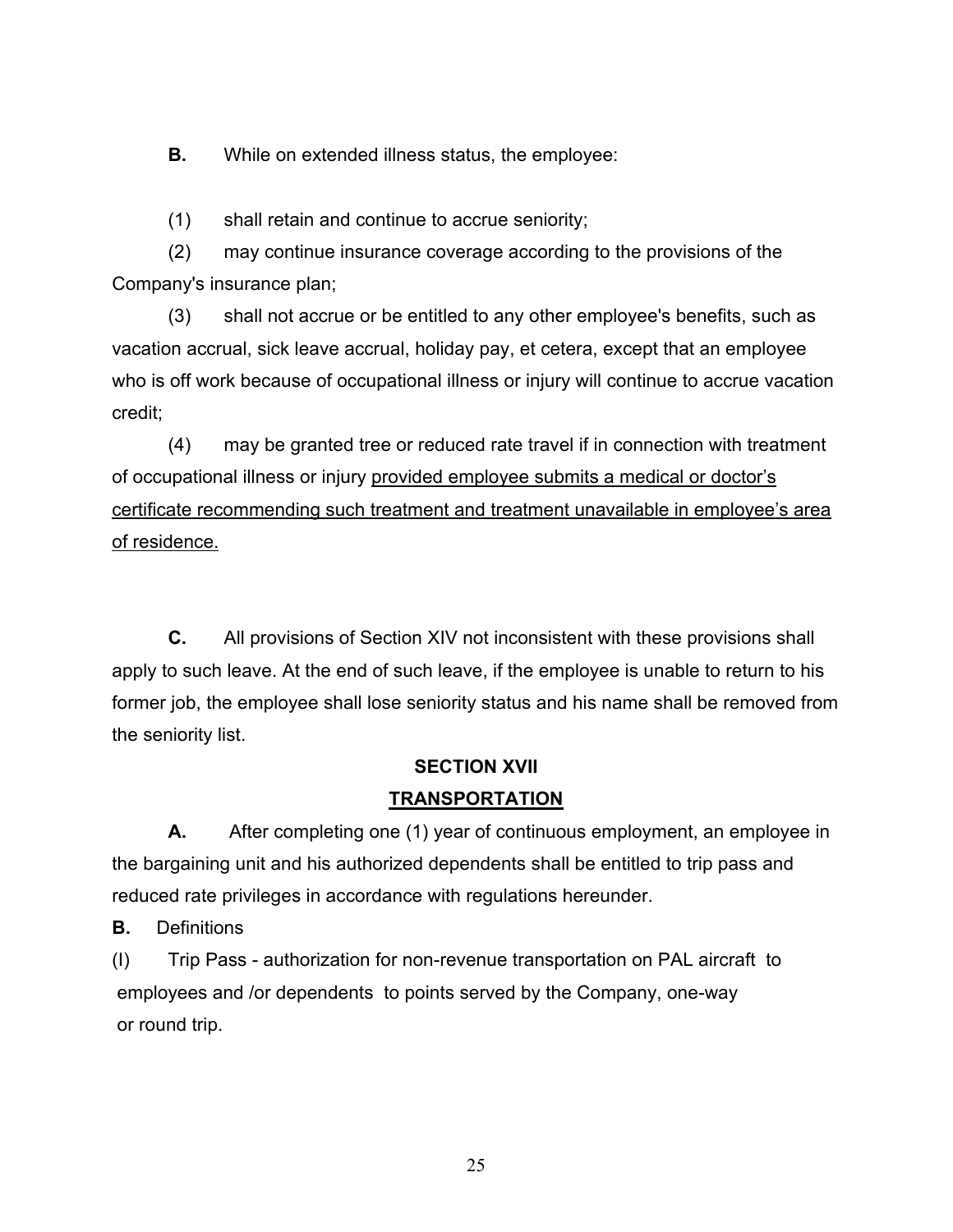(2) Reduced Rate Transportation - paid transportation on PAL aircraft at special discount rates made available to employees and/or dependents to points served by the Company, one-way or round trip.

(3) Regular employment - construed as commencing from date of employee's initial probationary appointment, except in case of conversion from temporary to regular status where regular employment shall be construed to have begun from date of regular appointment.

(4) Domestic Pass - travel from work domicile in one (1) U.S. station to another U.S. station served by PAL.

(5) International Pass - travel from work domicile to all other PAL routes.

(6) Dependents refer to spouse**,** registered domestic partner where the law provides**,**  unmarried children under **24** and natural parents of married employees or parents of single employees. Dependents shall be entitled to the same priority as the employee when traveling with the employee.

(7) Semi-qualified dependents refer to brothers, sisters, and children (married and / or 24 and over) of married employees, or brothers and sisters of single employees.

(8) For purposes of TP entitlement, parents refer to the employee's natural parents. For single employees, in the event of death or divorce of one parent and remarriage of remaining parent, a step-parent will become qualified. However, only one (1) set of parents is qualified.

(9) Brothers and sisters refer to the natural brothers and sisters of the employee.

(10) Dependent children refer to the employee's natural children, unmarried and under **24** years of age, or to the employee's stepchildren who live in the same household as the employee, are dependent, unmarried and under 24 years of age.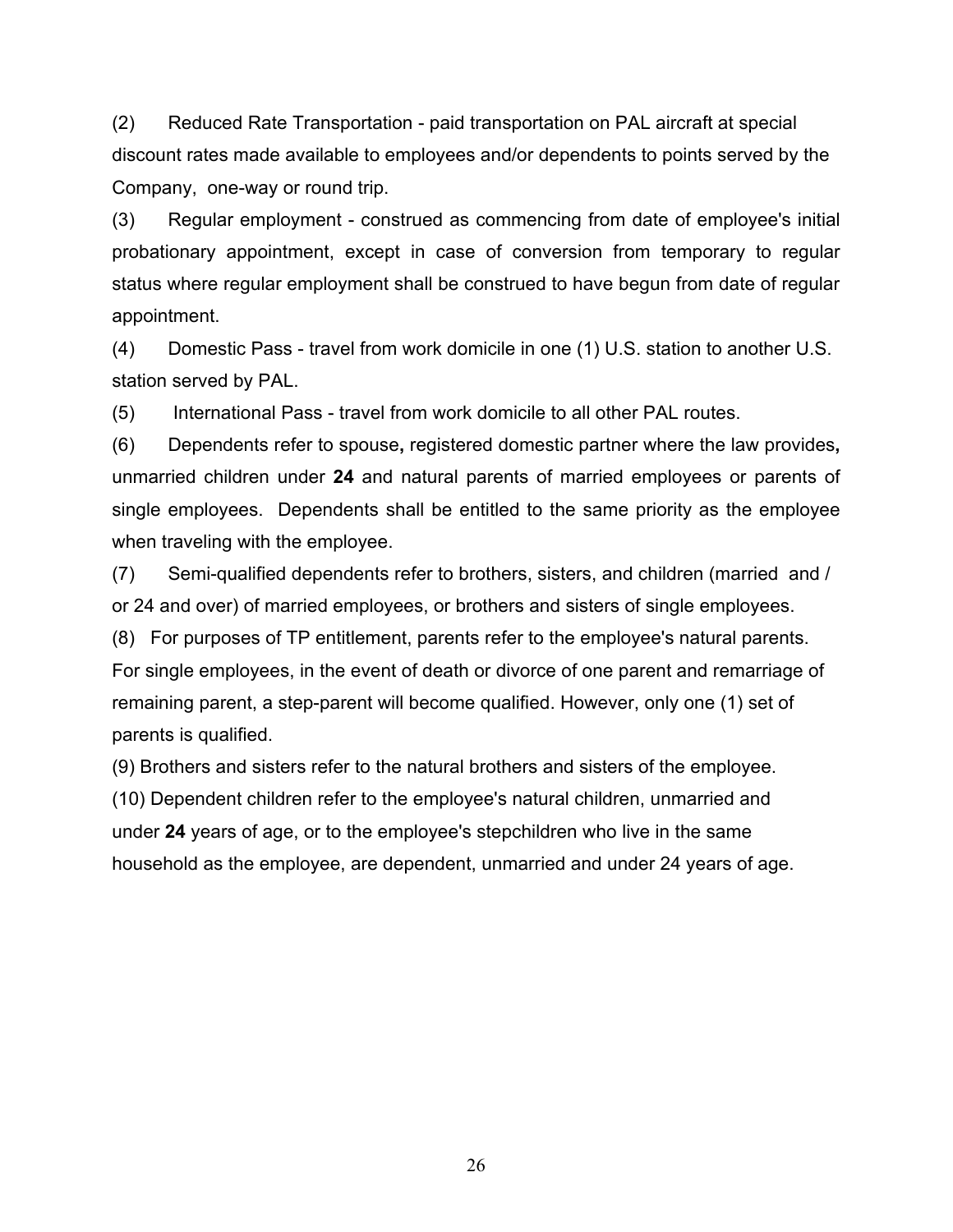C.

Trip Pass

(1) Domestic

| After one (1) year up to<br>three (3) years of service                                                                                                                                                                            | Entitlement<br>per year<br>Free | W/ \$20.00                            | Priority and<br>space<br>Classification            |
|-----------------------------------------------------------------------------------------------------------------------------------------------------------------------------------------------------------------------------------|---------------------------------|---------------------------------------|----------------------------------------------------|
| Employee<br>Dependent (s)<br>Semi-qualified dependent (s)<br>After four (4) years and thereafter                                                                                                                                  | 1                               | 2<br>$\overline{2}$<br>$\overline{2}$ | S/H3/Y<br>S/H5/Y<br>S/H6/Y                         |
| Employee<br>Dependent (s)<br>Semi-qualified dependent (s)                                                                                                                                                                         |                                 | 5<br>5<br>5                           | S/H3/Y<br>S/H5/Y<br>S/H6/Y                         |
| (2)<br>International                                                                                                                                                                                                              |                                 |                                       |                                                    |
| After two (2) years of service                                                                                                                                                                                                    |                                 | Entitlement<br>per year.              | Priority and<br>space<br>Free W/SF* Classification |
| Employee<br>Dependent (s)                                                                                                                                                                                                         | 1                               |                                       | S/H3/Y<br>S/H5/Y                                   |
| After three (3) years and thereafter<br>Employee<br>Dependent (s)<br>- Schedule of Service Fees (SF) for dependents international travel:<br>Less than 10 years of service<br>10 years up to 15 years<br>15 years service or more |                                 | 8%<br>4%<br>0                         | S/H3/Y<br>S/H5/Y                                   |

 (3) On international trips for familiarization and training, the service charge for a spouse or registered partner where the law provides will be waived, without regard as to time of service.

(4) Trip passes are "on subject to space" basis.

(5) Stop-overs may be allowed at stations on direct route in either direction.

(6) Periods of travel embargo may be imposed on any or all routes served by the Company.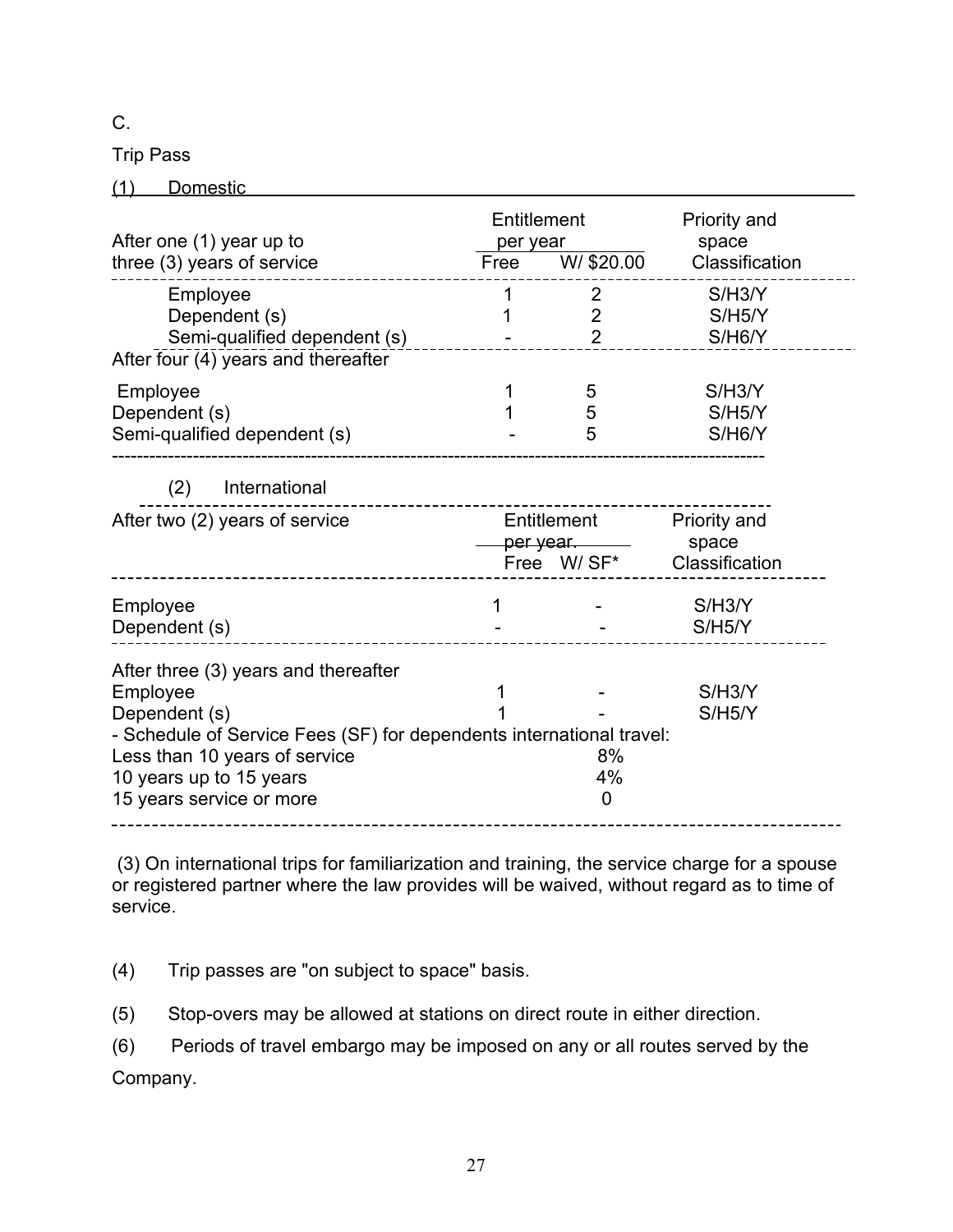(7) Trip passes that are partially used or totally unused may be returned for cancellation such that original entitlement is restored for use at another time and corresponding service charges, if any, refunded.

(8) Any current employee who retired having completed twenty (20) years of continuous service will be entitled to lifetime trip pass and reduced rate privileges for him and his dependents as defined in Paragraph B (6), during the lifetime of the employee. This benefit is defined as one (1) set of passes per calendar year.

## **D.** Reduced Rate Transportation

# (1) Industry Discount 75 % (ID 75) **Based on Special Employee Rate (AMA)** AMA rates will be standardized. Priority and space classification as follows:

| After one (1) year<br>service                             | Entitlement<br>per year | Priority and<br>space<br>Classification       |  |
|-----------------------------------------------------------|-------------------------|-----------------------------------------------|--|
| Employee<br>Dependent (s)<br>Semi-qualified dependent (s) |                         | $Q/F6/Y$ or J<br>$Q/F7/Y$ or J<br>S/H6/Y or J |  |
| (2)<br>Industry Discount 50 % (ID 50)                     |                         |                                               |  |
| After one (1) year service                                | Entitlement<br>per year | Priority and<br>space<br>Classification       |  |
| Employee                                                  | 4                       | PS/Y or J                                     |  |
| Dependent (s)<br>Semi-qualified dependent (s)             | 4<br>4                  | PS / Y or Jt<br>PS/Y or <b>J</b>              |  |

Employees/Qualified Dependents and Semi-Qualified dependents may avail of AMA rate on Y or J classes upon payment of prescribed rates. Upon application, employee must indicate class of service for ticketing purposes. Upon check-in if Y is full and ticketed on Y class, may be upgraded to J class subject to payment of fare difference.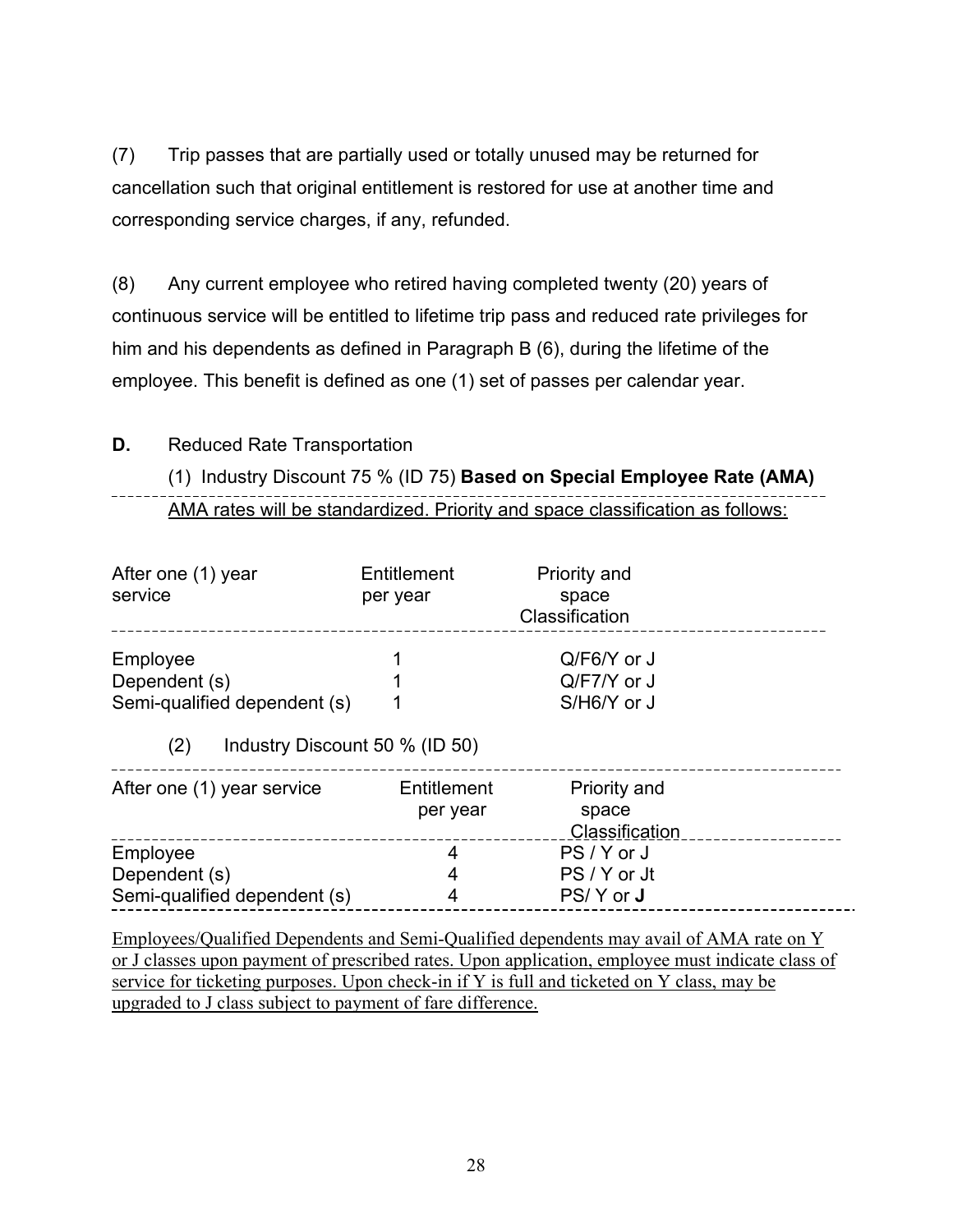(3) Interline discounts will be granted according to the interline agreements in effect at the time of a request being made by an employee. The Company will post a list of all interline agreements in effect and all amendments thereto with a copy to the Union.

**E**. An employee who is on emergency due to death of an immediate family member (parent, spouse, registered domestic partner where the law provides, son or daughter) shall be assigned boarding priority N  $\prime$  C 4  $\prime$  to assist in accommodating the employee on the flight.

**F**. An employee, his dependent (s) and semi-qualified dependent (s) may be extended one (1) Regional travel (round trip from MNL to any point in the Philippines, Asia and Australia) in conjunction with an international travel.

**G**. Trip passes and reduced rate privileges are non-transferable and noncumulative.

**H**. Any ticket, full fare or reduced rate, purchased and used by an employee for personal travel of any of his dependents may not be subsequently substituted for a trip pass or reduced rate order, nor may the money be refunded.

Partially used or totally unused tickets, full fare or reduced rate, may be returned for refund provided such are not substituted for a trip pass or reduced rate orders and subject to the applicable service fees.

**I**. Holders of trip passes or reduced rate orders are entitled to the same baggage allowance granted to revenue passengers.

**J.** Trip passes and reduced rate privileges cannot be earned during an employee's period of suspension.

**K.** The accredited international representative or his designee will be furnished space available transportation (no service charge) over the Company's system during the life of this Agreement, to be used in administering this Agreement.

**L.** Use of separated employees:

(1) Employees separated from the Company for reasons other than for cause may avail of their earned trip passes or reduced rate privileges for themselves and their immediate family within ninety (90) days from date of separation.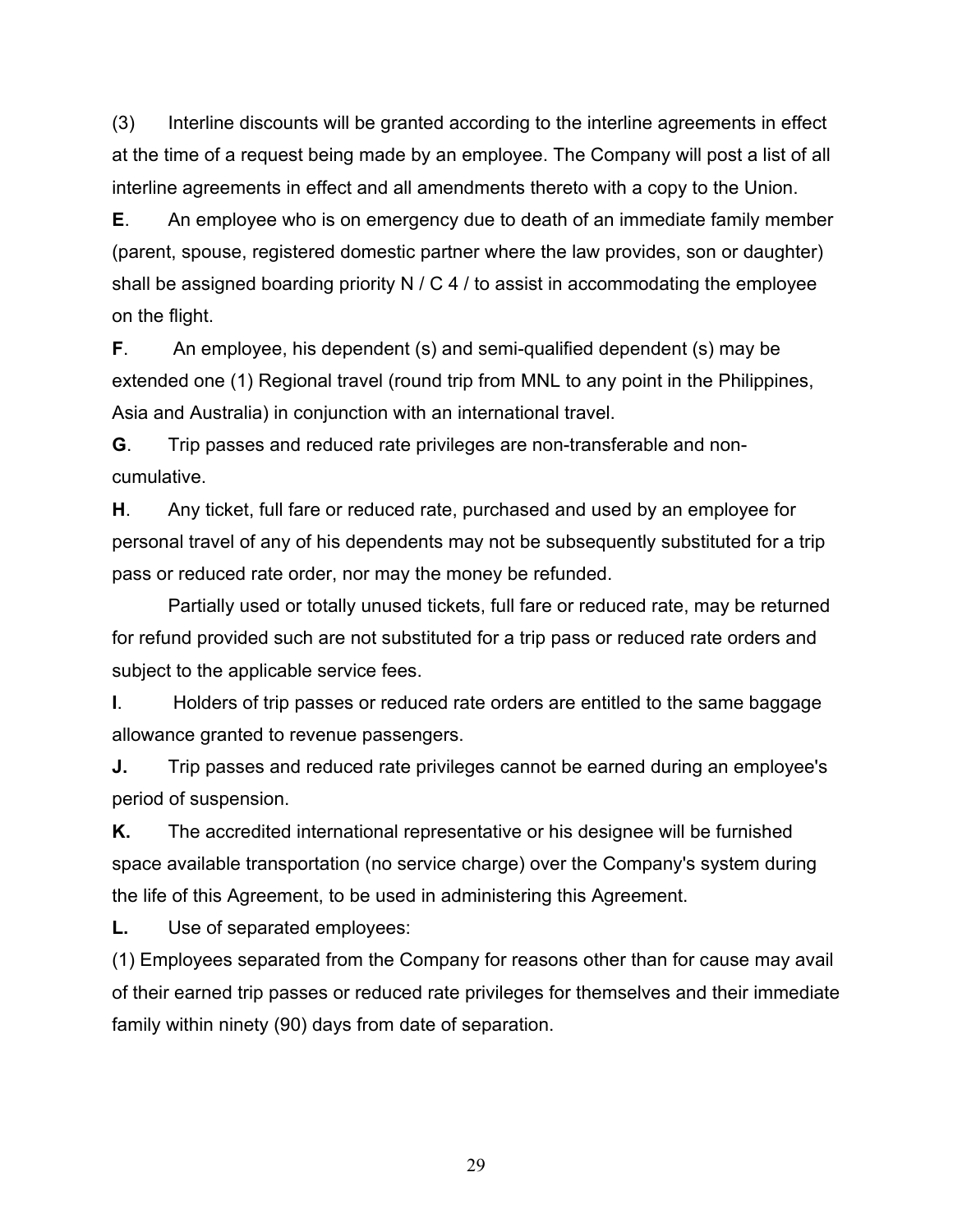(2) Employees separated for cause shall cease to enjoy trip passes and reduced rate privileges effective on the date of termination.

(3) Retired employees may take advantage of their trip passes and reduced rate privileges within certain prescribed periods and depending on their length of service.

# **SECTION XVIII GRIEVANCE PROCEDURE**

**A.** The representation for the effective handling of grievances and disputes between the parties under this Agreement will be:

(1) The Union will be represented by a properly designated representative in each department or facility who will be known as the Union Steward. The Union will be further represented at the SFO, LAS, HNL and LAX points by a Chief Steward, selected from the Union stewards at the respective locations.

(2) The Company will be represented by an authorized representative in each location who will be empowered to settle all local grievances not involving changes in Company policy or the intent and purpose of this Agreement.

(3) The Union and Company will at all times keep the other party advised through written notice of any change in authorized representatives.

(4) The accredited representatives of the Union will be permitted to enter facilities of the Company for the purpose of investigating grievances and disputes after contacting the Company official in charge and advising him of the visit. The accredited representative may assist in the investigation and/or handling of any complaint at any step in the grievance procedure.

**B.** Any employee who has a grievance concerning any action of the Company affecting him shall avail of the following procedures:

(1) The employee will present a written grievance in person, or through his Union representative, within ten (10) days from the date the grievant discovered the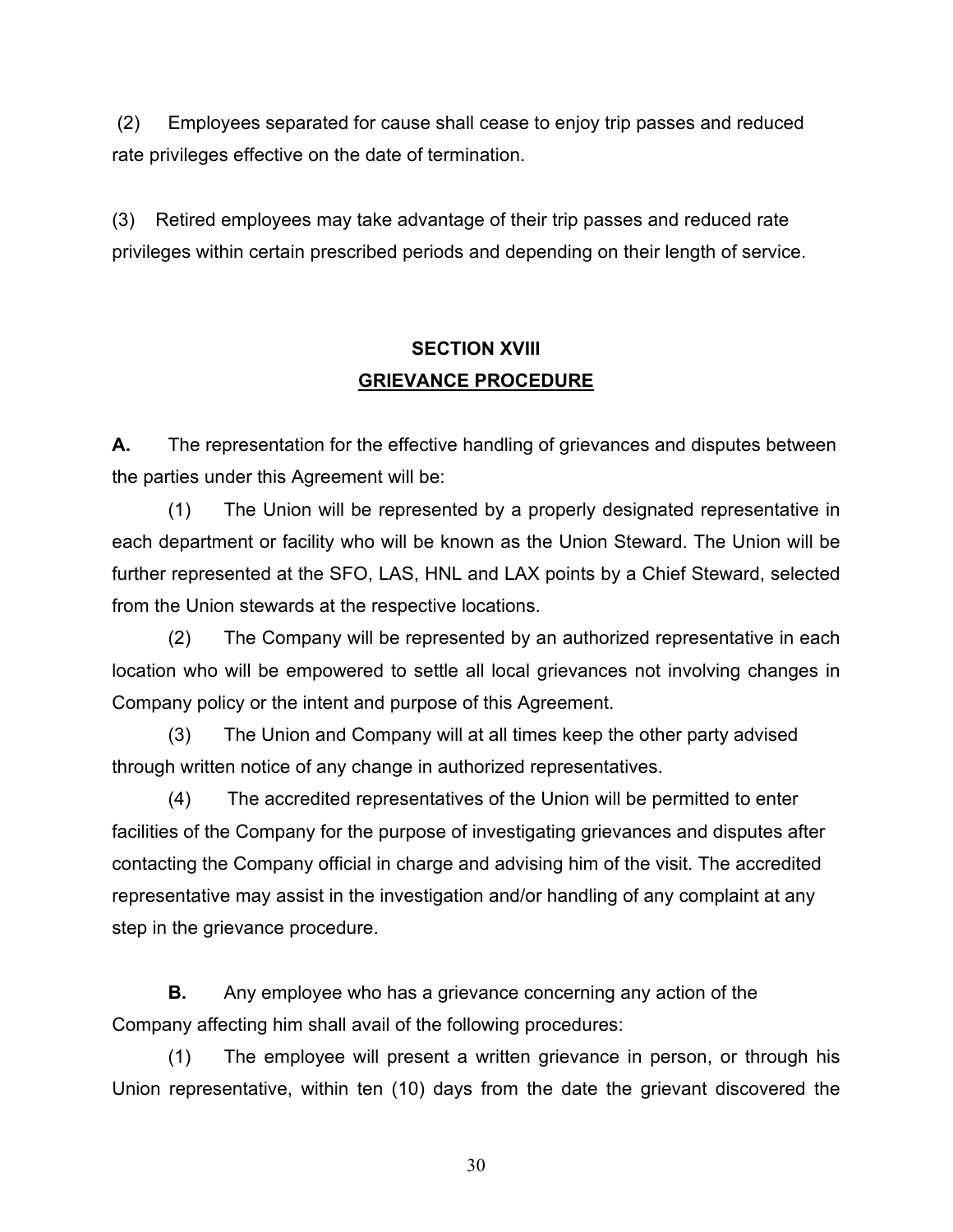facts, or should have discovered the facts, giving rise to the grievance. The grievance will be presented to the grievant's Department Head (or his designee) who will evaluate the grievance and render he decision in writing within fifteen (15) days thereafter.

(2) If the decision of the Department Head (or his designee) is unsatisfactory, the accredited representative may appeal the decision in writing within ten (10) days to the Country Manager - Americas (or his designee) who will consider the appeal and hold a hearing if requested. The Country Manager will render his decision in writing within fifteen (15) days from receipt of the written appeal or the close of the hearing, if held.

(3) If the decision of the Country Manager (or his designee) is unsatisfactory, the accredited representative may appeal the decision in writing within thirty (30) days to the System Board of Adjustment, established herein.

**C.** (1) An employee who has satisfactorily completed his probationary period will not be disciplined to the extent of loss of pay or discharged without being advised in writing of the charge, or charges preferred against him leading to such action, with a copy to the Union.

(2) No employee will be discharged or suspended without a prompt investigative hearing to be conducted by the Department Head at which he may be represented by a Union representative and afforded the opportunity to present evidence in support of his case. The Department Head will render a decision within ten (10) days after termination of the hearing. The employee may appeal the decision of the Department Head to the Country Manager within ten (10) days from receipt of the decision for review on appeal, provided, that if the decision is to discharge or discipline over thirty (30) days, the Union may elect to elevate the case to the System Board level for review.

(3) The Country Manager or his designee will render a decision in writing within fifteen (15) days from receipt of the written appeal.

(4) If the decision of the Country Manager is unsatisfactory, the accredited representative may appeal the decision in writing within thirty (30) days to the System Board of Adjustment established therein. By mutual agreement of the parties, cases properly referable to the Board may be submitted directly to arbitration.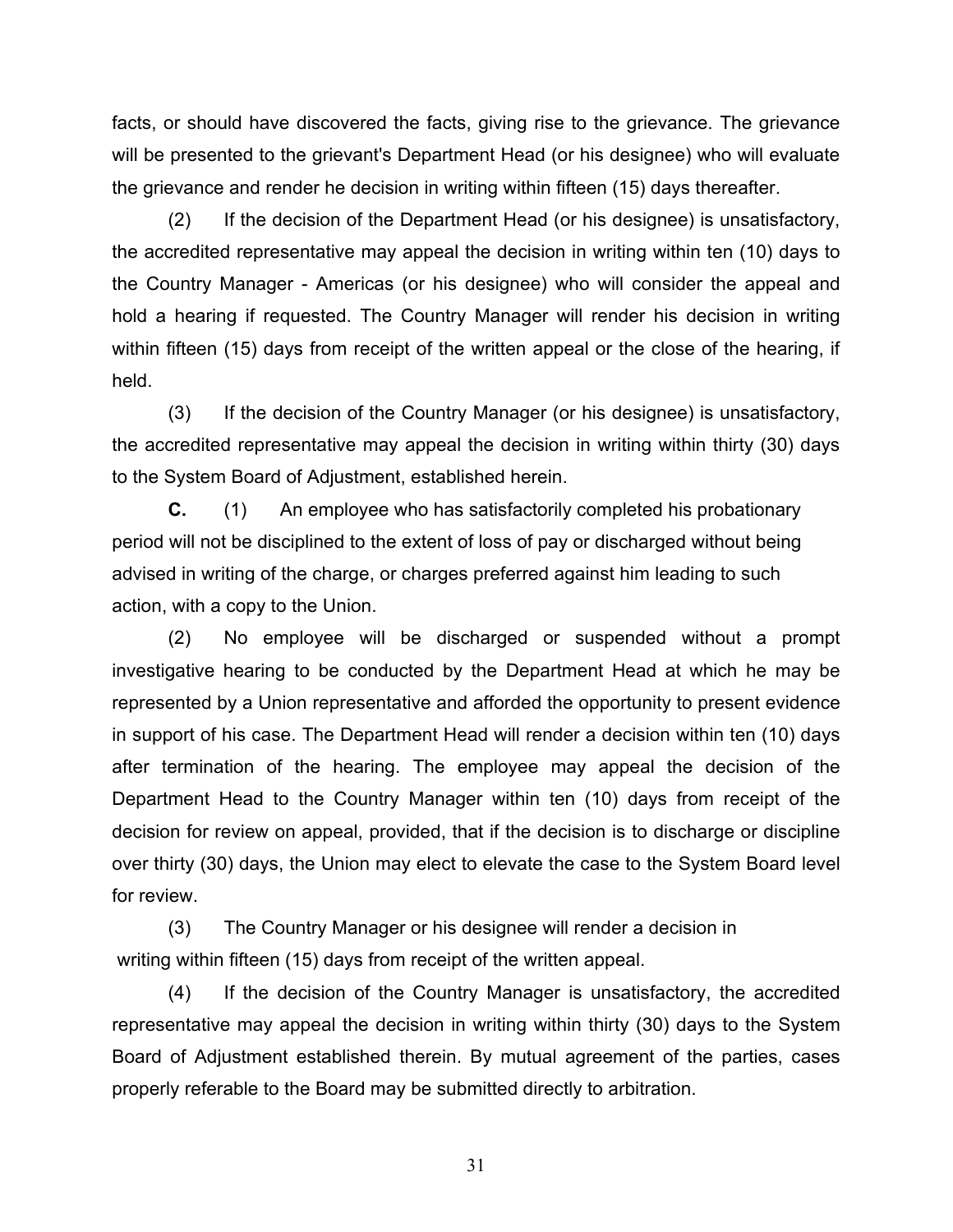**D.** All hearings and investigations will be conducted during regular day shift working hours, and necessary Committee members and necessary employee witnesses will not suffer loss of pay while handling grievances or attending investigations. Such hearings and investigations will be conducted at a time that does not interfere with the operations of the Company.

**E.** All reference to days in this section refers to calendar days. All time limits for decisions and appeals will be exclusive of Saturdays, Sundays and holidays.

**F.** If a grievance is not presented or appealed within the time provisions of this Article, the Company will not be required to give further consideration. Time limits may be extended by mutual agreement between the Company and the Union.

**G.** Failure upon the part of the Company to issue its decision within the time stipulated will be treated as a denial of the grievance, allowing an appeal to the next step of the grievance procedure provided for herein.

## **SECTION XIX**

# **SYSTEM BOARD OF ADJUSTMENT**

**A.** There is hereby established, pursuant to the provisions of the Railway Labor Act, as amended, an Adjustment Board. This Board will handle such matters as may be properly referred to it.

**B.** This Board will be composed of two (2) members, one (I) selected by the Company and one (1) selected by the Union and will meet quarterly.

**C.** This Adjustment Board will have no jurisdiction whatsoever over proposals or disputes relating to changes in hours of work, rates of pay, rules or working conditions.

**D.** The members of the Board will select a Chairman whose term of office will be one (1) year, provided that the office of Chairman will be filled alternatively by a member representative of the Company and a member representative of the Union.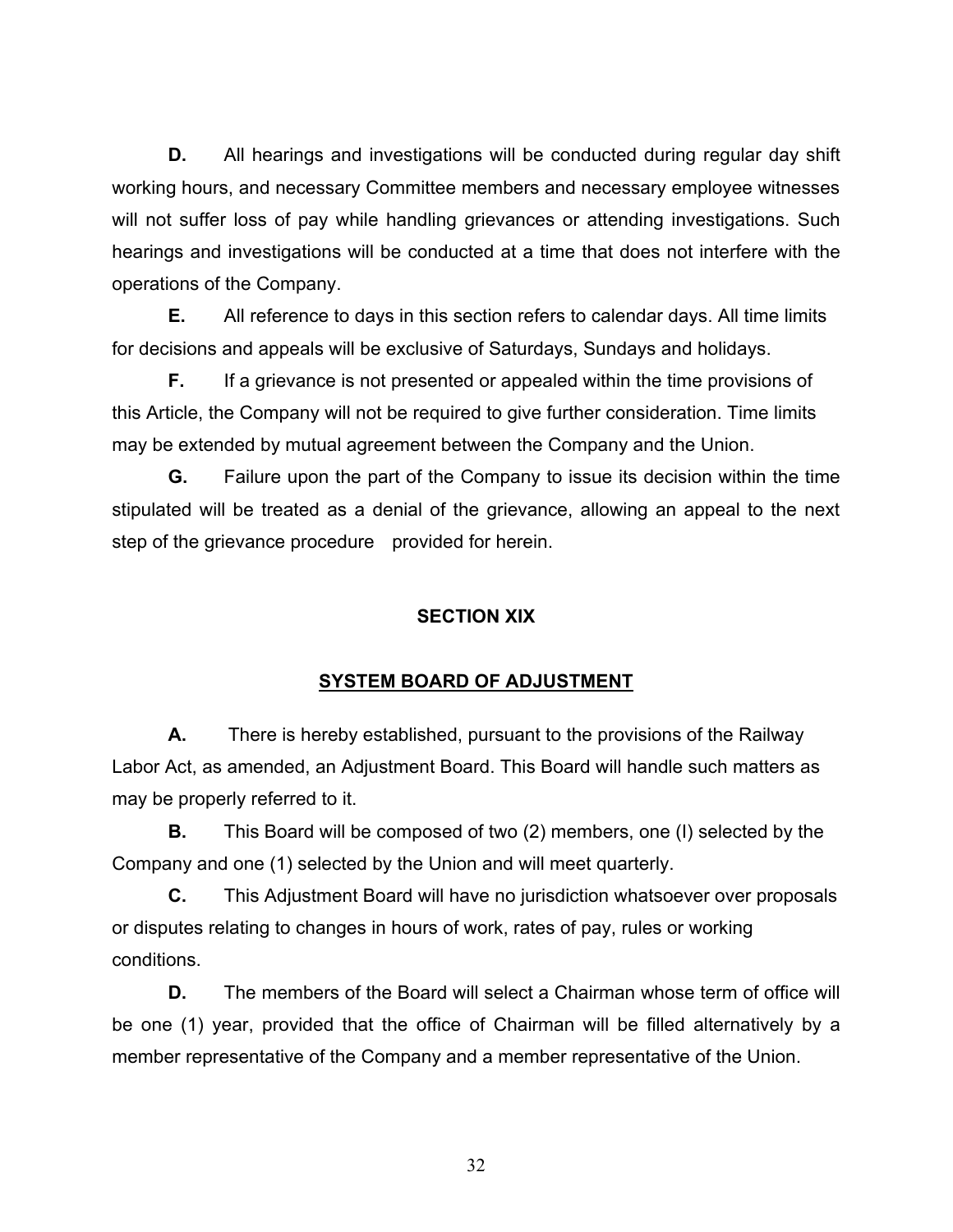**E.** The Chairman will preside at meetings of the Board and will have a vote on the adoption of all decisions of the board.

**F.** All disputes properly referred to the Board for consideration will be addressed to the Chairman. Three (3) copies of each petition, including all papers and exhibits in connection therewith, will be forwarded to the Chairman who will promptly transmit one copy to the other Board member.

Each case submitted will show:

- (1) Question or questions at issue;
- (2) Statement of facts;
- (3) Position of employee or employees and I or Union; and
- (4) Position of the Company.

**G.** A majority vote of all members of the Board will be sufficient to make a finding or decision with respect to any dispute properly submitted to it, and such findings or decision will be final and binding upon the parties to such dispute.

**H.** Upon failure of the Board to agree upon the finding or decision because of inability to secure a majority vote of all members of the Board, the Board will forthwith agree upon and select an impartial person to be known as a "referee" to sit with the Board as an additional member thereof in the further hearing and determination of the case. If the Board is unable to agree upon the selection of such additional member within fifteen (15) days, the moving party will have an additional fifteen (15) days, within which to request the National Mediation Board to name a panel of seven (7) referees from which each party may strike three (3). If a request is not made, the matter will be deemed closed but without precedential value. When a panel is requested and stricken, the remaining referee will be appointed to the System Board as the referee and when so named, the Board will immediately arrange for a determination of the dispute by such "referee".

**I.** In cases involving medical disputes, the parties agree that the members of the System Board should give consideration to all evidence presented, including evidence, if any from a Company or employee physician.

**J.** Findings and decisions of the Board will be stated in writing, and the decision of the Board will be final and binding upon all parties thereto.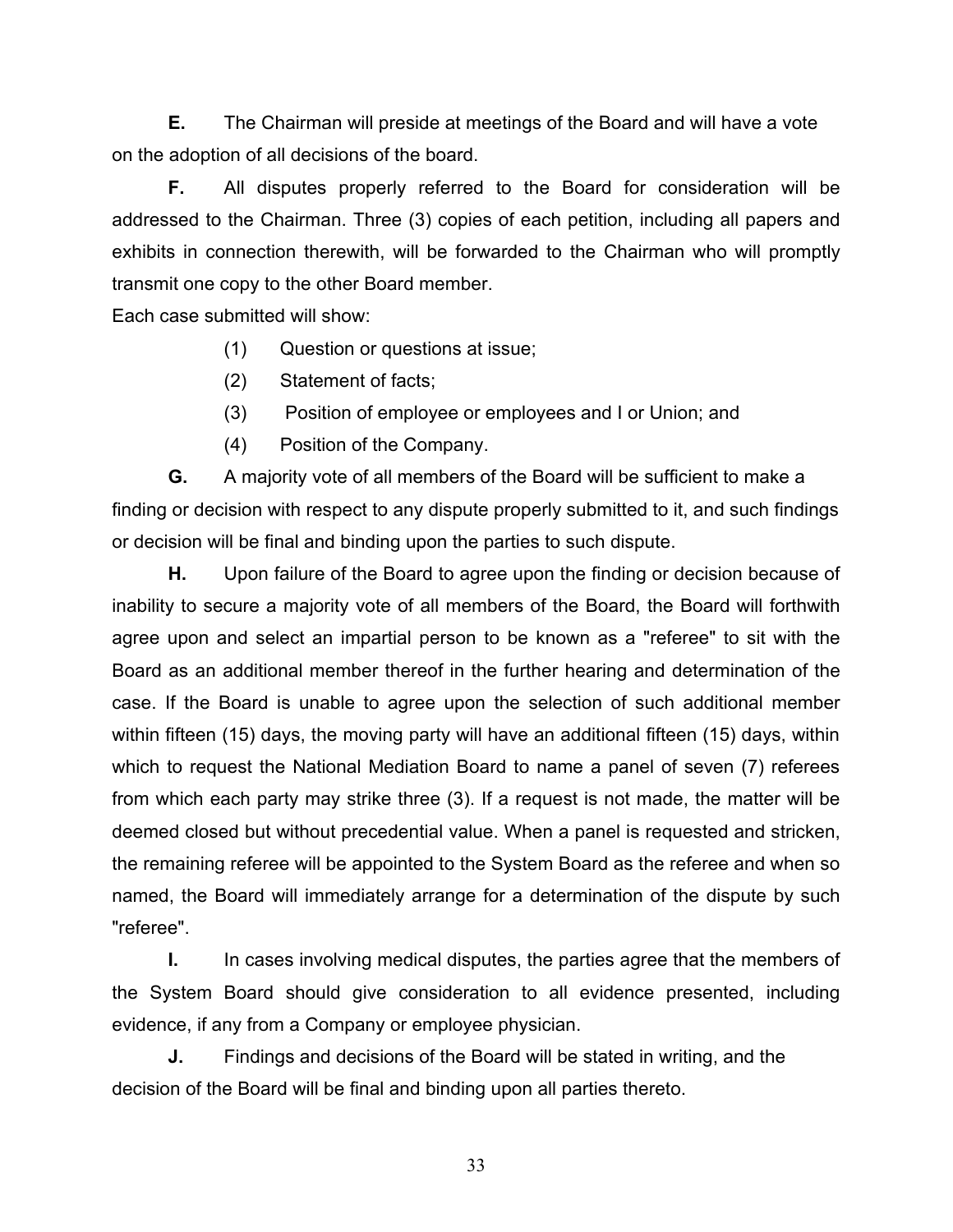**K.** The Board will keep a complete and accurate record of all matters submitted for its consideration and of all findings and decisions made.

**L.** All expenses of the Board, including those incurred by reason of participation of a "referee" in the determination of the controversy, as herein provided, will be borne one-half (1/2) by the Company and one-half (1/2) by the Union. The salary or compensation of members of the Board will be paid by the parties selecting such members. So far as space is available, Board members shall receive free transportation, subject to pay load, over the lines of the Company from point of duty to point of a Board meeting and return.

**M.** Each of the parties hereto will assume the compensation, travel expenses, and other expenses of the witnesses called or summoned by it.

**N.** It is understood that each Board member will be free to discharge his duty in an independent manner without fear that his individual relations with the company or with the employees hereunder may be affected in any manner by any action taken by him in good faith in his capacity as a Board member.

**O**. If the Union elects to appeal any discharge or discipline over thirty (30) days, it shall go directly to the System Board level.

# **SECTION XX SAFETY AND HEALTH**

**A.** The Company agrees to maintain safe, sanitary and healthful conditions in all facilities and to maintain at all times a first aid kit to take care of its employees in case of accident or illness; and, provided that nothing in this Agreement will compel the Company to maintain a doctor or nurse at any of the Company's offices. The Company agrees to furnish good drinking water and sanitary fountains will be provided wherever possible. The floors of the toilets and washrooms will be kept in good repair and in a clean, dry and sanitary condition, and properly supplied with sanitary health aids. The Union and the employees recognize their duty and responsibility to assist in maintaining safe, healthful and sanitary conditions. Facilities and washrooms will be lighted,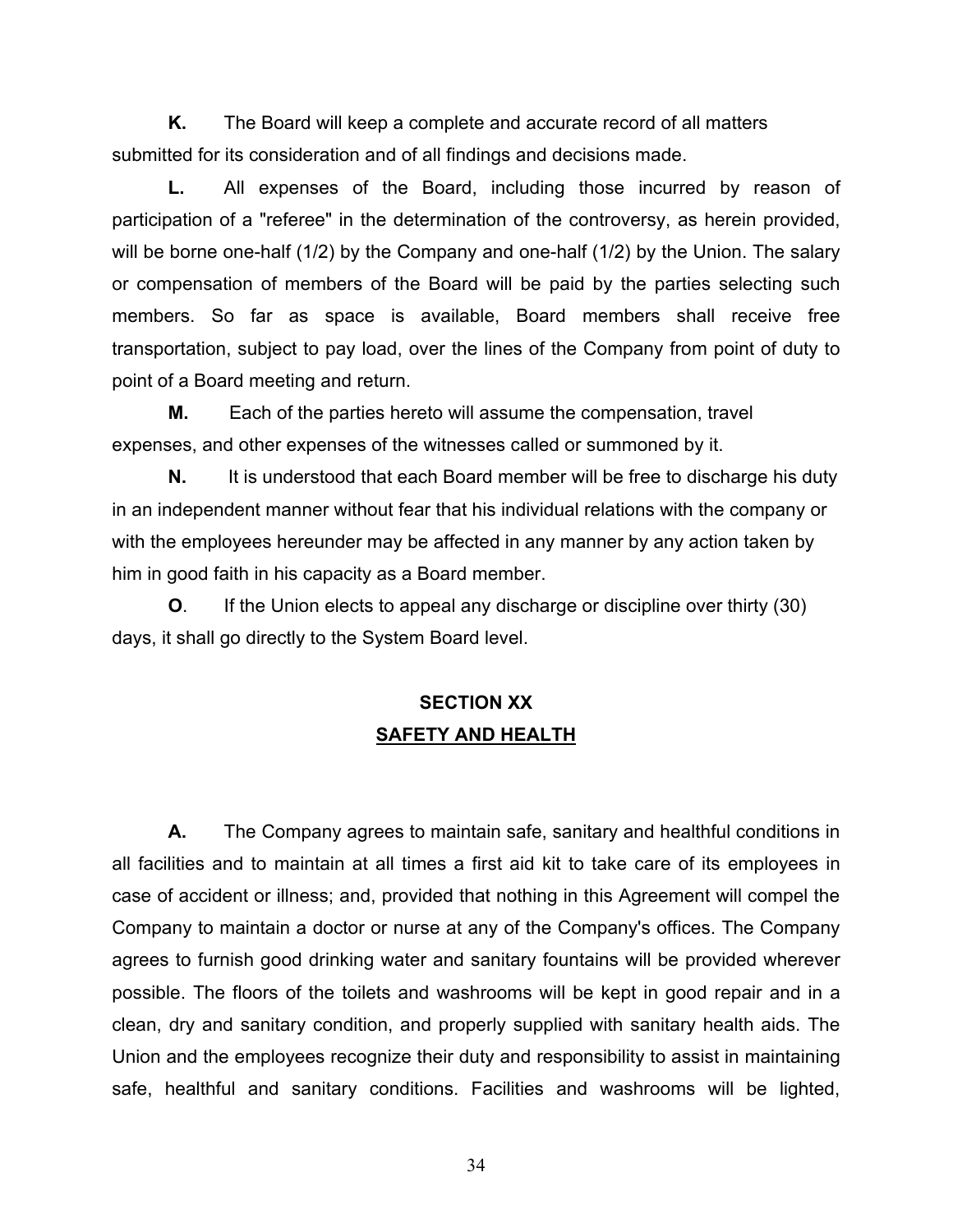ventilated and heated in a proper manner consistent with the source of heat, ventilation and light available. In order to eliminate as far as possible accidents and illness, an adequate Safety Committee will be established at each facility composed of one Union representative and one Company representative.

**B.** The duty of the Safety Committee will be to make recommendations for the maintenance of proper safety and health standards, and to receive and investigate complaints on standard forms regarding unsafe and unsanitary working conditions and to make recommendations for correction. The Committee will meet every two (2) months, where necessary, and issue a report.

**C.** The Company agrees to continue furnishing all necessary safety devices including earmuffs for employees working on or near hazardous or unsanitary work and employees will be required to use or wear such devices in performing such work. The Company also agrees to continue providing rain repellent apparel for employees required to work in inclement weather and adequate cold weather apparel (parkas, gloves, head gear). The Company will assume 50 % of the cost of safety shoes when required to be worn at its cargo and airport facilities.

**D**. Employees injured while at work will be given medical attention at the earliest possible moment and employees will be permitted to return to work provided they are given medical approval, without signing any release of liability pending the disposition or settlement of any claim for damage or compensation. Injured employees will be allowed to obtain medical attention during the shift in which the injury occurred without loss of pay. It is the responsibility of the injured employee to report any injury to his immediate supervisor during the work period which the injury occurred.

**E.** Employees entering the service of the company may be subject to a physical examination. The Company reserves the right to require an employee to submit to further physical examinations during employment, if there is a question as to an employee's abuse of sick leave or his physical fitness to perform his assigned work. Any physical examination required by the Company will be paid by the Company.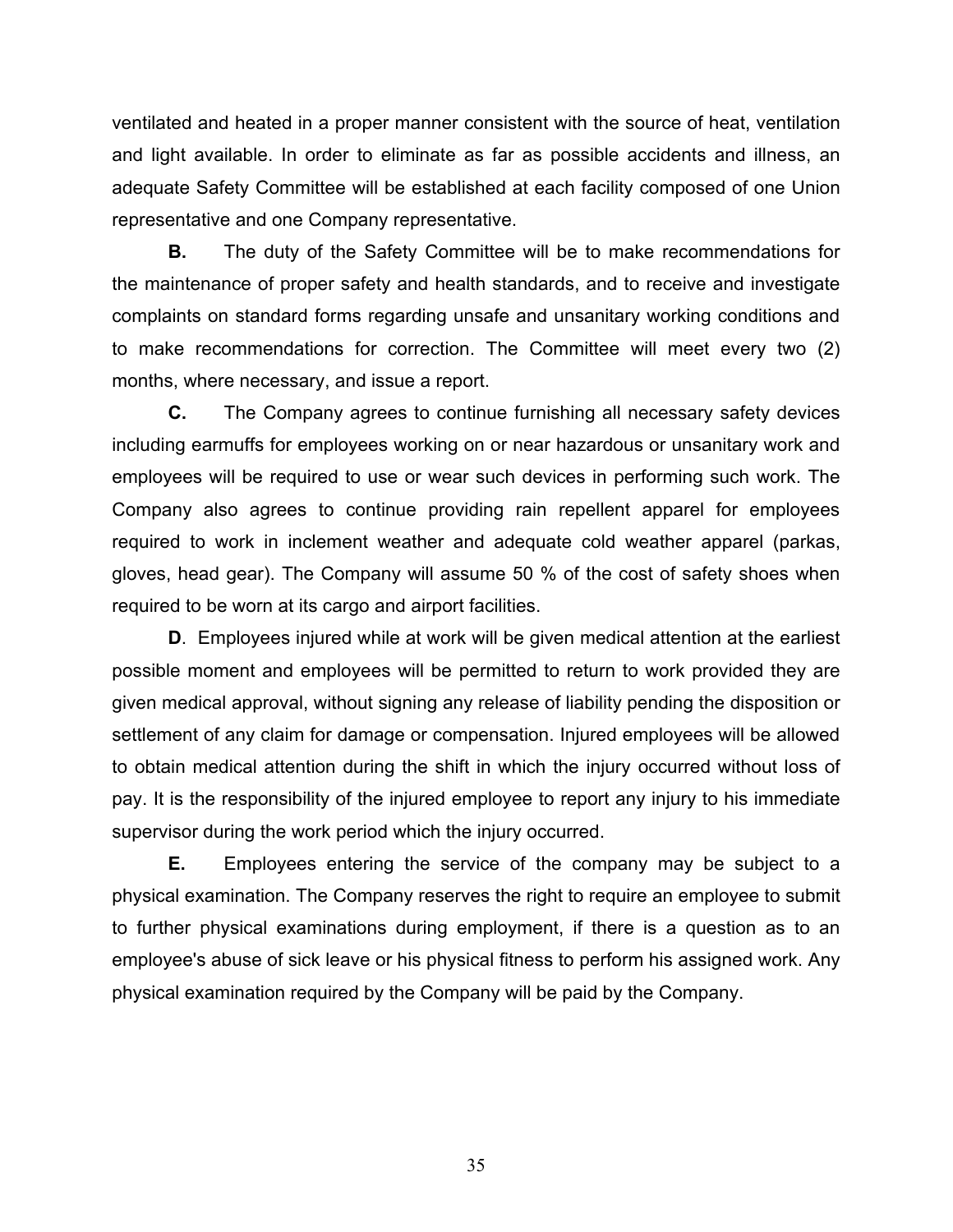# **SECTION XXI WAGE RULES**

**A.** Rate of pay covering the employees hereunder will be set forth in Schedule A.

**B.** When an employee transfers from a lower classification to a higher classification or to another classification within the same wage group, he will be placed in the appropriate pay step either maintaining or slightly increasing his present wage and thereafter secure increases in accordance with the steps in the new pay scale.

**C.** Shift premium pay will be included in the computation of overtime pay. The monthly base wages in Schedule" A" and any longevity will be the basis for computing pay for vacations, holidays and sick leave. The hourly rate (straight time or regular rate) of an employee is determined by dividing the monthly wages by 173.3.

**D.** An employee will be paid \$0.30 per hour shift differential if he works a shift beginning after 12:00 noon but before 6:00 p.m. An employee will be paid \$0.38 per hour shift differential if he works a shift beginning at 6: 00 p.m. or later, but before 6:00 a.m.

**E.** The Company will continue its present cost of living policy for employees based in Honolulu on the effective date of this Agreement.

**F.** Longevity will be paid in the amount of ten dollars (\$10.00) a month for each year of service after reaching the top rate of his classification to a maximum of sixty (\$60.00) a month, and thereafter at fifteen dollars (\$15.00) a month for each year of service a maximum of \$165.00 a month effective July 01,2008.

**G.** Paychecks will include a statement of all wages and deductions made for the pay period. The employee's statement will include the number of hours worked and the overtime pay will be listed separately from straight time.

**H.** Should the regular payday fall on a holiday, or days when the office facility is closed, employees will be paid on the preceding day.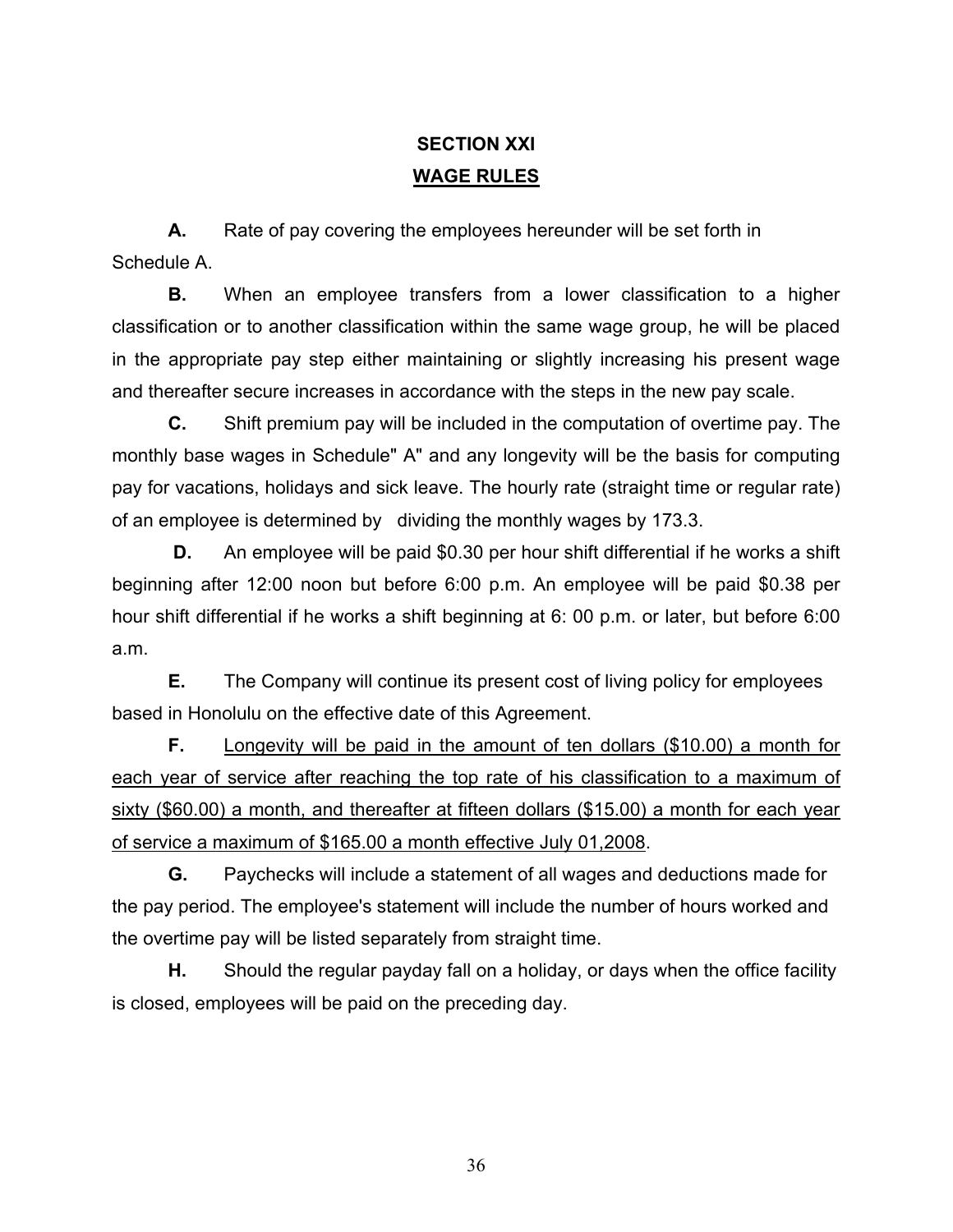# SECTION XXII **INSURANCE**

**A.** The Company will continue to provide medical and dental insurance in accordance with the coverage provided prior to this Agreement until June 30, 2008 with the following adjustments effective July 01, 2008:

1. **Hawaii-Based** Employees: \$100 employee deductible, \$300 per family,

\$2,500 out-of-pocket maximum; semi-private hospital room and board, preferred provider in-network 90%, out-of-network benefits to be paid at 70%. The Company will also provide a prescription drug benefit which will include a co-payment of \$5.00 per prescription for generic drugs, \$10.00 per prescription for preferred brand drugs at participating pharmacies. In addition, the Company will provide an HMO plan, which shall include a \$10.00 co-payment for doctor office visits, and 100% hospital coverage. Prescription drugs will be provided as per above. The Company will provide maternity coverage for employees, to the extent provided for other employee benefits.

All other Employees: **For Las Vegas,** \$200 employee deductible, \$400 family deductible; (the deductible amount in each calendar year will be reduced by the amount of covered expenses which were incurred in the last three months of the previous calendar year, but for which no benefits were payable because these expenses were part of the deductible amount for that year); \$5,000 stop-loss (\$500 out-of pocket per person / \$1,000 out-of-pocket per family in network; \$1,500 out-of-pocket per person / \$3,000 out-of-pocket per family out of network); semi-private hospital room and board, preferred provider in network benefits to be paid at 90%, out-of-network benefits to be paid at 70%. The Company will also provide a prescription drug benefit which shall include a co-payment of \$10.00 for generic drugs, \$20.00 for formulary and \$35.00 for brand names. Effective July 1, 2006 **all California employees will be under HMO plan** which shall include a \$10.00 co-payment for doctor office visits, and 100% hospital coverage. Prescription drugs will be covered with a co-payment of \$10.00 per prescription. The Company will provide maternity coverage for employees to the extent provided for other employee benefits.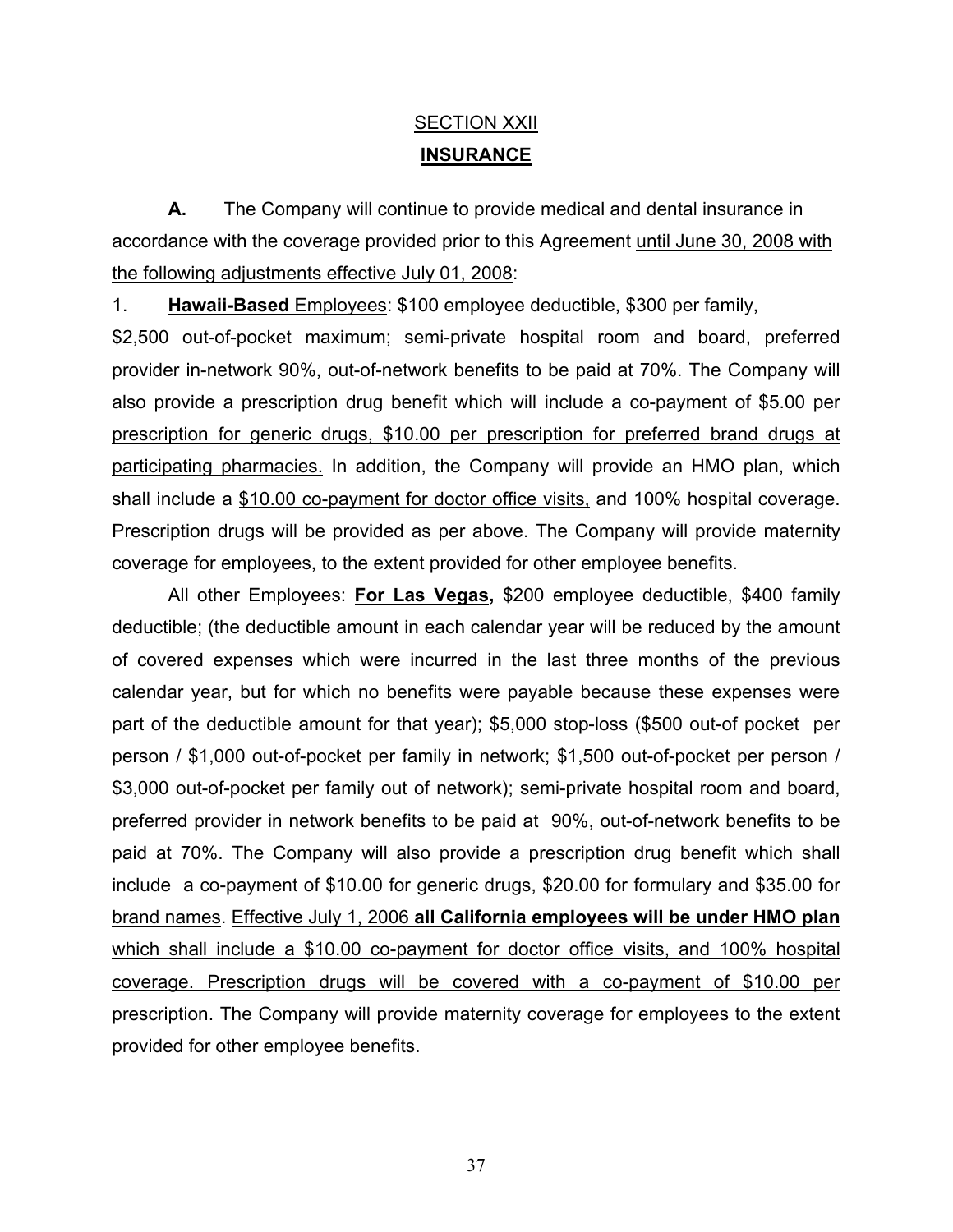2. The Company will continue to provide a dental plan covering employees and dependents, with the following adjustments to the dental plan: The Company will provide a dental maintenance organization (DMO), 100% coverage with no deductible for exams, cleanings, and x-rays. All other coverages will be paid for at 100%, except for root canal therapy, certain types of periodontic work, oral prosthodontics, repairs, anesthesia, and space retainers, which will be paid at 60%. Orthodontia under the DMO program will be paid at 50% for both children and adults with no deductible and no lifetime maximum. The traditional Dental program shall have the employee and their dependents pay a \$50.00 deductible per person, per year. The annual benefit maximum will be \$2,000. Exams and cleanings will be paid at 100%. Dental benefits shall be 80% paid by the Company, and 20% paid by the employee, except for prosthodontics, which shall be a 50% benefit. The Company shall provide orthodontics insurance up to a lifetime maximum of \$2,000 per child on a 50% / 50% coinsurance basis, and a \$50 deductible.

3. The medical insurance premiums in HMO for employee contribution for himself shall be \$20.00 per month, for employees with one (1) covered dependent, it shall be \$35.00 per month, and for two (2) or more dependents, \$50.00 per month. For those in the preferred provider organization plan, insurance premiums for himself shall be \$50.00 per month, for employees with one (1) covered dependent it shall be \$75.00 per month, and for two or more dependents, \$100.00 per month.

For the dental insurance premiums, employees contribution for himself shall be \$2.50 per month; with one (1) covered dependent, \$4.50 per month, and for two (2) or more dependents, \$6.00 per month.

4. The Company agrees to establish a Premium Conversion Plan, which will allow employees to convert their insurance premiums from an after-tax to a pre-tax basis. Insurance premiums converted will be exempt from Federal Income, State Income, FICA and FUTA taxes.

5. The Company agrees to establish a Flexible Spending Account (FSA) which will enable employees to set aside their own money, on a pre-tax basis via salary deduction, to help pay for health care and dependent care. Under the health care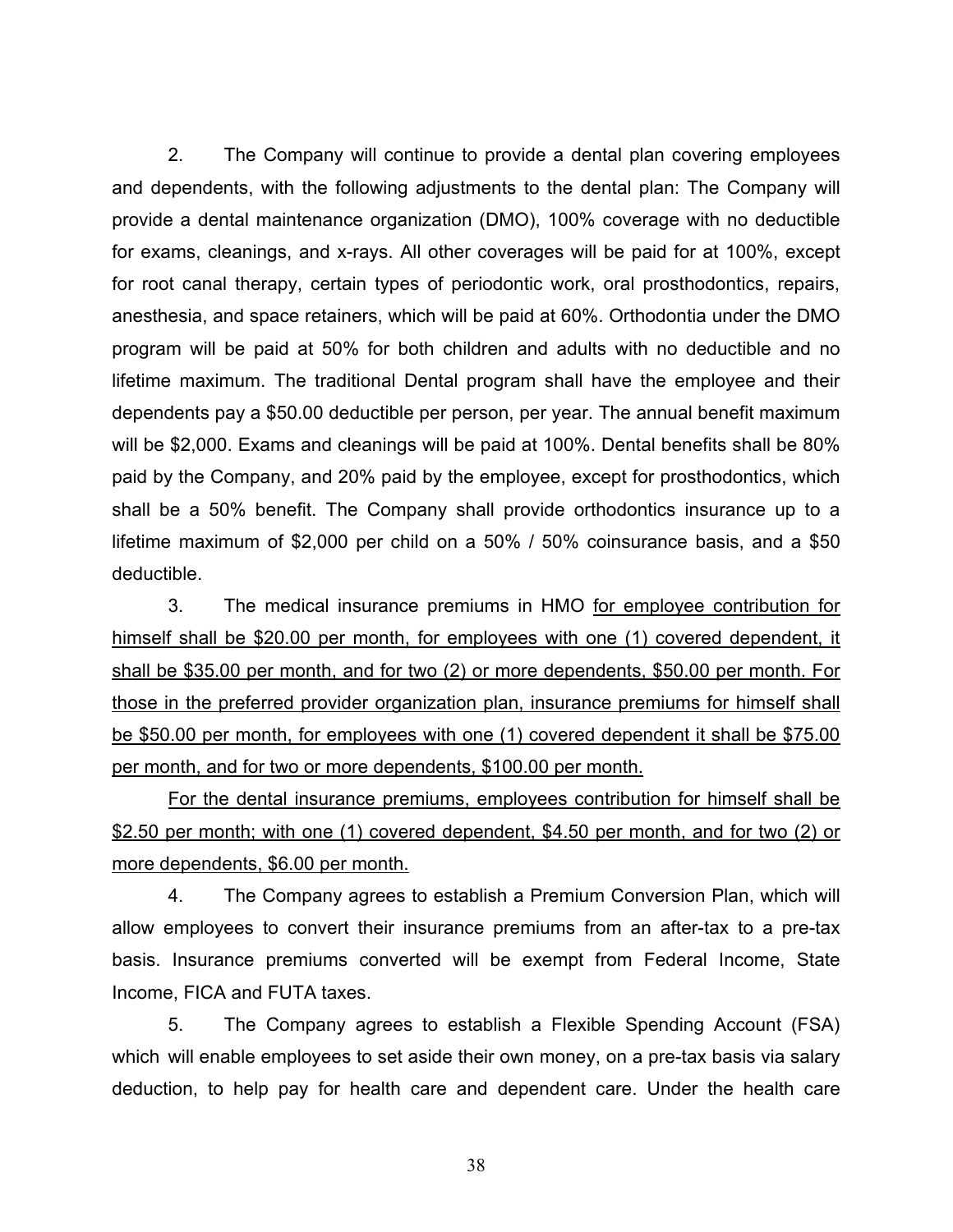spending account, employees are permitted to utilize any money they have set aside to cover eligible health care expenses that are not covered or reimbursed under the employee's health plan, up to a maximum of \$2,000 per year. In addition, the Company agrees to give each employee \$75, plus \$25 for those covered dependents (must be enrolled in a Company sponsored Health Plan) on an annual basis to fund their Health Care Spending Account. Under the dependent care spending account employees are permitted to utilize any money they have set aside to cover eligible dependent care coverage for their qualified dependents, up to a maximum of \$5,000 per year.

**B.** Effective July 1, 2006. the Company shall make available Vision insurance, premiums to be paid 100% by the employee (except HNL).

**C.** The Company will continue a bomb insurance program with the signing of this Agreement.

**D.** Before July 1<sup>st</sup> of each year, Union and Management shall discuss issues related to medical and dental insurance.

## **SECTION XXIII**

## **RETIREMENT**

**A.** The Union and the Company adopt and agree to be bound by, and hereby assent to, The Trust Agreement, dated May 1, 1960, as amended, creating the I.A.M. National Pension Fund and the Plan rules adopted by the Trustees of the I.A.M. National Pension Fund in establishing and administering the foregoing Plan pursuant to the said Trust Agreement, as currently in effect and as the Trust and Plan may be amended from time to time. The Company hereby acknowledges receipt of a copy of said Trust Agreement.

**B.** Effective **July 1, 2008**, the Company shall contribute to the I.A.M. National Pension Fund, National Pension Plan **\$1.55** for each hour for which in all job classifications covered by this agreement are entitled to pay under this Agreement. **Effective July 1, 2009**, the Company shall increase its contribution to \$**1.65** for each hour and effective **July 1, 2010**, the Company shall increase its contribution to \$1.75 for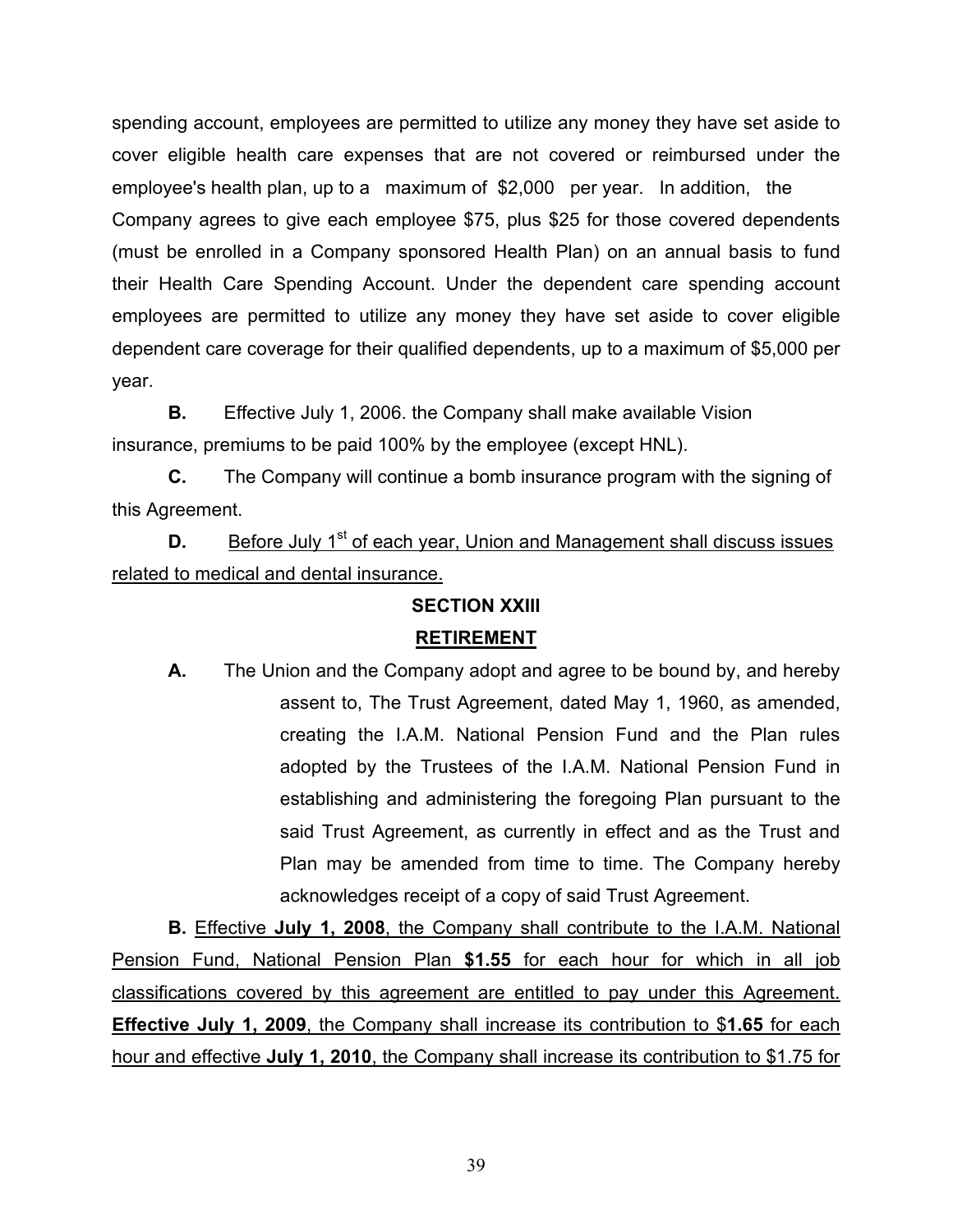each hour. Such contributions shall be made on or before the 20th day of each month for hours worked during the preceding calendar month.

**C.** The contributions required on behalf of any employee shall not exceed forty (40) hours per week. The Company shall continue contributions on the basis of a regular work week while an employee is off work due to paid vacation, paid sick leaves and holidays. An employee shall receive both vesting and benefit accrual credit for all hours compensated to a maximum of 40 hours per week. Contributions for new parttime, temporary and full-time employees will be made only after the employee has completed the probationary period in accordance with Paragraph F of Section XI.

**D.** The parties acknowledge that the Trustees of the I. A. M. National Pension Fund may terminate the participation of the employees and the Employer in the Plan if the successor collective bargaining agreement fails to renew the provisions of this retirement Section. The parties may increase the contribution rate, job classifications or categories of hours for which contributions are payable.

**E.** This Section contains the entire agreement between the parties regarding pensions and retirement under this Plan and any contrary provision in this Agreement shall be void. No oral or written modification of this Agreement shall be binding upon the Trustees of the I.A.M. Pension Fund. No grievance procedure, settlement or arbitration decision with respect to the obligation to contribute shall be binding upon the Trustees of said Pension Fund.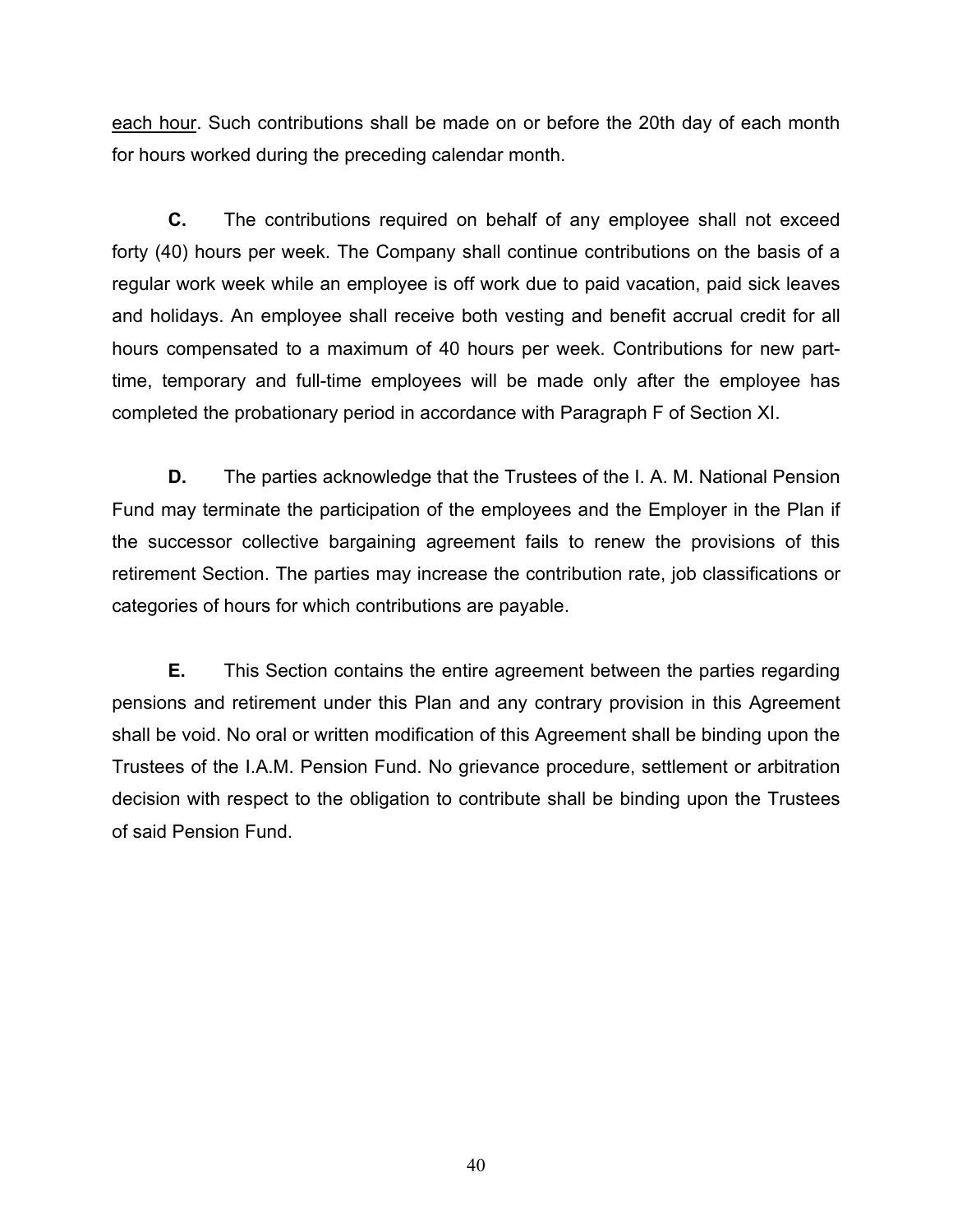# **SECTION XXIV SEVERANCE PAY**

**A**. An employee with one (1) up to ten (10) years of service who is laid off will be paid severance pay of one (1) week's pay per each year of service. An employee who has served more than ten (10) years of service will be paid severance pay of two (2) weeks' pay for each year of service. The employee will receive his severance pay entitlement on normal paydays while such employee is on layoff status. The amounts to be paid on such paydays will be his normal salary, until the severance pay entitlement is exhausted.

**B.** An employee recalled to work after layoff who is again laid off under conditions which would entitle him to severance pay will begin to accrue severance pay from the date of last recall. Severance pay will not be paid twice for the same period of service and will cease immediately upon recall.

**C.** Severance pay will not be paid if: (1) an employee is dismissed for cause, resigns or retires; (2) an employee refuses to work out his layoff notice, unless approved by the Company; and, (3) the layoff is caused by an act of God, an emergency, strike or causes beyond the control of the Company.

**D.** Severance pay for employees laid off in the event of consolidation, merger, sale, transfer or assignment of the Company, of any or all of its property or effects or changes in any respect in the legal status, ownership or management of the Company shall be paid in the following manner: one (1) week per each year of service.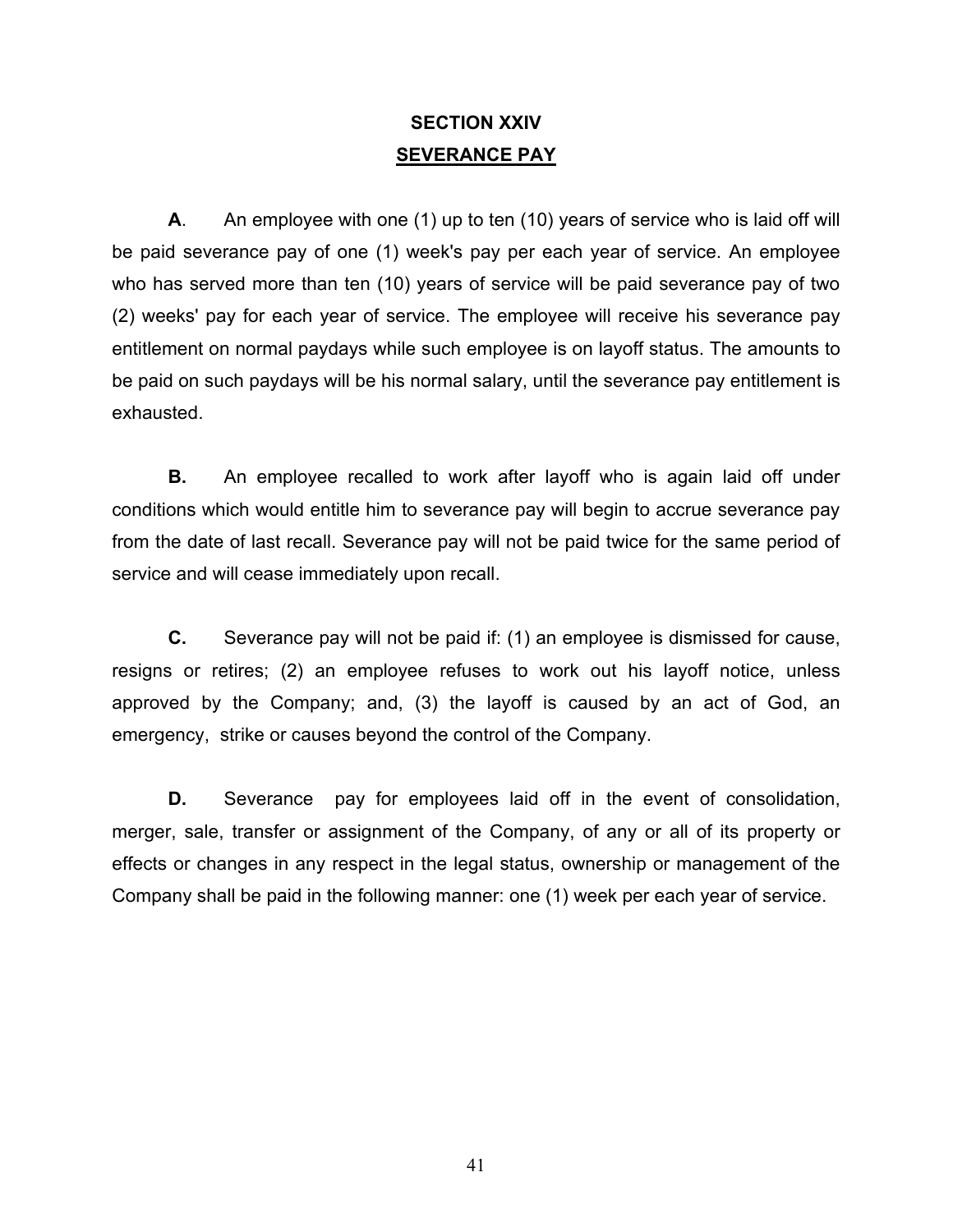# **SECTION XXV NO STRIKE I NO LOCK OUT**

The Company will not lock out employees covered by this Agreement. The Union will not authorize or take part in any strike or picketing of the Company's premises during the life of this Agreement, until the procedures for settling disputes provided by the Railway Labor Act, as amended, have been exhausted.

# **SECTION XXVI UNION SECURITY**

**A.** Except as otherwise provided in this Agreement, all employees now or hereafter employed in the classification and work covered by this Agreement shall, as a condition of continued employment in such work, become and remain members in good standing (as herein defined) in the Union within ninety (90) days following the beginning of such employment or the effective date of this Agreement, whichever is later.

**B.** The conditions of employment outlined in this Section shall not apply with respect to employees to whom Union membership is not available upon the same terms and conditions as are generally applicable to any other member or with respect to employees to whom membership was denied or terminated for any reason other than failure of the employee to render the periodic dues, initiation fees and assessments (not including fines and penalties) uniformly required as a condition of acquiring or retaining membership in the employee's designated local Lodge.

**C.** Membership in good standing in the Union shall consist of the payment by the employees of initiation fees (except in case of authorized and permissible transfers from other Lodges of the Union) uniformly required of other employees of like status,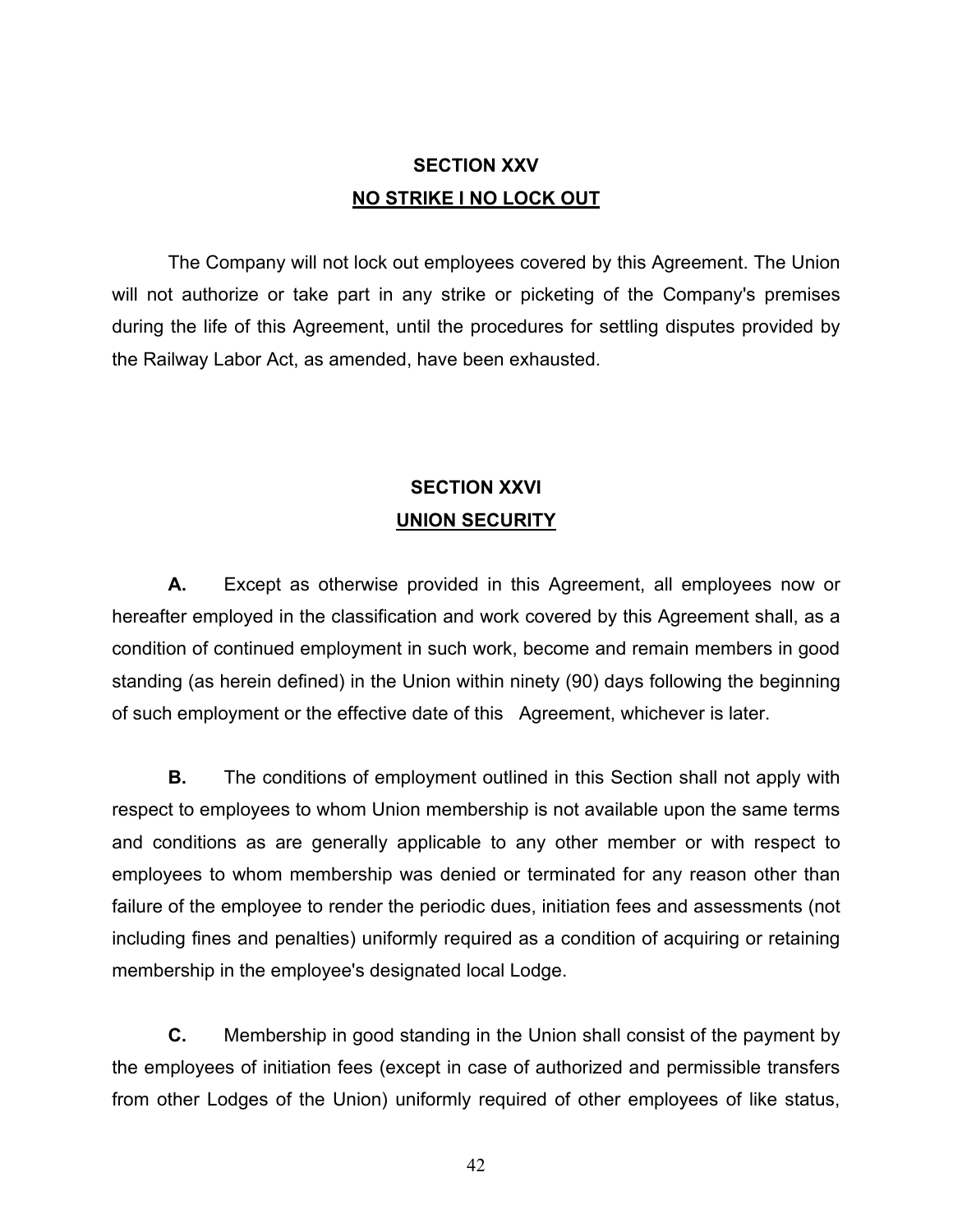plus the payment of dues (as herein above defined); for each calendar month, plus the payment of such assessment (s) (within prescribed time limits), but not fines and penalties, as may be levied in accordance with the procedures set forth in the Union's "Constitution of the Grand Lodge, District and Local Lodges, Council and Conferences."

**D.** The Company will, within ten (10) working days after receipt of notice from the Union, discharge an employee who is not in good standing in the Union as required by the preceding paragraph unless the employee tenders the deficiency to the union. Other provisions of this Agreement to the contrary notwithstanding, the Company will not be required to terminate the employment of any employee until such time as the services of a qualified replacement are available. The Company may not, however, retain any employee in service under the provisions of this paragraph for a period in excess of thirty (30) calendar days from the date of the Union's original notice, except by mutual agreement by the parties hereto.

**E.** At a time mutually agreed upon during the probationary period, the Union Chief Steward will be granted one (I) hour during a new employee's regular shift for the purpose of indoctrination of the employee (s) in Union and Company policy and procedure.

**F.** The Union will furnish to the company, within ninety (90) days after signing of this Agreement, a list of those employees covered by the Agreement who are members of the Union and will furnish to the Company each month thereafter a Notice of any changes in said list.

**G**. Whenever payment of dues is referred to in this Agreement, the conditions of payment shall be met if the amount due is tendered to the Union within the prescribed time limitation. Use of the word "dues" herein shall, in all cases, include initiation fees, period dues, and assessments not including fines and penalties uniformly required as condition of acquiring or retaining membership.

**H.** Upon receipt of an approved duly signed authorization form of the employee involved, the Company will deduct from the employee's check the initiation fee, dues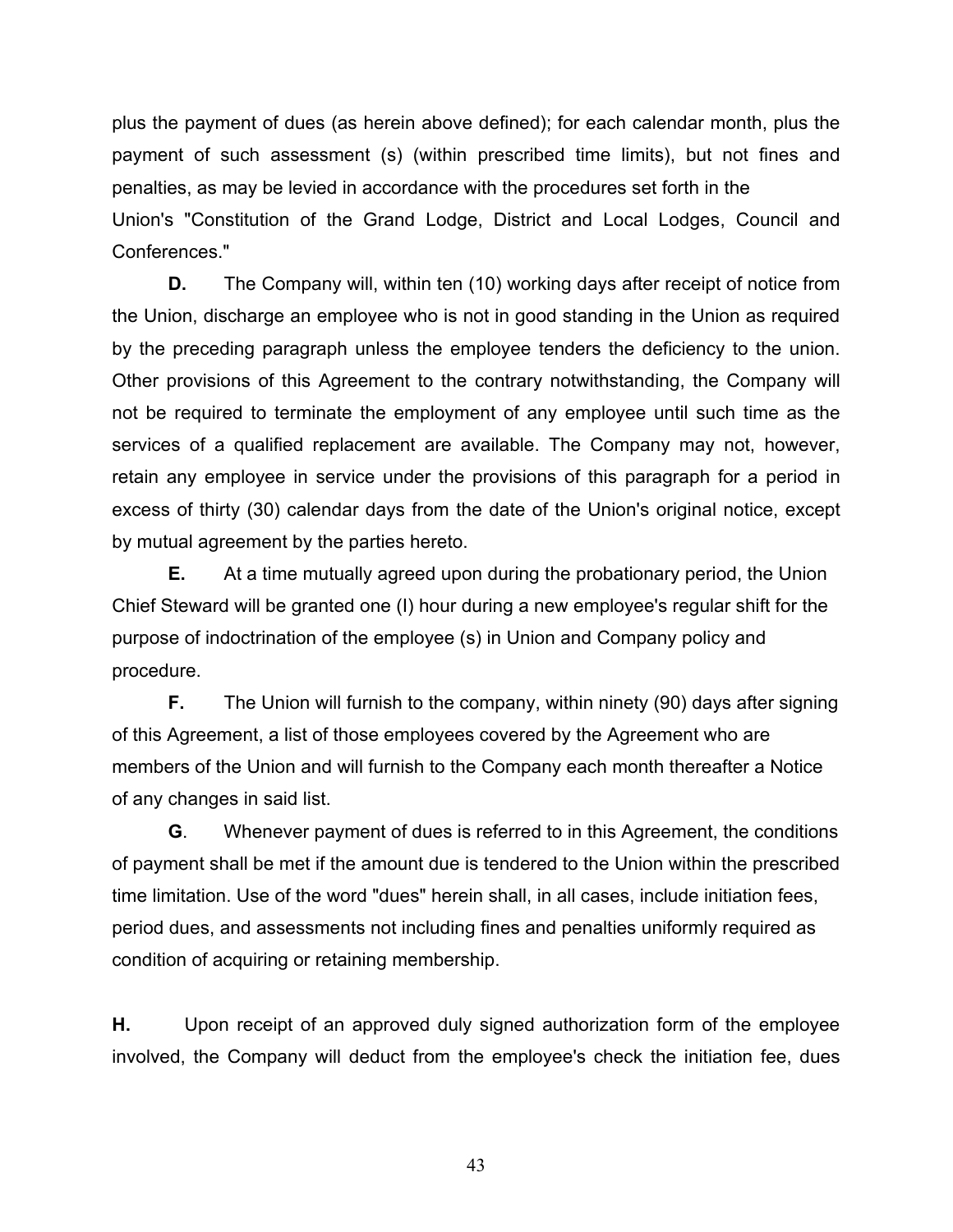and assessments payable by him to the Union during the period provided for in said authorization.

**I.** All deductions will be made by the Company on account of initiation fees, dues and assessments once each calendar month from the first paycheck covering employee in such month, unless the Union previously advises the Company in respect to a particular employee. The Company will once each month remit to the Union financial officer, so designated by the Union, one check with a list of the employees it represents, the amount deducted in behalf of each employee.

**J.** Company will not be liable for any time or wage claims by any employee discharged by the Company pursuant to a written order by an authorized Union representative.

# **SECTI0N XXVII**

## **GENERAL**

**A.** Service records will be maintained for each employee and will be furnished to the employee and I or Union upon written request, in cases of suspension, discharge or other disciplinary action. In cases where it is necessary that an employee be warned due to the caliber of his work and I or the general performance of his duties, such warning will be made to the employee in writing with a copy to the chief steward within ten (10) days of the infraction.

**B.** An employee leaving the service of the Company will upon request, be furnished a letter setting forth length of service and the position filled.

**C.** An employee who is required to operate new machinery or equipment in performance of his assignments will be given every reasonable opportunity to become familiar with the new machine or equipment on Company time and without reduction in pay.

**D.** The Company will provide business cards without cost to employees designated by the Company. Upon their request, other employees may be provided business cards by the Company at their own expense.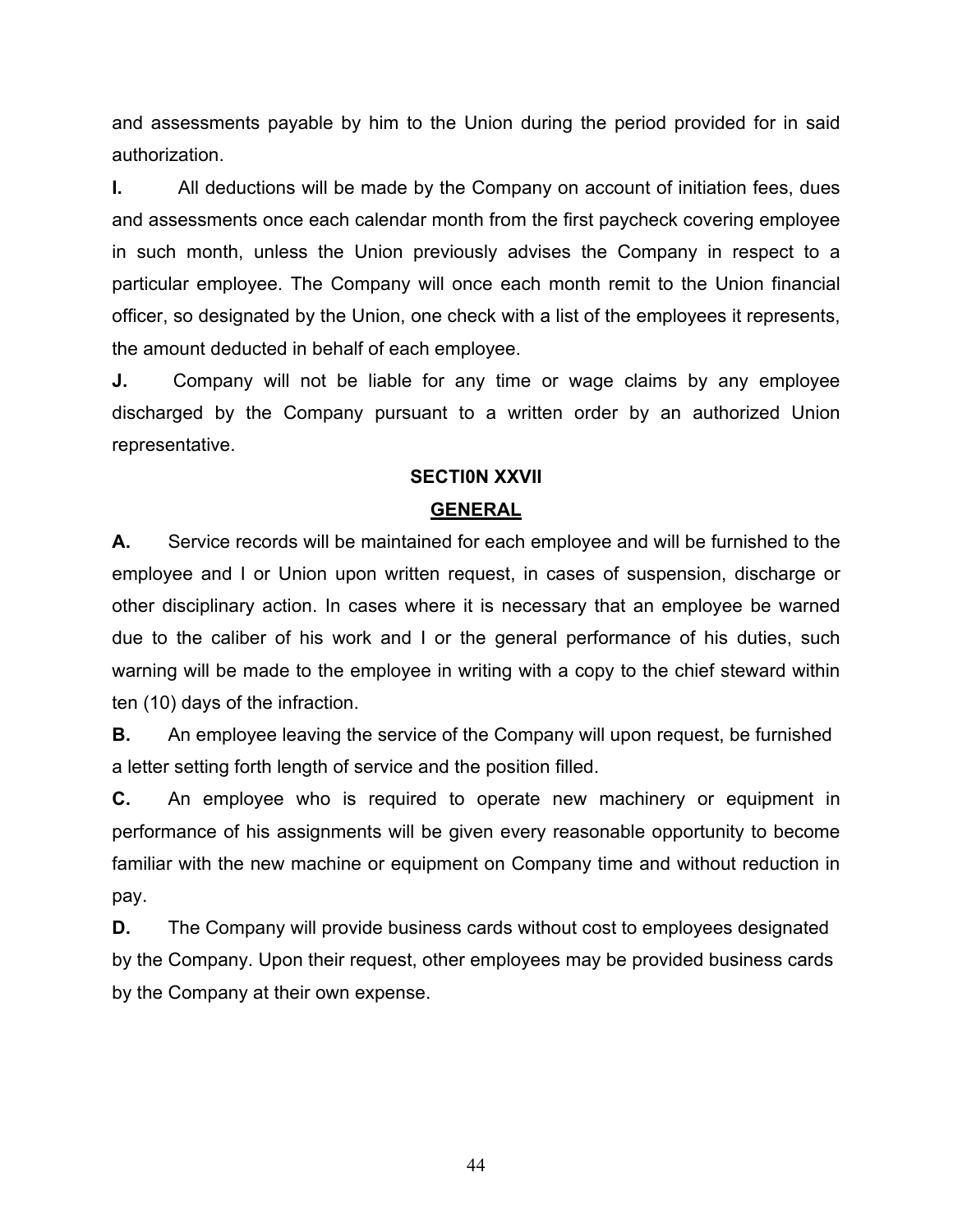**E.** The Company will pay the chauffeur's license fee, as required by law or airport regulations, of any employee who is required to have such license to perform his assigned duties.

**F.** Nothing in this Agreement will prevent the Company from paying higher rates of compensation to any individual than those established herein.

**G.** The Company will furnish the Union every August the names locations, classifications and rates of pay for all employees covered by this Agreement, and addresses to the Union where an employee agrees to the release of his/her address and it is understood that this is voluntary on the part of the employee.

**H.** The Company will provide each employee with a convenient, pocket-size copy of this Agreement.

**I.** Employees called for jury duty will, upon submission of proper proof, be paid straight time compensation for such time as they are detained from their regular shift work schedule by such duty, less jury compensation received. Employees attending court under a subpoena as a witness will be granted time off with pay.

**J.** A suitable bulletin board will be provided inside of all Company facilities where Union notices of interest to employees may be posted; however, no political circulars, propaganda or advertisements will be placed on the bulletin boards.

**K.** When employee reprimands are reduced to writing, a copy will be given to the employee and the Union.

**L.** In the event of death in an employee's immediate family (wife, husband, children, step-children, mother, father, brother or sister, grandparents, step-parents, father or mother-in-law)**,** registered domestic partner where the law provides, and his father or mother or children, an employee will be granted three (3) days off with pay to be taken within 14 days of the demise. In the event the scheduled necessary air travel relative to the leave is in excess of eight (8) hours in a twenty four (24) period, that employee will be granted five (5) days off with pay to be taken within 21 days of the demise. Additional time-off without pay may be granted if approved by the Company. Thereafter, this leave is not available.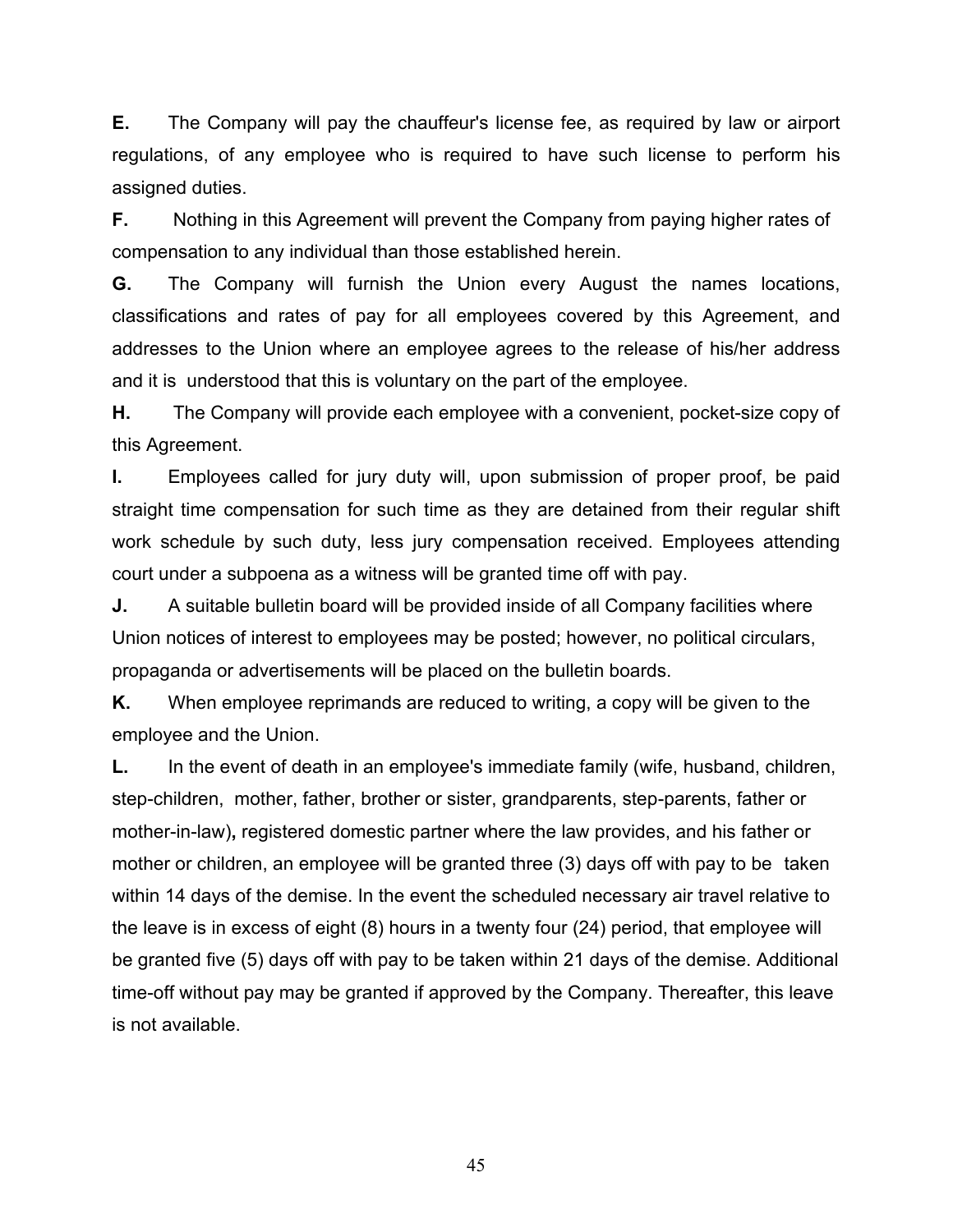**M.** The Company will maintain the policy of providing four (4) sets of uniforms. The cleaning allowance of \$45.00 per month will be provided effective July 01, 2000. Honolulu employees may elect to have a tropical weight uniform for their second set.

**N.** The perfect attendance policy currently in effect will be maintained for employees during the life of this Agreement.

**O.** The Company will provide parking at the San Francisco, Los Angeles and Honolulu airport for airport employees.

# **SECTION XXVIII SAVING CLAUSE**

Should any part or provision of this Agreement be rendered invalid by reason of any existing or subsequently enacted legislation, such invalidation of any part or provision of this Agreement shall not invalidate the remaining portions thereof, and they shall remain in full force and effect.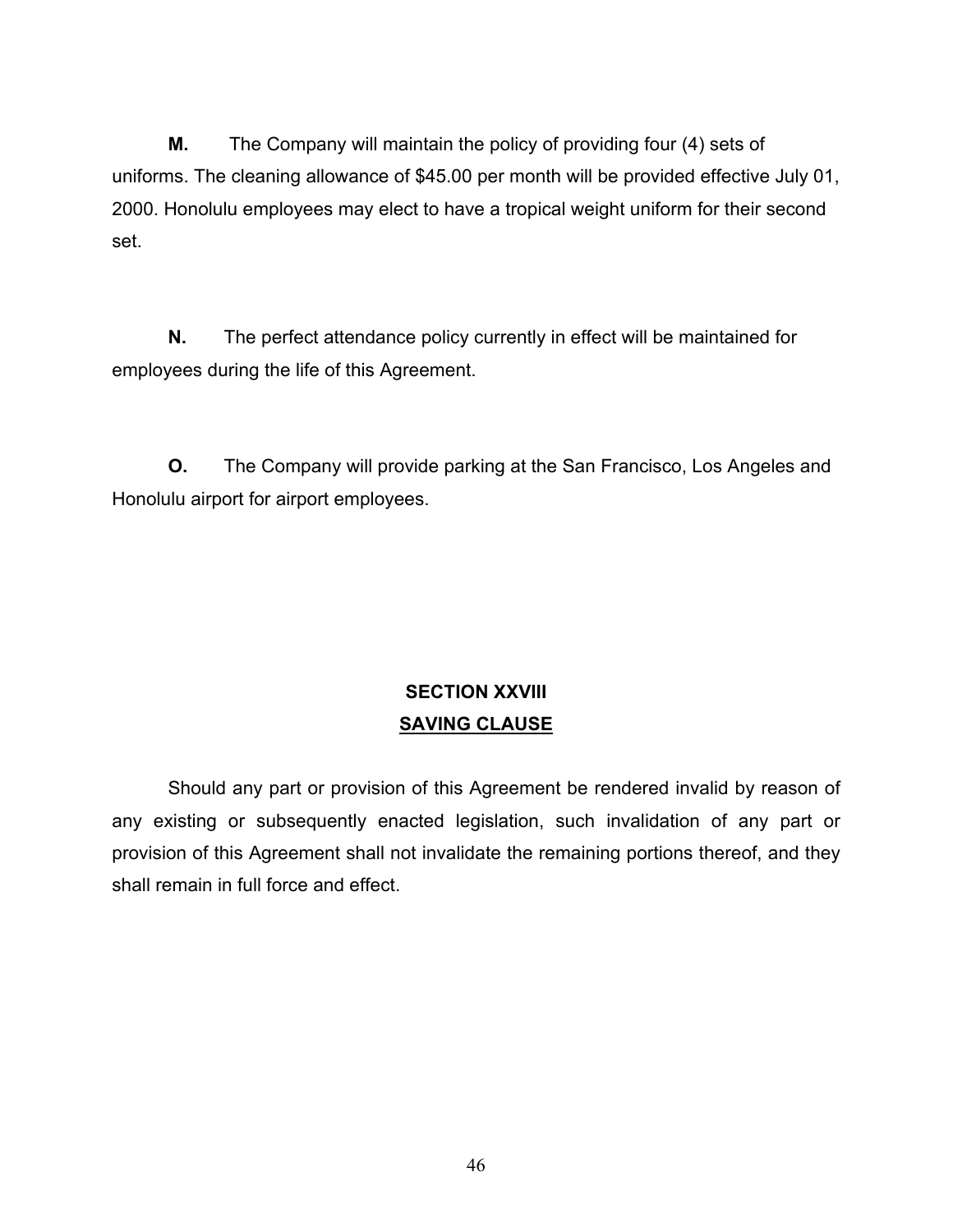# **SECTION XXIX EFFECTIVE DATE AND DURATION**

This Agreement will become effective as of **July 1, 2008**, and will continue in full force and effect until **June 30, 2011**, and will renew itself without change until each succeeding June 30 thereafter, unless written notice of intended changes is served in accordance with Section 6, Title of the Railway Labor Act, as amended by either party hereto at least sixty (60) days prior to June 30 in any year.

IN WITNESS WHEREOF, the parties hereto have signed this Agreement, **this 31st day of July 2006.**

| WITNESS: |                |
|----------|----------------|
|          | Ernest Valeria |

PHILIPPINE AIRLINES, INC.

| NEGOTIATING COMMITTEE: | INTERNATIONAL ASSOCIATION OF    |
|------------------------|---------------------------------|
|                        | MACHINIST AND AEROSPACE WORKER, |
|                        | AFL-CIO                         |
| John Burgwinkel        | Randolph Kauhane                |
| Elizabeth Completo     |                                 |
| Danilo Mirabueno       |                                 |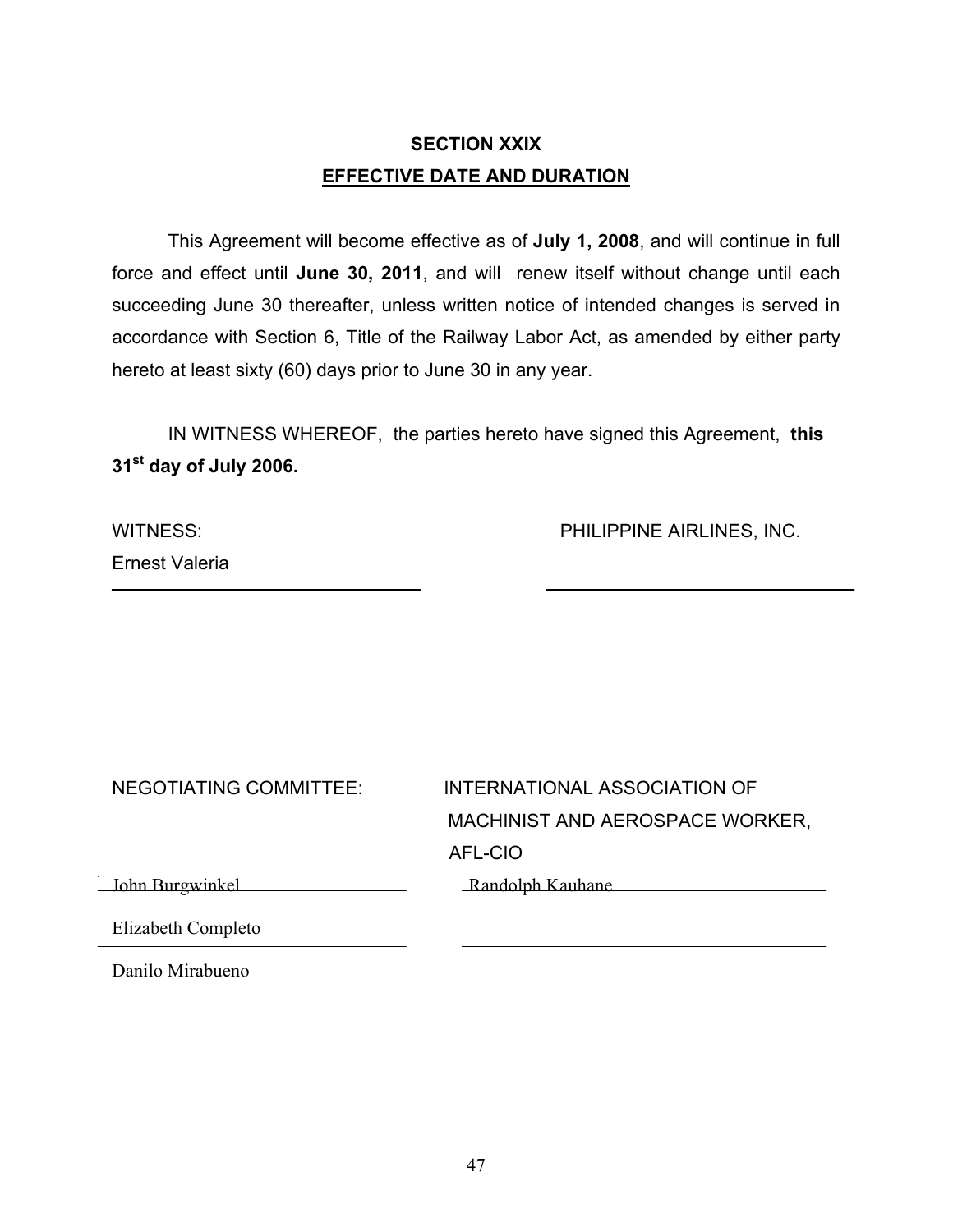## **AGREE WITH RESPECT TO THIRD PARTY HANDLING**

Effective September 30, 1988 the company shall have the right contract out any work present performed by the employees involved in airport operation. Any employee whose employment is terminated as a result of his or her job being contracted to a third party shall receive the following benefits:

a. Service pay in accordance with the collective bargaining agreement as of December 31, 1987.

b. In addition to the severance pay, each such employee shall receive a supplemental pension plan benefits equal to a formula calculated by multiplying the years of service, or fraction, thereof by (i) three weeks of pay for employees with five year of service or more, or (ii) two weeks of pay for employees with less than five years, minus the severance payment in Paragraph (a) above.

c. The compensation due under paragraph (a) and (b) be totaled and one-half paid on September 30,1988. The remaining half shall be paid on January 4, 1989. It is also understood that aforementioned supplemental pension benefit will not affect any amounts owning to employees under existing pension and/or benefit programs.

 d. Severance and supplemental pension benefit will be based upon the regular straight-time rate, including longevity pay. Shift premium and add-shift pay will not be included.

e. Part-time employees' benefit pursuant to the provision above shall be based on twenty (20) hours of work.

f. Neither severance pay nor the supplemental pension benefit shall be available to employees who accept other employment with Philippine Airlines or exercise their right to displace employees under the collective bargaining agreement and special provision discussed below.

g. On receipt of the severance and supplemental pension benefit, each employee shall execute a general release respect to all claims (other thanworker' compensation) arising out of employment or the termination of employment.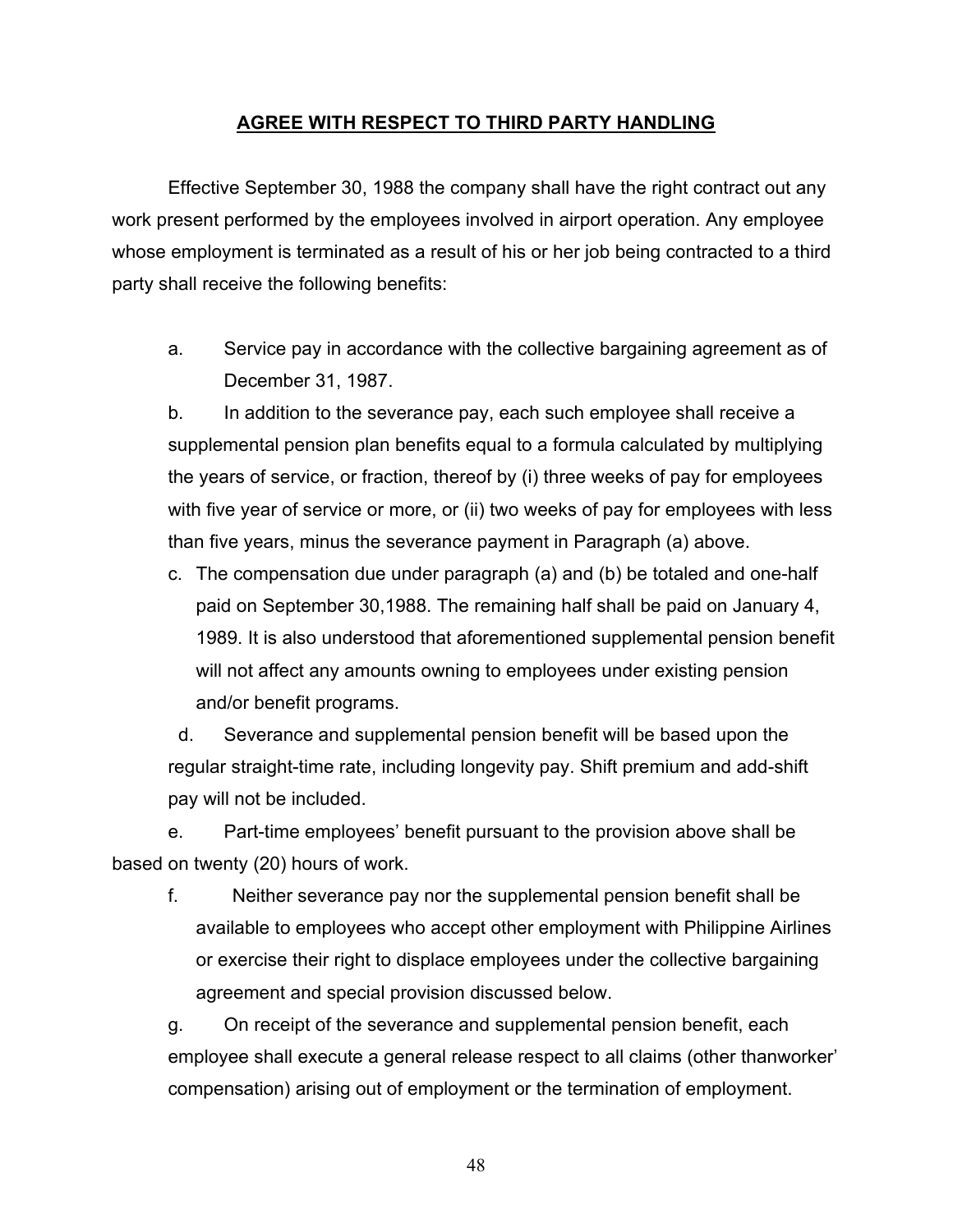h. Sick Leave. Unused sick leave for affected employees shall be paid off at the rate of 75%.

- i. Special provision concerning seniority. Any employee affected shall be allowed to utilize classification seniority to bump into a position remaining under the collective bargaining agreement. Any employee who does not hold classification seniority but desires to attempt to displace an employee in the classification remaining under the collective bargaining agreement shall submit a resume to a committee composed of two (2) employee representatives and two (2) management representatives. Any disputes concerning the qualification of such employee not arbitrator. One shall hear such cases at one hearing.
- j. Medical insurance. Full- time affected employees shall receive medical insurance under the current Company policy for a period of twelve (12) months from their termination date with no required employee contribution. Part-time employees shall receive medical insurance under the current Company plan for six (6) months from their termination date with no employee contribution required.
- k. Travel Benefits. Each affected employee shall be treated for the purpose of travel benefits as if he or she had worked through December 31. 1988. This is contingent upon the employment being entitled as of December 31, 1988 to those benefits. Any such benefits earned must be used in 1989.

 Employees with less than ten (10) years of service shall be entitled to one additional set of passes to be used within two years on Philippine Airlines. Employees with ten (10) years or more of service shall be entitled to two additional sets of passes to be used within five years on Philippine Airlines. These sets of passes shall be space available on Philippine Airlines.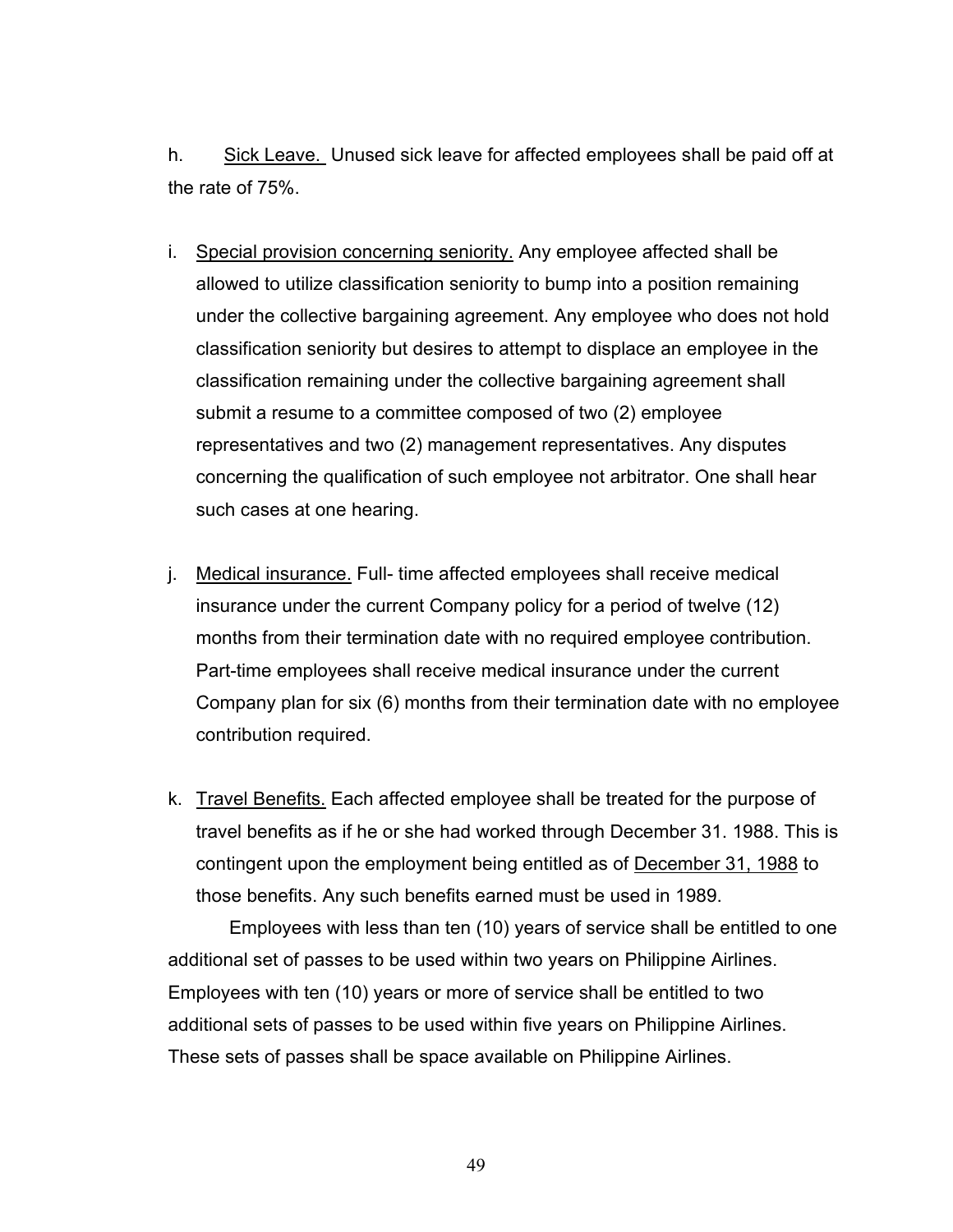l. Other benefits. All other benefits such as vacation leave; pension benefits and COBRA rights shall be handed in accordance with the contract and applicable law.

m. In order to receive the benefits listed above, an employee must work until the September 30, 1988 planned termination date such as other later date as may be assigned.

n. The parties agree that should emergency situations develop between the ratification date and the termination date due to unavailability of current employees, the Company shall be able to fill its staffing requirements by the most suitable method.

o. Letter of agreement - With the respect to work which is the subject of the parties; agreement on third-party handling, supervisors and higher ranking officials shall be allowed to perform the work after the effective third-party handling date only in emergencies such as flight irregularities, conditions which would impair service to the shipping and traveling public, work accident and acts of God. This letter of agreement shall remain through December 31 1990, and shall be the status quo of that date.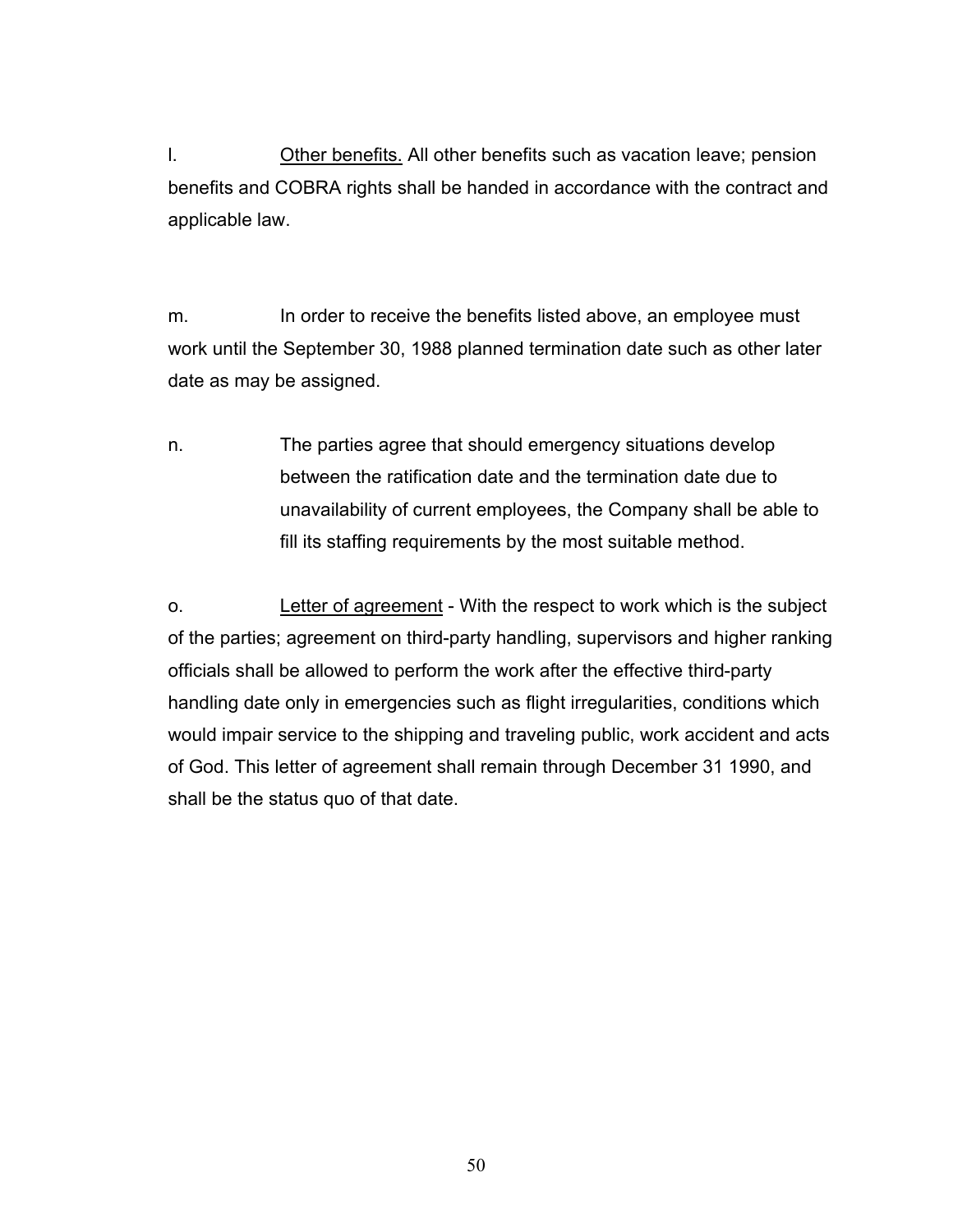|         |                          |                                         | 1-Jul-07<br>Monthly | 1-Jul-08<br>Monthly /Hour | 1-Jul-09<br>Monthly/Hour | 1-Jul10<br>Monthly/Hour |
|---------|--------------------------|-----------------------------------------|---------------------|---------------------------|--------------------------|-------------------------|
| Group 1 | <b>Messenger Clerk</b>   | Start in Classification                 | 1,311               | 1,331/7.68                | 1,351 / 7.79             | 1,371/7.91              |
|         |                          | 2nd 6 mos. In classification            | 1,371               | 1,392/8.03                | 1,412/8.15               | 1,434/8.27              |
|         |                          | 2 <sup>nd</sup> year in classification  | 1,620               | 1,,644/9.49               | 1,,669/9.63              | 1,694/9.77              |
|         |                          | 3 <sup>rd</sup> year in classification  | 1,914               | 1,943/11.21               | 1,972/11.38              | 2,001/11.55             |
|         |                          | 4 <sup>th</sup> year in classification  | 2,013               | 2,043/11.79               | 2,074/11.97              | 2,105/12.15             |
|         |                          | 5 <sup>th</sup> year in classification  | 2,083               | 2,114/12.20               | 2,146/12.38              | 2,178/12.57             |
|         |                          | 6 <sup>th</sup> year in classification  | 2,134               | 2,166/12.50               | 2,199/12.69              | 2,231/12.88             |
|         |                          | 7 <sup>th</sup> year in classification  | 2,185               | 2,218/12.80               | 2,251/12.99              | 2,285/13.18             |
|         |                          | 8 <sup>th</sup> year in classification  | 2,237               | 2,271/13.10               | 2,305/13.30              | 2,339/13.50             |
|         |                          |                                         |                     |                           |                          |                         |
| Group 2 | <b>Supply Clerk</b>      | Start in Classification                 | 1,402               | 1,423/8.21                | 1,444/8.33               | 1,466/8.46              |
|         |                          | 2 <sup>nd</sup> 6mos. In classification | 1,468               | 1,490/8.60                | 1,512/8.73               | 1,535/8.86              |
|         |                          | 2 <sup>nd</sup> year in classification  | 1,730               | 1,756/10.13               | 1,782/10,28              | 1,809/10.44             |
|         |                          | 3 <sup>rd</sup> year in classification  | 2,027               | 2,057/11.87               | 2,088/12.05              | 2,120/12.23             |
|         |                          | 4 <sup>th</sup> year in classification  | 2,184               | 2,217/12.79               | 2,250/12.98              | 2,284/13.18             |
|         |                          | 5th year in classification              | 2,222               | 2,255/13.01               | 2,289/13.21              | 2, 323/13.41            |
|         |                          | 6 <sup>th</sup> year in classification  | 2,276               | 2,310/13.33               | 2,345/13.53              | 2,380/13.73             |
|         |                          | 7 <sup>th</sup> year in classification  | 2,330               | 2,365/13.65               | 2,400/13.85              | 2,436/14.06             |
|         |                          | 8 <sup>th</sup> year in classification  | 2,385               | 2,421/13.97               | 2,457/14.18              | 2,494/14.39             |
|         |                          |                                         |                     |                           |                          |                         |
| Group 3 | <b>General Clerk</b>     | Start in Classification                 | 1,579               | 1,603/9.25                | 1,627/9.39               | 1,651/9.53              |
|         |                          | 2 <sup>nd</sup> 6mos. In classification | 1,631               | 1,655/9.55                | 1,680/9.70               | 1,706/9.84              |
|         |                          | 2 <sup>nd</sup> year in classification  | 1,907               | 1,936/11.17               | 1,965/11.34              | 1,994/11.51             |
|         |                          | 3 <sup>rd</sup> year in classification  | 2,179               | 2,212/12.76               | 2,245/12.95              | 2,279/13.15             |
|         |                          | 4 <sup>th</sup> year in classification  | 2,248               | 2,282/13.17               | 2,316/13.36              | 2,351/13.56             |
|         |                          | 5 <sup>th</sup> year in classification  | 2,333               | 2,368/13.66               | 2,404/13.87              | 2,440/14.08             |
|         |                          | 6 <sup>th</sup> year in classification  | 2,386               | 2,422/13.97               | 2,458/14.18              | 2,495/14.40             |
|         |                          | 7 <sup>th</sup> year in classification  | 2,443               | 2,480/14.31               | 2,517/14.52              | 2,555/14.74             |
|         |                          | 8 <sup>th</sup> year in classification  | 2,504               | 2,542/14.67               | 2,580/14.89              | 2,618/15.11             |
|         |                          |                                         |                     |                           |                          |                         |
|         | Group 4 Accounting Clerk | Start in Classification                 | 1,646               | 1,671/9.64                | 1,696/9.79               | 1,721/9.93              |
|         |                          | $2^{nd}$ 6 mos. In classification       | 1,690               | 1,715/9.90                | 1,741/10.05              | 1,767/10.20             |
|         |                          | 2 <sup>nd</sup> year in classification  | 1,971               | 2,001/11.54               | 2,031/11.72              | 2,061/11.89             |
|         |                          | 3 <sup>rd</sup> year in classification  | 2,254               | 2,288/13.20               | 2,322/13.40              | 2,357/13.60             |
|         |                          | 4 <sup>th</sup> year in classification  | 2,350               | 2,385/13.76               | 2,421/13.97              | 2,457/14.18             |
|         |                          | 5 <sup>th</sup> year in classification  | 2,406               | 2,442/14.09               | 2,479/14.30              | 2,516/14.52             |
|         |                          | 6 <sup>th</sup> year In classification  | 2,465               | 2,502/14.44               | 2,540/14.65              | 2,578/14.87             |
|         |                          | 7 <sup>th</sup> year in classification  | 2,523               | 2,561/14.78               | 2.599/15.00              | 2,638/15.22             |
|         |                          | 8 <sup>th</sup> year in classification  | 2,586               | 2,625/15.15               | 2,664/15.37              | 2,704/15.60             |
|         |                          |                                         |                     |                           |                          |                         |
|         |                          |                                         |                     |                           |                          |                         |
|         |                          |                                         |                     |                           |                          |                         |

# Schedule A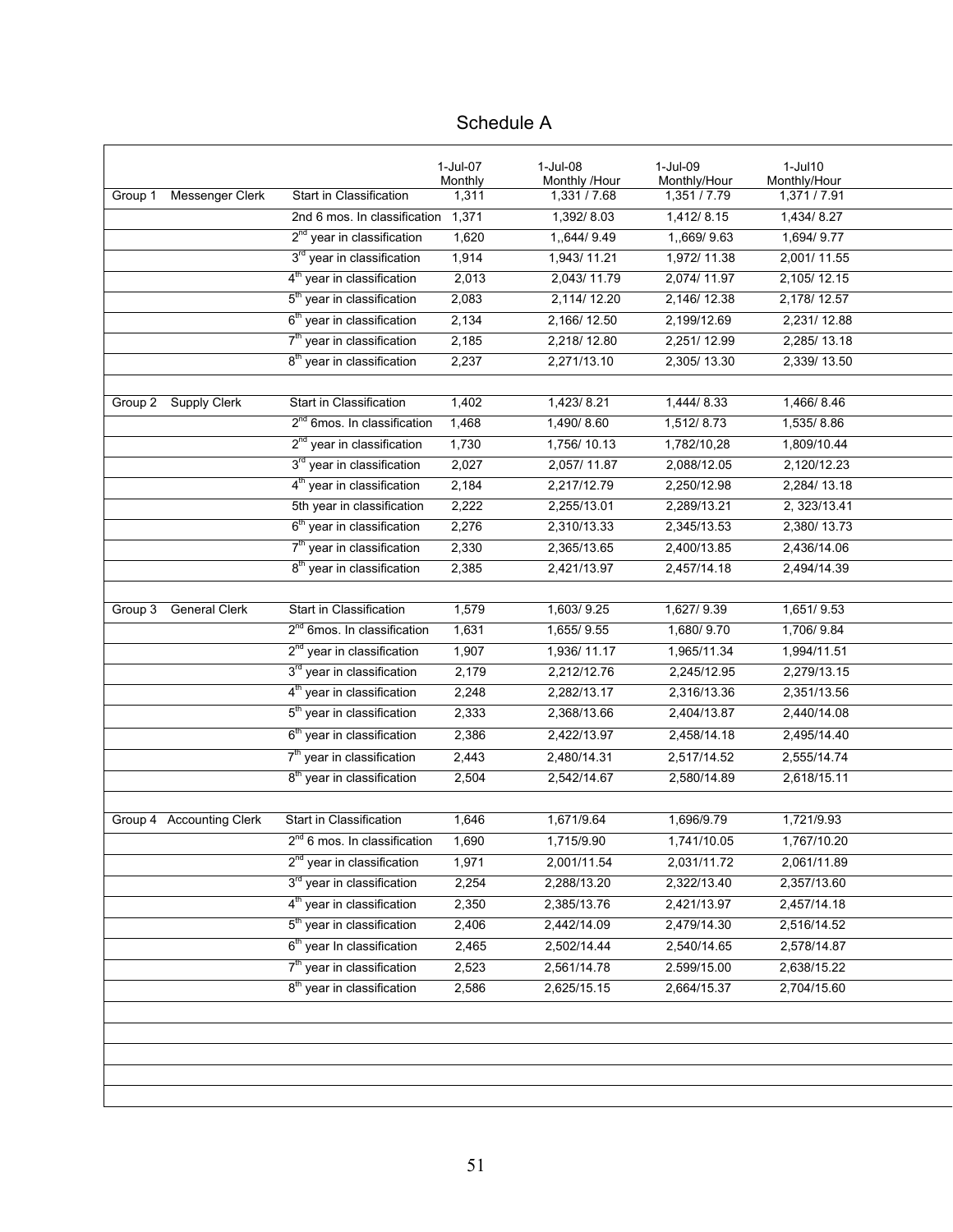|                                    |                                         | 1-Jul-07<br>Monthly | $1-Jul-08$<br>Monthly/Hourly | $1-Jul-09$<br>Monthly/Hourly | $1-Jul-10$<br>Monthly/Hourly |
|------------------------------------|-----------------------------------------|---------------------|------------------------------|------------------------------|------------------------------|
|                                    |                                         |                     |                              |                              |                              |
| Group 5<br><b>Accounting Clerk</b> | Start in Classification                 | 1,916               | 1,945/11.22                  | 1,974/11.39                  | 2,004/11.56                  |
|                                    | 2 <sup>nd</sup> 6mos.in classification  | 1,958               | 1,987/11,47                  | 2,017/11.64                  | 2,047/11.81                  |
|                                    | 2 <sup>nd</sup> year in classification  | 2,299               | 2,333/13.47                  | 2,368/13.67                  | 2,404/13.87                  |
|                                    | 3 <sup>rd</sup> year in classification  | 2,731               | 2,772/16.00                  | 2,814/16.24                  | 2,856/16.48                  |
|                                    | 4 <sup>th</sup> year in classification  | 2,842               | 2,885/16.65                  | 2,928/16.89                  | 2,972/17.15                  |
|                                    | 5 <sup>th</sup> year in classification  | 2,933               | 2,977/17.18                  | 3,022/17.44                  | 3,067/17.70                  |
|                                    | 6 <sup>th</sup> year in classification  | 3,031               | 3,076/17.75                  | 3,123/18.02                  | 3,169/18.29                  |
|                                    | 7 <sup>th</sup> year in classification  | 3,130               | 3,177/18.33                  | 3,225/18.61                  | 3,273/18.89                  |
|                                    | 8 <sup>th</sup> year in classification  | 3,232               | 3,280/18.93                  | 3,330/19.21                  | 3,380/19.50                  |
| Group 6 Secretary                  | Start in Classification                 | 2,012               | 2,042/11.78                  | 2,073/11.96                  | 2,104/12.14                  |
| Sr. Accounting Agent               | 2 <sup>nd</sup> 6mos. in classification | 2,054               | 2,085/12.03                  | 2,116/12.21                  | 2,148/12.39                  |
|                                    | 2 <sup>nd</sup> year in classification  | 2,395               | 2,431/14.03                  | 2,467/14.24                  | 2,504/14.45                  |
|                                    | 3rd year in classification              | 2,826               | 2,868/16.55                  | 2,911/16.80                  | 2,955/17.05                  |
|                                    | 4th year in classification              | 2,938               | 2,982/17.21                  | 3,027/17.47                  | 3,072/17.73                  |
|                                    | 5th year in classification              | 3,030               | 3,075/17.75                  | 3,122/18.01                  | 3,168/18.28                  |
|                                    | 6th year in classification              | 3,128               | 3,175/18.32                  | 3,223/18.60                  | 3,271/18.87                  |
|                                    | 7th year in classification              | 3,225               | 3.273/18.89                  | 3,322/19.17                  | 3,372/19.46                  |
|                                    | 8th year in classification              | 3,328               | 3,378/19.49                  | 3,429/19.78                  | 3,480/20.08                  |
|                                    |                                         |                     |                              |                              |                              |
| Group 7 Customer Svc. Rep          | <b>Start in Classification</b>          | 2,108               | 2,140/12.35                  | 2,172/12.53                  | 2,204/12.72                  |
| Personnel Assistant                | 2 <sup>nd</sup> 6mos. In classification | 2,150               | 2,182/12.59                  | 2,215/12.78                  | 2,248/12.97                  |
|                                    | 2 <sup>nd</sup> year in classification  | 2,491               | 2,528/14.59                  | 2,566/14.81                  | 2,605/15.03                  |
|                                    | 3 <sup>rd</sup> year in classification  | 2,922               | 2,966/17.11                  | 3,010/17.37                  | 3,055/17.63                  |
|                                    | 4 <sup>th</sup> year in classification  | 3,033               | 3,078/17.76                  | 3,125/18.03                  | 3,172/18.30                  |
|                                    | 5 <sup>th</sup> year in classification  | 3,126               | 3,173/18.31                  | 3,220/18.58                  | 3,269/18.86                  |
|                                    | 6 <sup>th</sup> year in classification  | 3,223               | 3,271/18.88                  | 3,320/19.16                  | 3,370/19.45                  |
|                                    | 7 <sup>th</sup> year in classification  | 3,321               | 3,371/19.45                  | 3,421/19.74                  | 3,473/20.04                  |
|                                    | 8 <sup>th</sup> year in classification  | 3,424               | 3,475/20.05                  | 3,527/20.35                  | 3,580/20.66                  |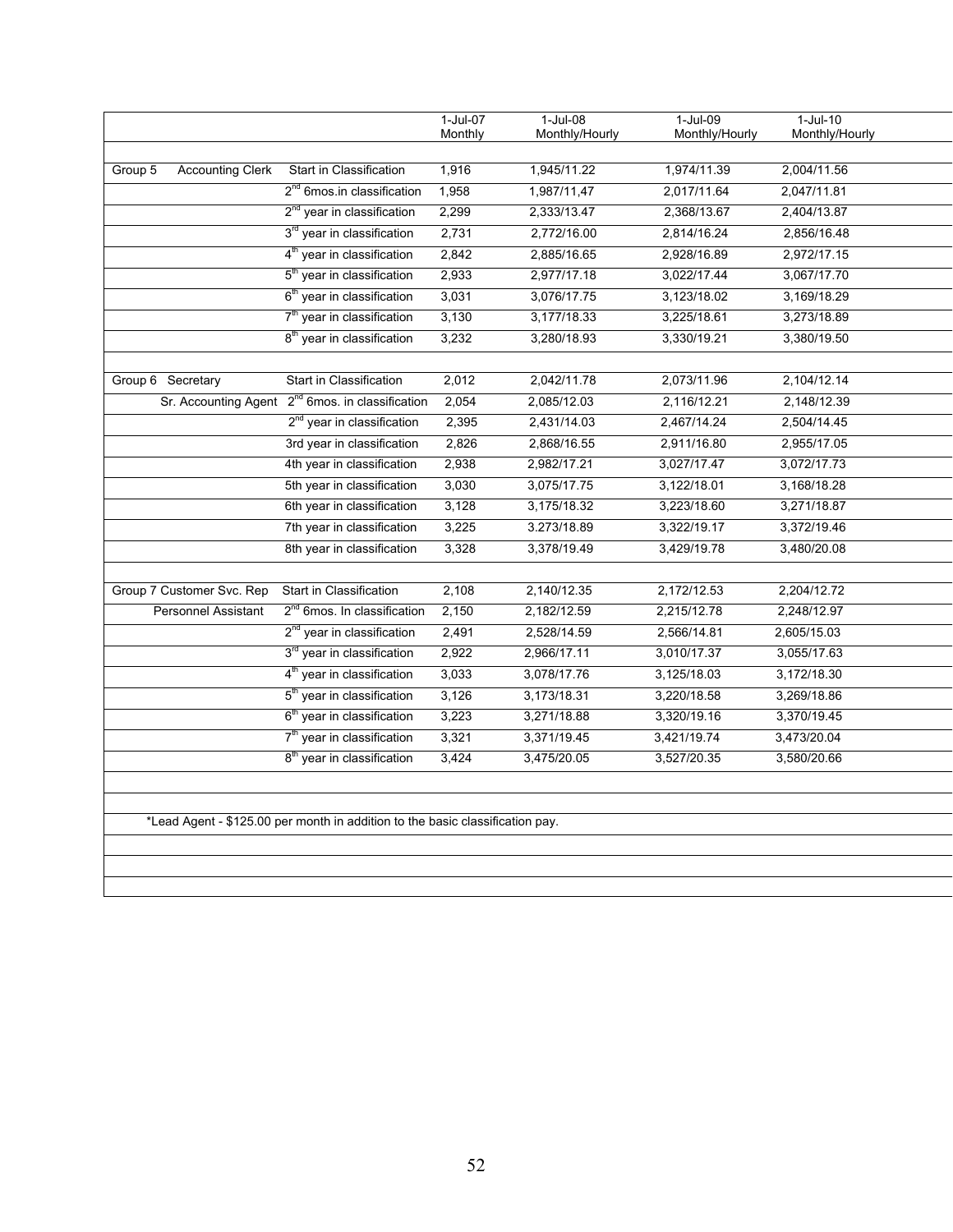#### **SCHEDULE B**

#### **CLASSIFICATION AND WORKER REOUIREMENTS**

#### **Secretary**

The duties of a Secretary include taking shorthand and transcribing dictation, typing, filing, maintenance of records as required by the particular department, preparation of travel orders and expense reports, handling of confidential information, opening and sorting of incoming mail, assembling and sending outgoing mail, receiving callers and taking telephone messages, receiving and transmitting messages, writing routine letters, making appointments and recording minutes of meetings as assigned, maintaining and updating Company manuals and regulatory materials, maintaining files on department personnel when required, control of office supplies and equipment, performing routine office and secretarial work, and such other related duties as maybe directed. Duties may also include compilation of statistics and other traffic or market data, preparation of reports, servicing of various requests from travel agencies, commercial accounts, interline carriers, etc. , and participation in promotional activities.

The duties of the Secretary assigned to the District Sales office may also include preparation of petty cash disbursement reports, handling local hotel reservations and compilation and preparation of relevant statistics and reports.

The duties of a station Secretary may also include processing of airport employee requests and other personnel matters, handling of invoices directed to the station and preparation of disbursement / replenishment reports for funds in the possession of the station.

#### **Personnel Assistant**

The Personnel Assistant assists in handling personnel matters and performs duties in connection therewith including typing, filing, record maintenance, correspondence, assisting applicants in completing required forms, processing of documents incident to personnel actions, furnishing information and forms relative to employee benefits, maintaining and issuing forms on personnel matters, and such other related duties as may be directed.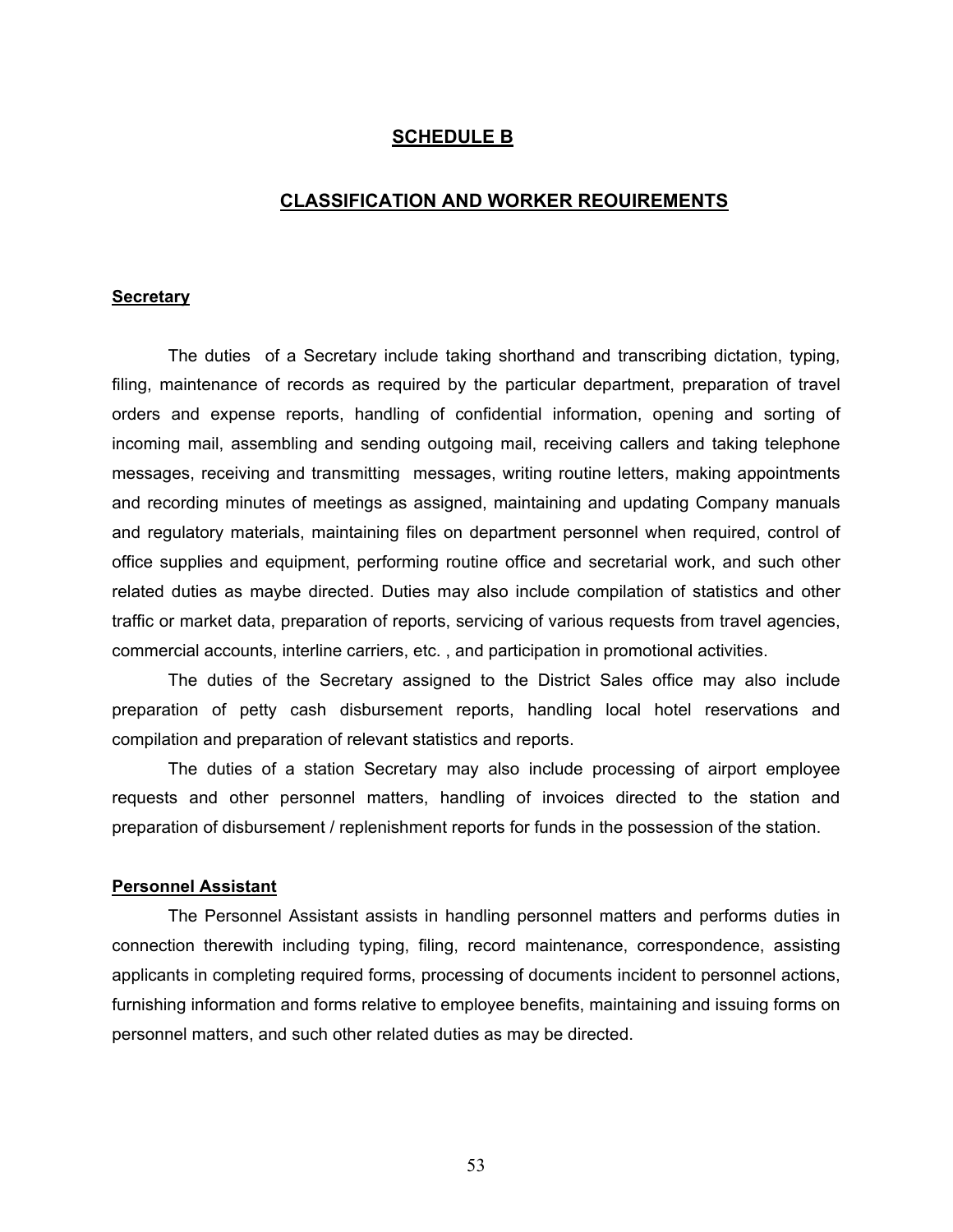### **Accounting Agent**

The functions of an Accounting Agent include the following:

- 1) Preparation of check and cash payments
- 2) Processing of Payments Invoices
- 3) Preparation of Monthly Accruals
- 4) CRR Analysis
- 5) Generation of Production Report U.S. Region
- 6) Processing of Payments Excise Tax, Users Fee & APHIS
- 7) Preparation of Quarterly Reports to Federal State Government Agencies

(Per Agreement signed on 21 November 2005.)

#### **Accounting Clerk**

An Accounting Clerk is expected to do at most six (6) but no less than three (3) of the Accounting Agent's functions. \*

#### **General Clerk**

A General Clerk is an employee who, under appropriate supervision and according to prescribed procedures, performs clerical tasks including compiling data, generating reports, encoding data and/or other data entry functions, maintains files; writes routine correspondence and performs such other related duties as may be directed.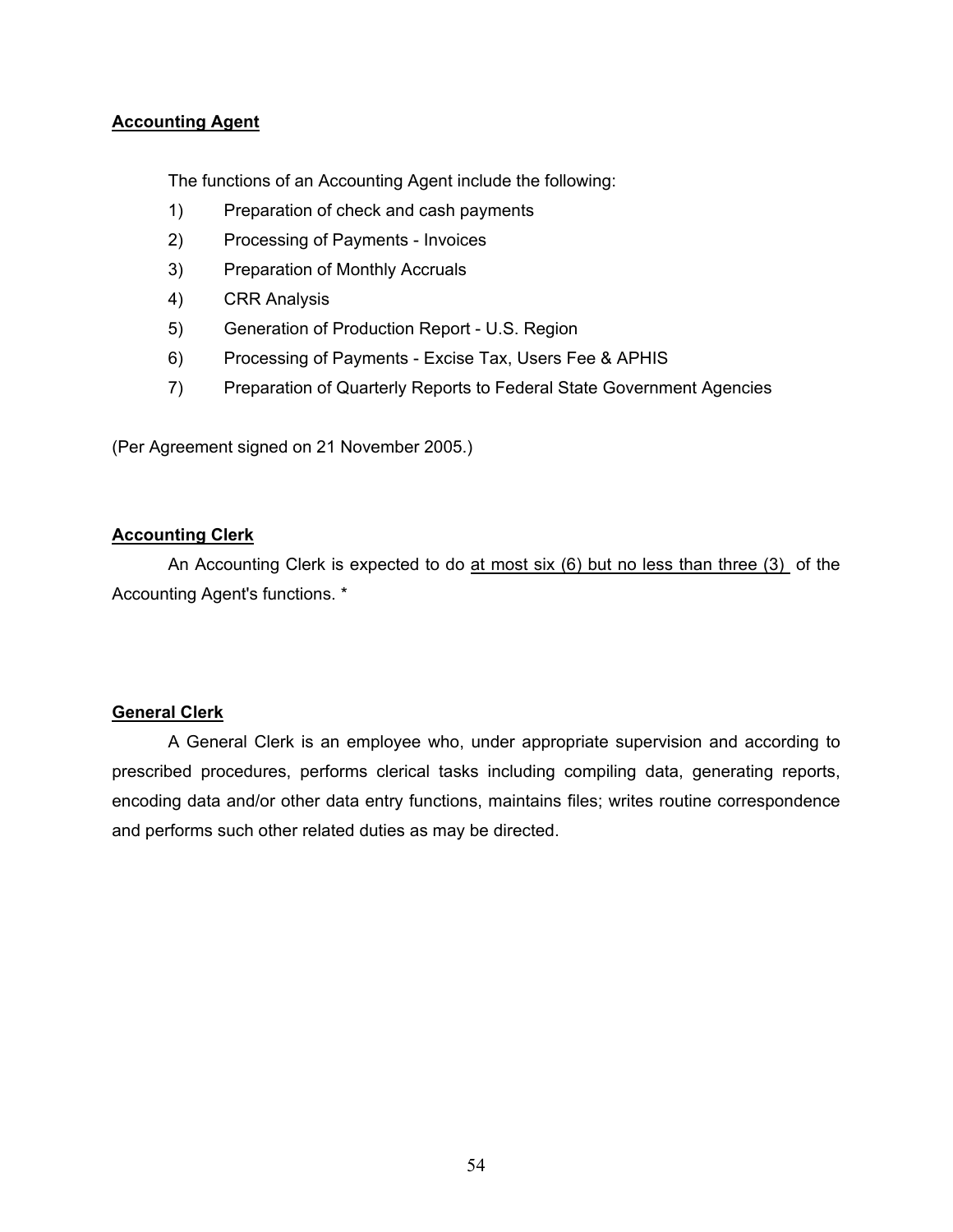#### **Senior Accounting Agent**

A. In addition to basic functions of Accounting Agent, the specific functions of Senior Accounting Agent include monitoring ARC and GSA Sales Report submissions and receipt of sales remittances; checking completeness of all necessary supporting documents (e.g. TAT SR, audit coupons, charge slips, UCCFs, applied DM / CM / Invoices, refunded documents); ensuring mathematical accuracy of GSA sales reports and Request Adjustment Reports; processing / forwarding to Head Office TASSARs and other commission requests; validating cash refunds submitted by the GSA consolidators; processing credit card refunds of credit card sales or voided sales; setting up GSA sales receivables in Oracle A/R; setting up information and/ or application of refund transactions in Oracle A/R; preparing debit memos or discrepancy notices, various correspondence for the under-remittance of cash sales and/ or under-billing of credit cards or cash sales; and, performing other tasks that may be assigned by the Section or Department Head.

B. In addition to basic functions of Accounting Agent, the specific functions of Senior Accounting Agent (payroll) include computing monthly payroll after checking and ensuring hours performed by rank and file personnel are in compliance with Company vacation, sick leave and timekeeping regulations for submission to payroll processor; verifying vacation and sick leave in accordance with approved vacation leave entitlement prior to submission of final report to payroll processor; reviewing accuracy of Payroll Register / Overtime Register submitted by outside payroll processor; cutting checks in settlement of any personnel related matter and all other medical insurance premium and pension plan premium as recommended by the Personnel Department; preparing cash disbursement report on all funds pertaining to payroll; computing and recommending for payment annual payroll taxes and coordinating funding with Treasury Section; preparing certification requested by employees attesting to employee's salaries or applications for unemployment insurance claim and / or other loan application; preparing quarterly and annual EDD reports required by the State of California; and, performing other tasks that may be assigned by Section or Department Head.

(Per Agreement signed on 07 September 2000)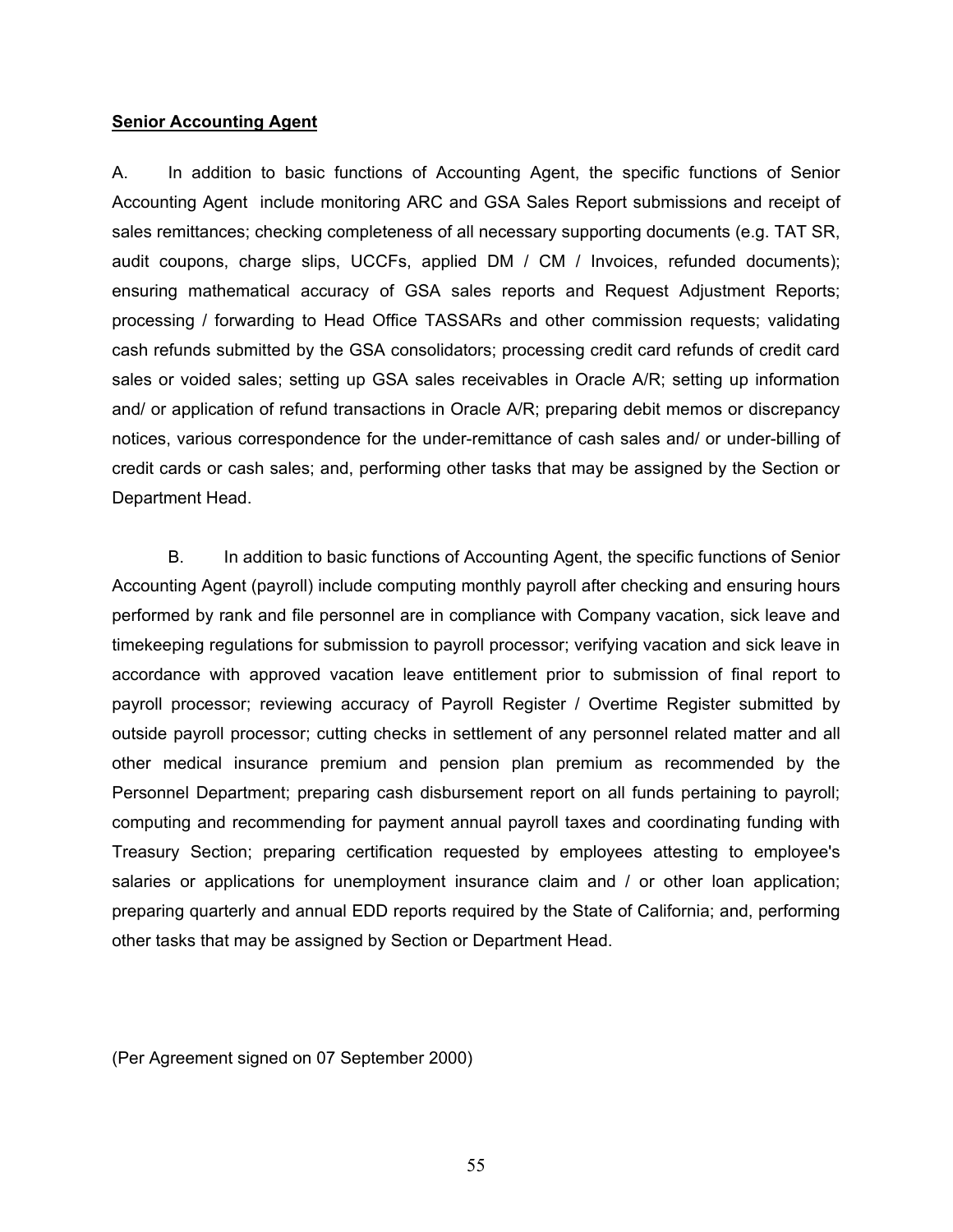#### **Customer Service Representative**

The duties of a Customer Service Representative include but not limited to:

- 1) Mabuhay Miles and CRIS/CASA functions including inquiries, enrollment, balance inquiries, crediting activities, missing miles, aware-related transactions up to award issuance and mailing of award tickets.
- 2) Firming of flights, check for duplicate and slide bookings. Call-out for voluntary transfer when there is a change of schedule/aircraft or overbooking situation and cancellations and flight re-protection including changes in onward connection, seat assignments.
- 3) Handles group transactions and its related activities toward maximizing seat utilization; prepares formatted letter to be faxed to travel agent on the status of group booking request - indicating requirement for group deposit, booking class code, ticketing deadline; does the presenting of group in Reservations System. Validation of group materialization.
- 4) Handle all respective stations queue's, handle special request of passengers, coordinates/secures confirmation of hotel accommodations, special meals, oxygen, stretcher, wheelchair, and other medical requirements; ensuring that oxygen is loaded and kit is complete; servicing of OXY/STCR requirements of station and all Special Services requirements.
- 5) Issuance and validation of tickets including electronic ticketing, collection and/or custody of all money received including the processing of credit card transactions via fax, handling of prepaid ticket advise, processing of refunds and exchange orders, preparation and submission of Daily Sales Reports, handling and followup of lost ticket advises, assisting the District Sales offices in promotional activities, furnishing travel and other related information, sending and receiving communications in connection with this functions.
- 6) Draft and prepare PAL Brief for distribution to travel agencies on updates covering products, flight schedule changes, changes on procedures and policies, handling on-line reservations, prepare the advance booking (3 month period) and the 30-day count; handling replenishment of office supplies, various correspondence for the office, maintaining files of the office when necessary.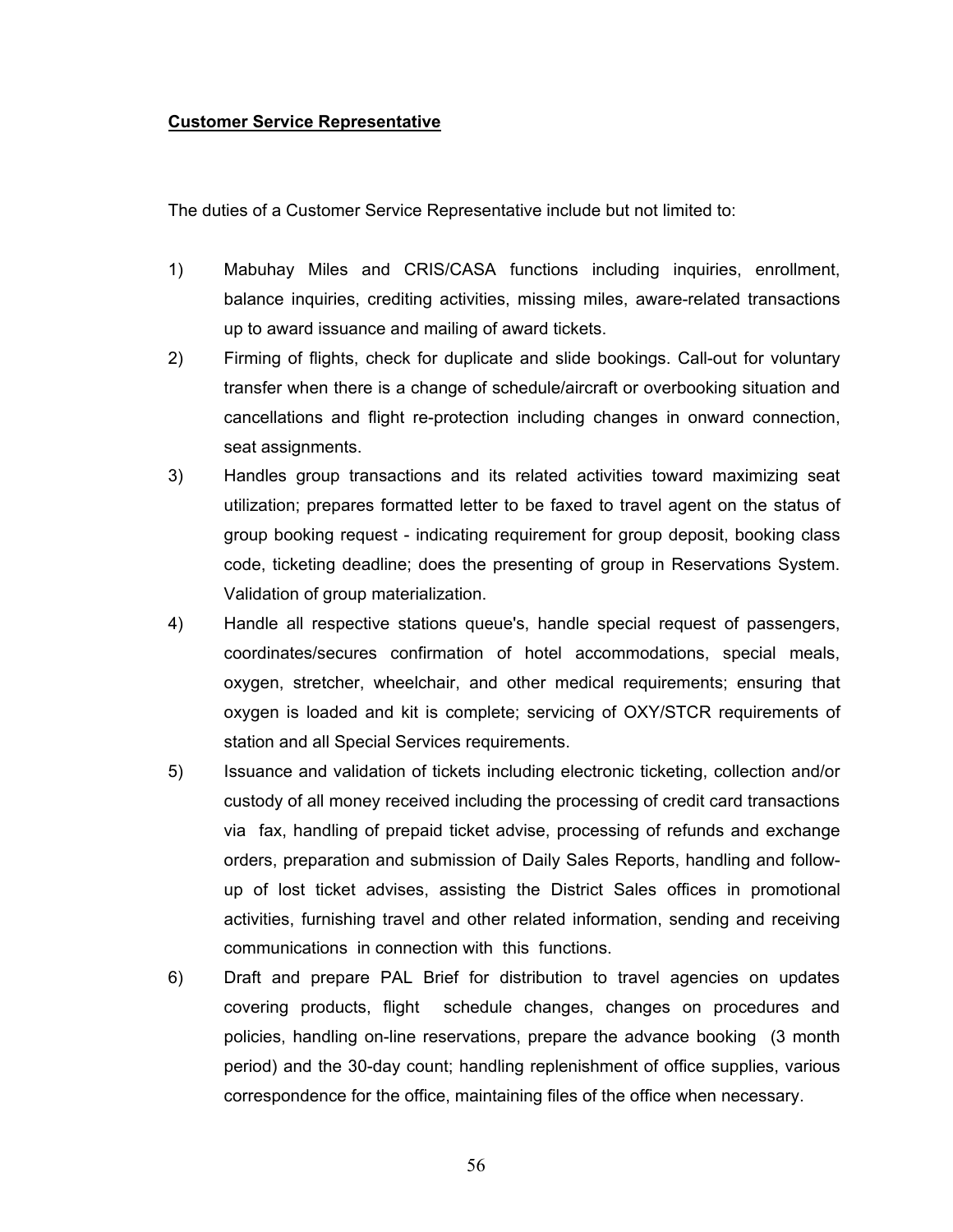When three (3) or more Customer Service Representatives are on duty, one shall be designated as a lead agent. In addition to the duties and responsible of a Customer Service Representative, as a working member of the group, will lead, assign and direct Representatives to ensure completion of departmental duties and responsibilities in an efficient manner, and perform other related duties as may be directed by the Sales Manager / Ticket Office Supervisor.

(Per Agreement signed on 21 November 2005.)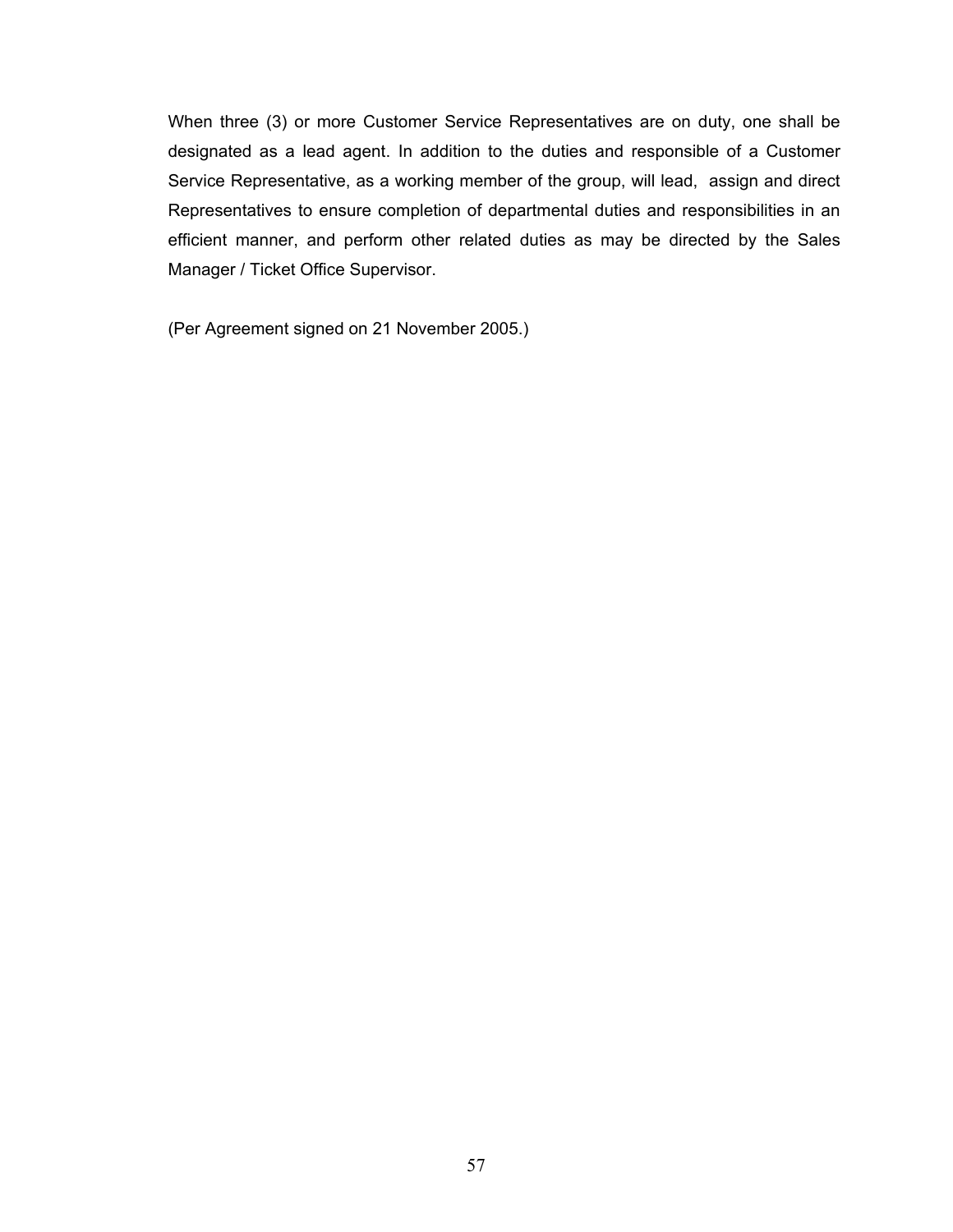## **LETTER OF AGREEMENT I**

It is understood that the provisions of Section 3 ( c ) of this Agreement are not applicable where the Company is unable to obtain its own suitable space for particular staffing at an airport location, regardless of the number of flights.

Upon Union request, the parties will meet promptly to discuss staffing requirement.

**\_\_\_\_\_\_\_\_\_\_\_\_\_\_\_\_\_\_\_\_\_\_\_\_\_\_\_\_ \_\_\_\_\_\_\_\_\_\_\_\_\_\_\_\_\_\_\_\_\_\_\_\_\_\_\_\_\_\_\_\_\_\_\_**

**Ismael Khan Richard W. Thomas** 

PHILIPPINE AIRLINES, INC. **INTERNATIONAL ASSOCIATION** OF **MACHINISTS AND AEROSPACE WORKERS, AFL-CIO**

**Date: Date:**

(Signed by Atty. Ismael Khan for Philippine Airlines/ Richard Thomas for IAM)

**LETTER OF AGREEMENT II**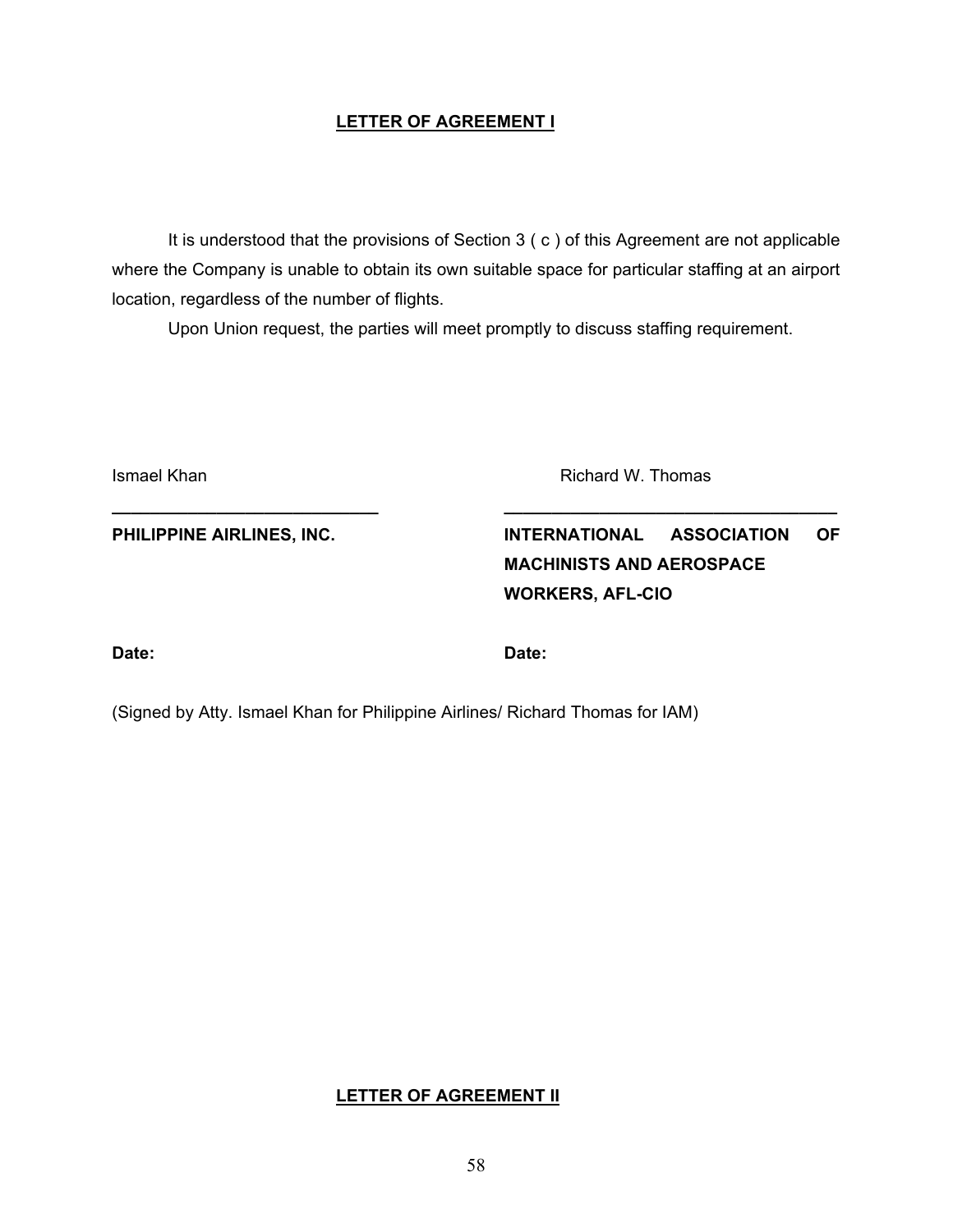With respect to Section XXVII-I, employees required to perform jury duty Monday through Friday, inclusive of regular days off during said period, will not be required to work Saturday and Sunday without loss of pay.

**\_\_\_\_\_\_\_\_\_\_\_\_\_\_\_\_\_\_\_\_\_\_\_\_\_\_\_\_ \_\_\_\_\_\_\_\_\_\_\_\_\_\_\_\_\_\_\_\_\_\_\_\_\_\_\_\_\_\_\_\_\_\_\_**

Ismael Khan **Richard W. Thomas** 

PHILIPPINE AIRLINES, INC. **INTERNATIONAL ASSOCIATION** OF **MACHINISTS AND AEROSPACE WORKERS, AFL-CIO**

**Date: Date:**

(Signed by Atty. Ismael Khan for Philippine Airlines / Richard Thomas for IAM)

## **LETTER OF AGREEMENT III**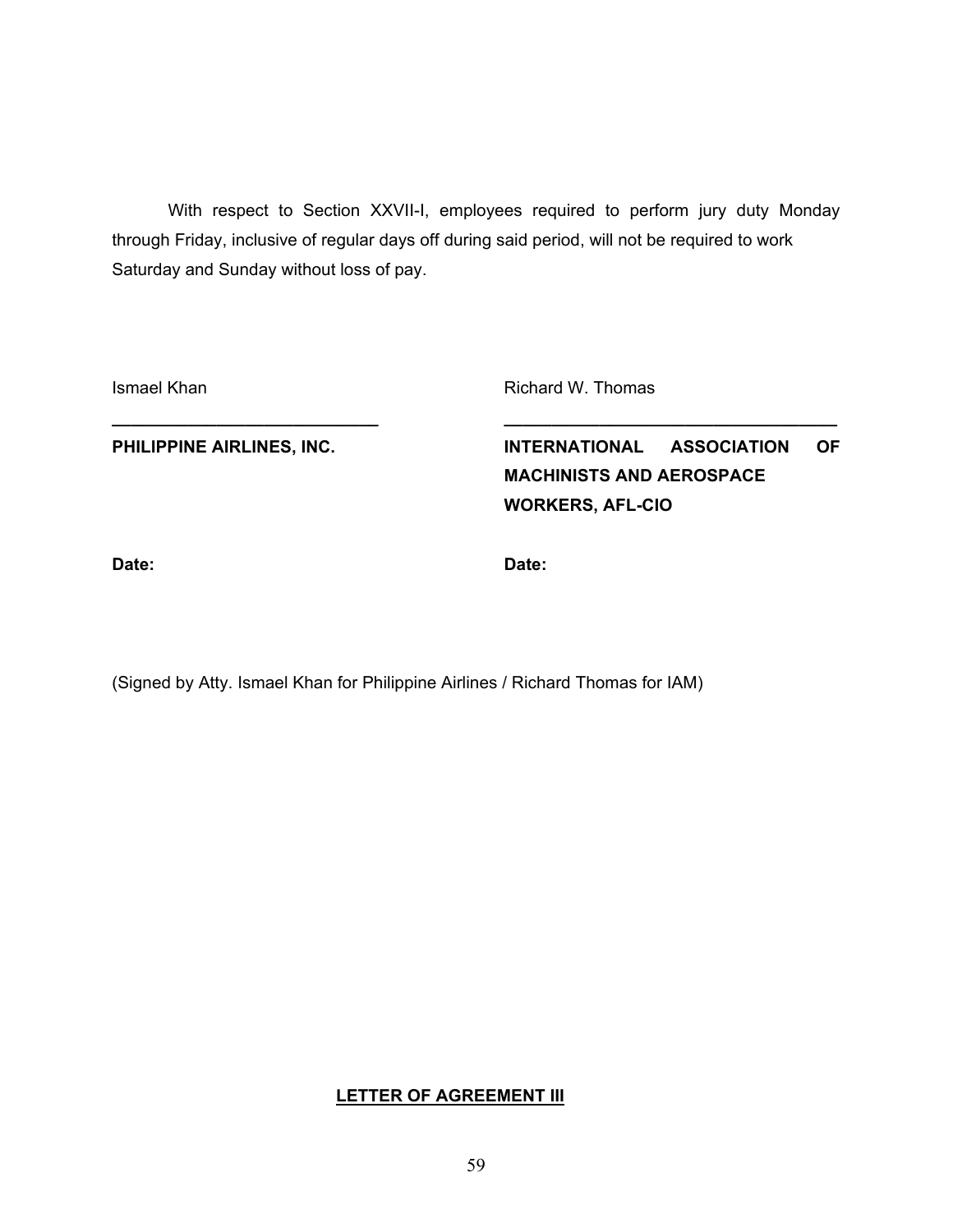It is agreed that nothing in the attached collective bargaining agreement restricts the rights of the company to reschedule employees from full-time to part-time status, provided this understanding is not applicable to full-time employee in their position held on the effective date of this Agreement. An employee rescheduled under this Agreement retains the right to displace or accept severance in accordance with the applicable sections in the attached collective bargaining agreement.

**\_\_\_\_\_\_\_\_\_\_\_\_\_\_\_\_\_\_\_\_\_\_\_\_\_\_\_\_ \_\_\_\_\_\_\_\_\_\_\_\_\_\_\_\_\_\_\_\_\_\_\_\_\_\_\_\_\_\_\_\_\_\_\_**

Ismael Khan **Richard W. Thomas** 

PHILIPPINE AIRLINES, INC. **INTERNATIONAL ASSOCIATION** OF **MACHINISTS AND AEROSPACE WORKERS, AFL-CIO**

**Date: Date:**

(Signed by Atty. Ismael Khan for Philippine Airlines / Richard Thomas for IAM)

#### **LETTER OF AGREEMENT IV**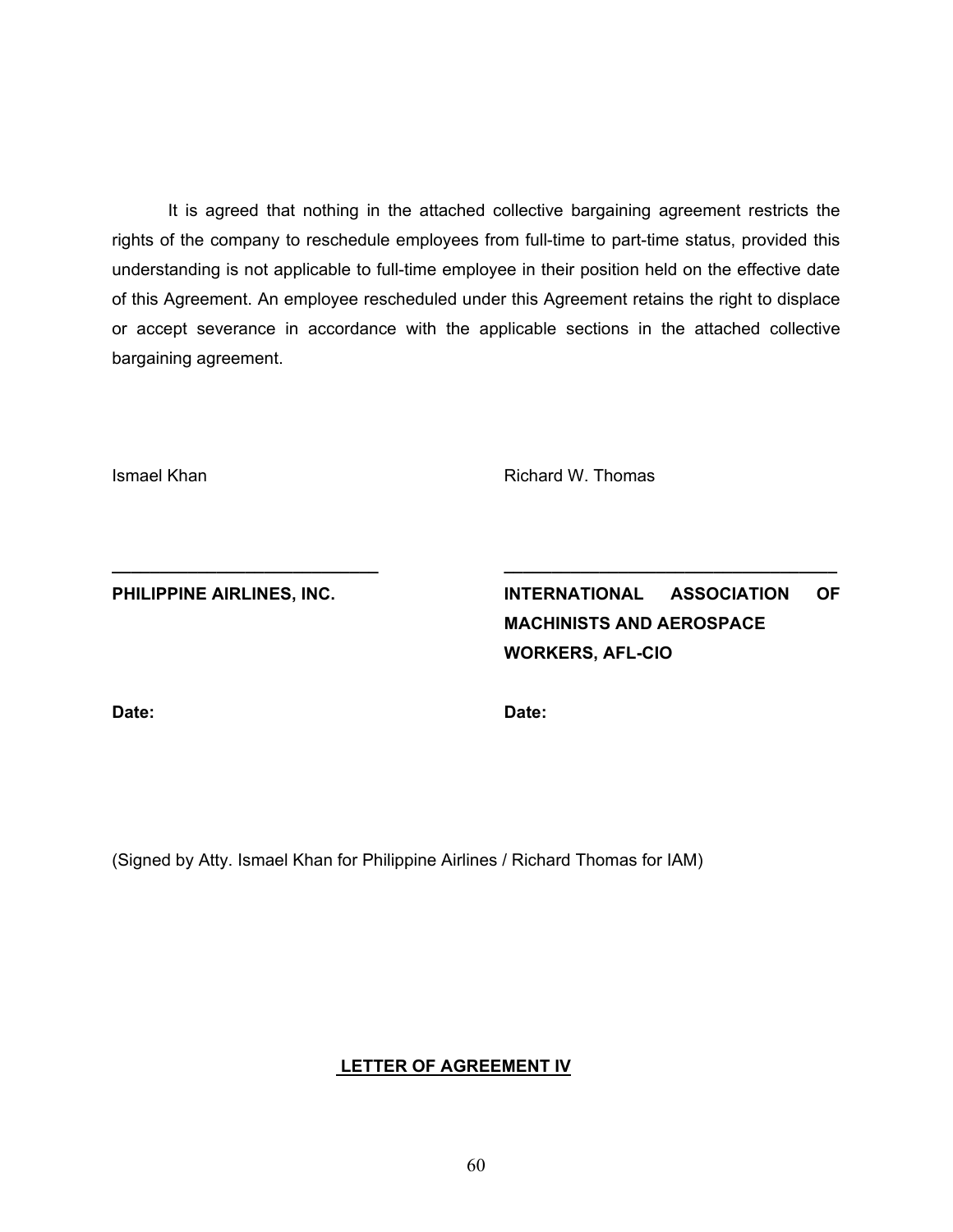It is agreed that in order to determine if an employee has the basic ability to be awarded the job in case of bidding, or be considered qualified to perform the work in case of displacement, he may be required to pass an appropriate written, oral, or performance test.

Test used in determining this must be specifically related to be requirements of the job and all applicants for the job must be given the test.

When a minimum ability test is required by management the following procedures will be followed:

- 1) The employee(s) concerned and Chief Union Steward will be given at least 24 hours notice as to the time and place of said test.
- 2) The testing facility will be suitable.
- 3) Before the test begins, the passing grade will be determined.
- 4) Questions relating to the testing procedure or appropriateness of questions asked in the test shall be made known to the manager responsible for filling the position within twenty-four (24) hours from the conclusion of the test.

5) An employee who has satisfactorily performed the position bid within the past thirty-six (36) months will not be required to submit such a test.

**\_\_\_\_\_\_\_\_\_\_\_\_\_\_\_\_\_\_\_\_\_\_\_\_\_\_\_\_ \_\_\_\_\_\_\_\_\_\_\_\_\_\_\_\_\_\_\_\_\_\_\_\_\_\_\_\_\_\_\_\_\_\_\_**

**PHILIPPINE AIRLINES, INC. INTERNATIONAL ASSOCIATION OF MACHINISTS AND AEROSPACE WORKERS, AFL-CIO**

#### **Date: Date:**

(Signed by Atty. Ismael Khan for Philippine Airlines/Richard Thomas for IAM)

## **LETTER OF AGREEMENT V**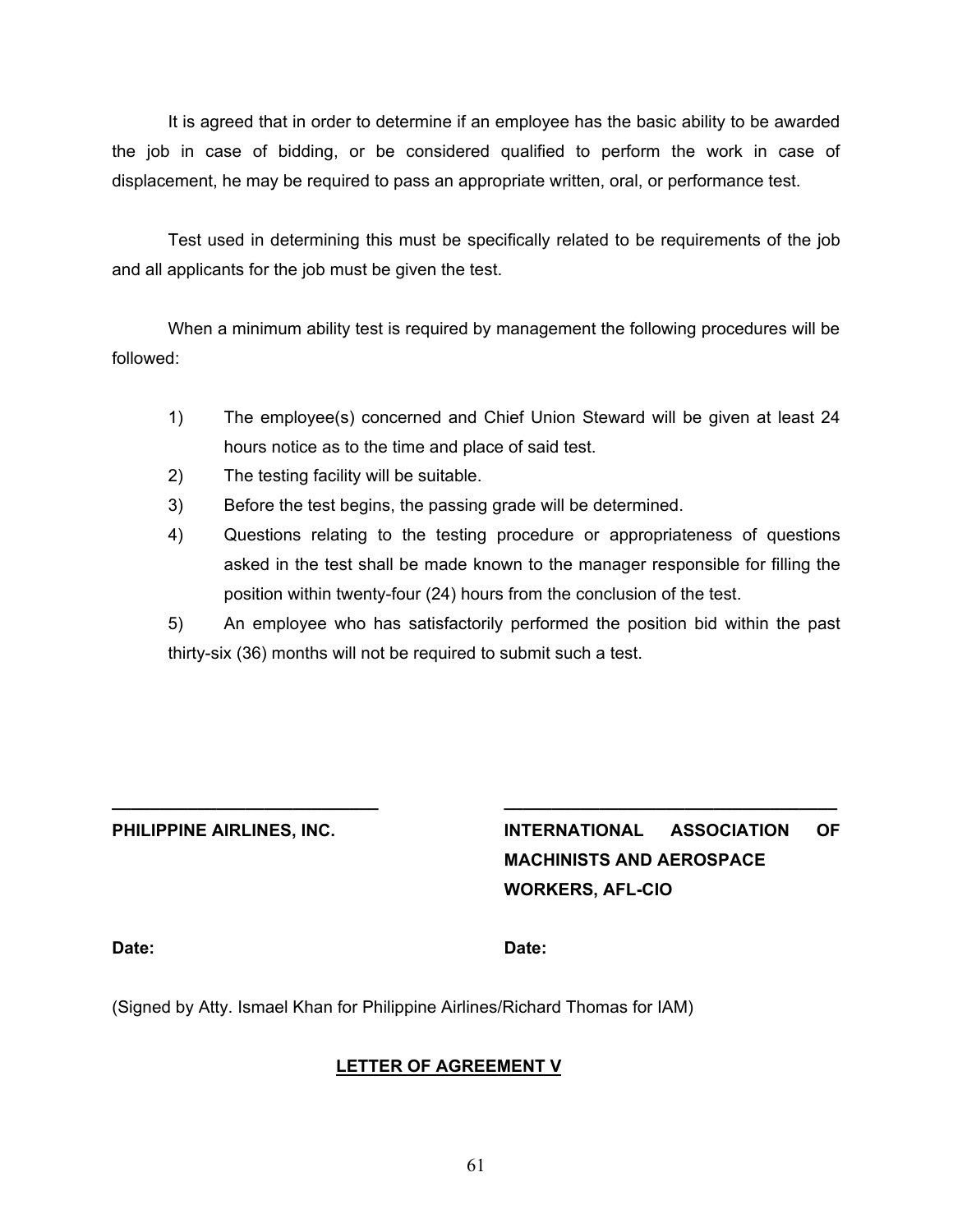In the event the flight schedule at particular airport locations will not provide for five (5) consecutive days of work on a shift, the Company, at its option, may implement the following:

- I. The last sentence of Section VII, paragraph A will not apply.
- II. Paragraph C (3) of Section VII will not prohibit an employee from working if he so desires.
- III. Not withstanding the provisions of Section IX, the parties agree to establishment of a debit/credit system ("Bank"). The debit/credit system will work in the following manner:
	- 1. Every hour less than forty hours not scheduled in a work week will be debited to the bank.
	- 2. All hours not schedule but worked will be credited to the bank.
	- 3. Once an individual employee's bank is zero, the employee will again receive overtime pay.
	- 4. In the event the Company makes a call for debit balances and the employees have all refused the call, the Company will assign.

In the event the station returns to a daily flight schedule, debiting will cease. However, the remaining debit balances shall be utilized within a 6-month period, after which any outstanding balances shall be automatically written off.

- IV. If agreed upon mutually by the local management and local Union, the above systems may be implemented regardless of the number of flights.
- V. If agreed upon mutually by the local management and local Union, alternative forty (40) hour per week work schedule may be implemented.

**\_\_\_\_\_\_\_\_\_\_\_\_\_\_\_\_\_\_\_\_\_\_\_\_\_\_\_\_ \_\_\_\_\_\_\_\_\_\_\_\_\_\_\_\_\_\_\_\_\_\_\_\_\_\_\_\_\_\_\_\_\_\_\_**

**PHILIPPINE AIRLINES, INC. INTERNATIONAL ASSOCIATION OF MACHINISTS AND AEROSPACE WORKERS, AFL-CIO**

**Date: Date:**

(Signed by Atty. Ismael Khan for Philippine Airlines / Richard Thomas for IAM)

## **LETTER OF AGREEMENT VI**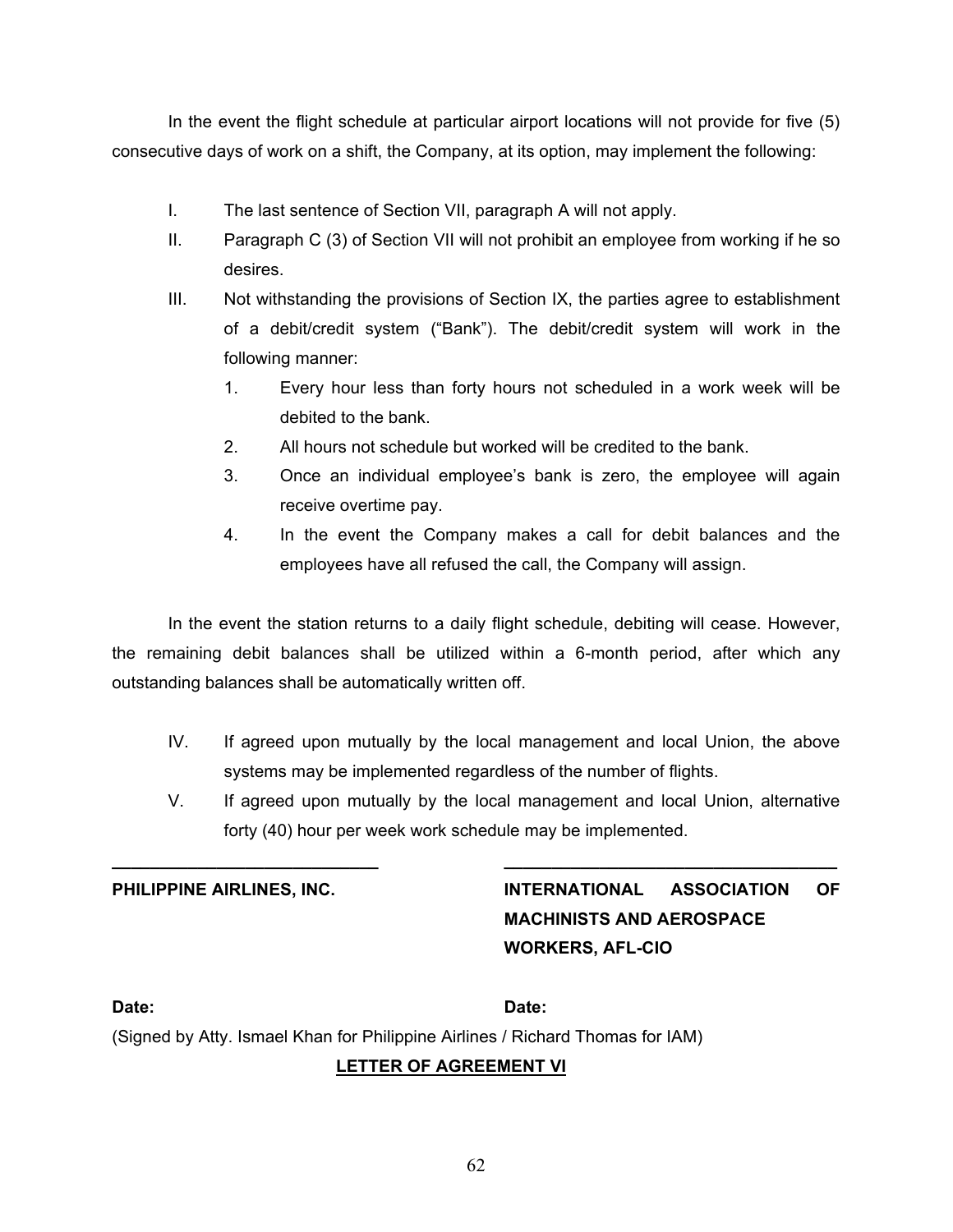This will confirm our understanding of the manner by which a layoff is conducted under the Terms of the Agreement.

1. In accordance with Section XI , D, Company seniority will govern for layoff within a classification.

A. For the purposes of classification, the parties agree that there are twenty-three (23) classifications which are:

- 1. Fleet Servicemen 12. Customer Service Agent 2. Messenger Clerk 13 Cargo Reservations Agent
- 
- 
- 5. Communications Clerk 16. Secretary
- 6. Passenger Service 17. Ticket / Sales Agent Attendant
- 7. Communication 18. Personnel Assistant Assistant 19. Area Sales Secretary
- 
- 
- 
- 3. General Clerk 14. Reservations Telesales Agent
- 4. Supply Clerk 15. Reservations Space Controller
	-
	-
	-
	- (Please note Sec.XII, J)
	- 20. Port Steward
- 8. Accounting Clerk 21. Cargo Agent
- 9. Cargo Clerk 22. Reservations Customer Service Agent
- 10. Accounting Agent 23. Senior Accounting Agent
- 11. Statistics Clerk
- 

B. Lead Customer Service, Cargo, Reservations and Ticket / Sales Agents and Baggage Masters are considered to be filling a premium position within their basic classification and accrue classification seniority in the basic classification only.

- C. Being governed by Section XIII of the Agreement:
- 1. Part-time employees within a classification will be laid off first before a full-time employee is laid off within the same classification at the same facility (point),
- 2. A part-time employee receives Company and classification seniority on a pro-rata basis.
- 3. A part-time employee shall exercise seniority as prescribed in Section XI, unless restricted by other provisions of the Agreement.

(L of A VI-I)

II. A laid off full-time employee may: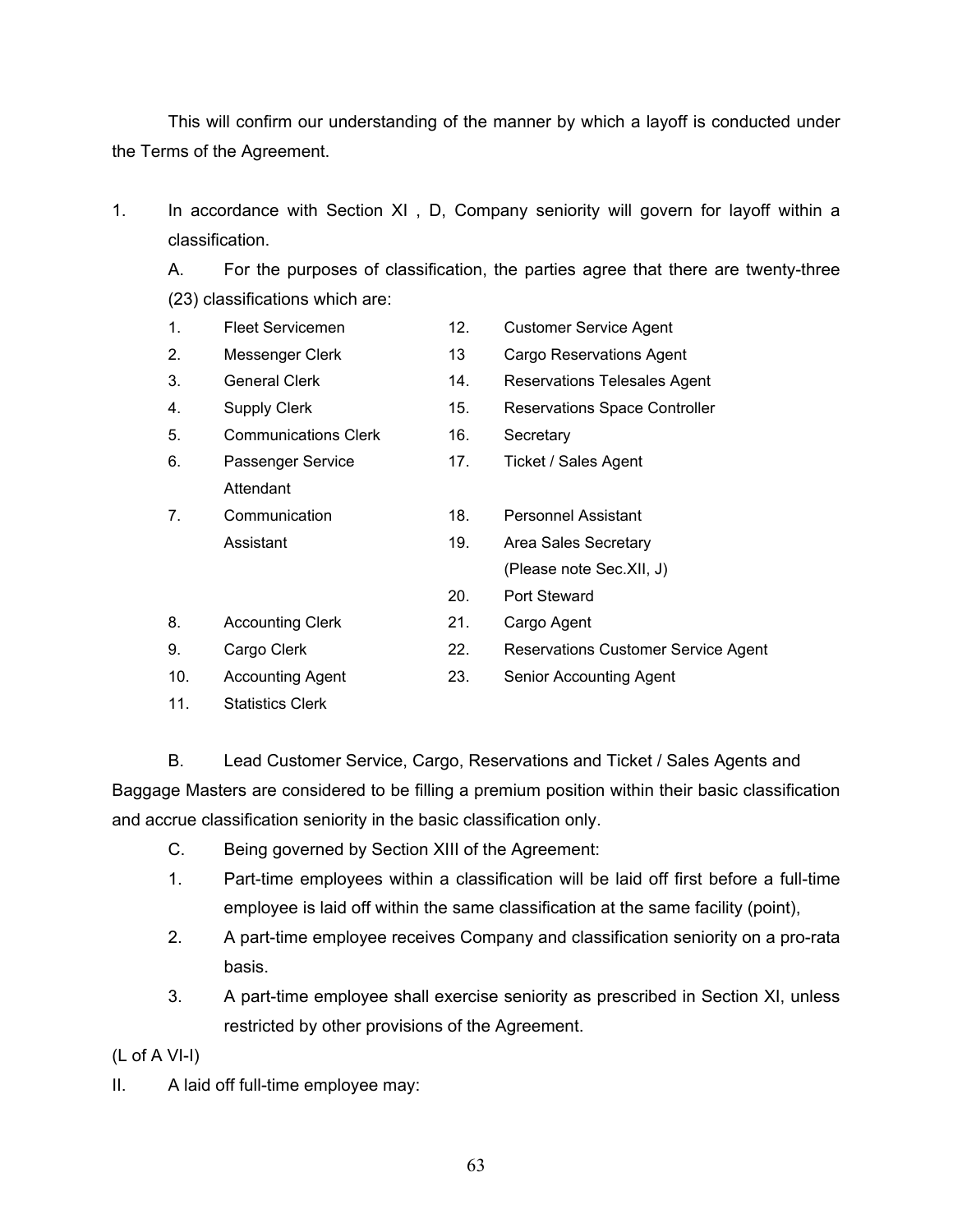A. Accept layoff at the point with a three year recall right to the same classification at the point from which laid off, or

B. May elect to displace in accordance with the provisions of Section XI, K in the following sequence:

1. First displace the most junior full-time employee in his pay group at the lay-off point whose work he is qualified to perform as determined by an appropriate written, oral or performance test to be administered **within one (1) week following a two (2) weeks familiarization period upon assumption of the position.**

2. If unable to displace as in (1) above, he may displace the most junior full-time in his pay group on the system whose work he is qualified to perform subject to the same conditions as in the preceding paragraph, or he may displace the most junior full-time employee (s) at his point in each lower pay group whose work he is qualified to perform subject to the same conditions as in the preceding paragraph.

3. If unable to displace as in (2) above, he may displace the most junior full-time employee (s) in the system in each lower pay group whose work he is qualified to perform subject to the same conditions as in the preceding paragraph.

4. A laid off full-time employee, at his option, may elect to displace a part-time employee in the same sequence as a laid off part-time employee in IV, B I, B2, B3.

III. In the event a full-time employee is laid off by displacement, he may:

A. Accept layoff at the point with a three year recall right to the same classification at the point from which laid off, or

B. May elect to displace in accordance with the provisions of Section XI, K in the following sequence:

(L of A VI - 2)

1. First displace the most junior full-time employee in his pay group at the lay-off point whose work he is qualified to perform as determined by an appropriate written, oral or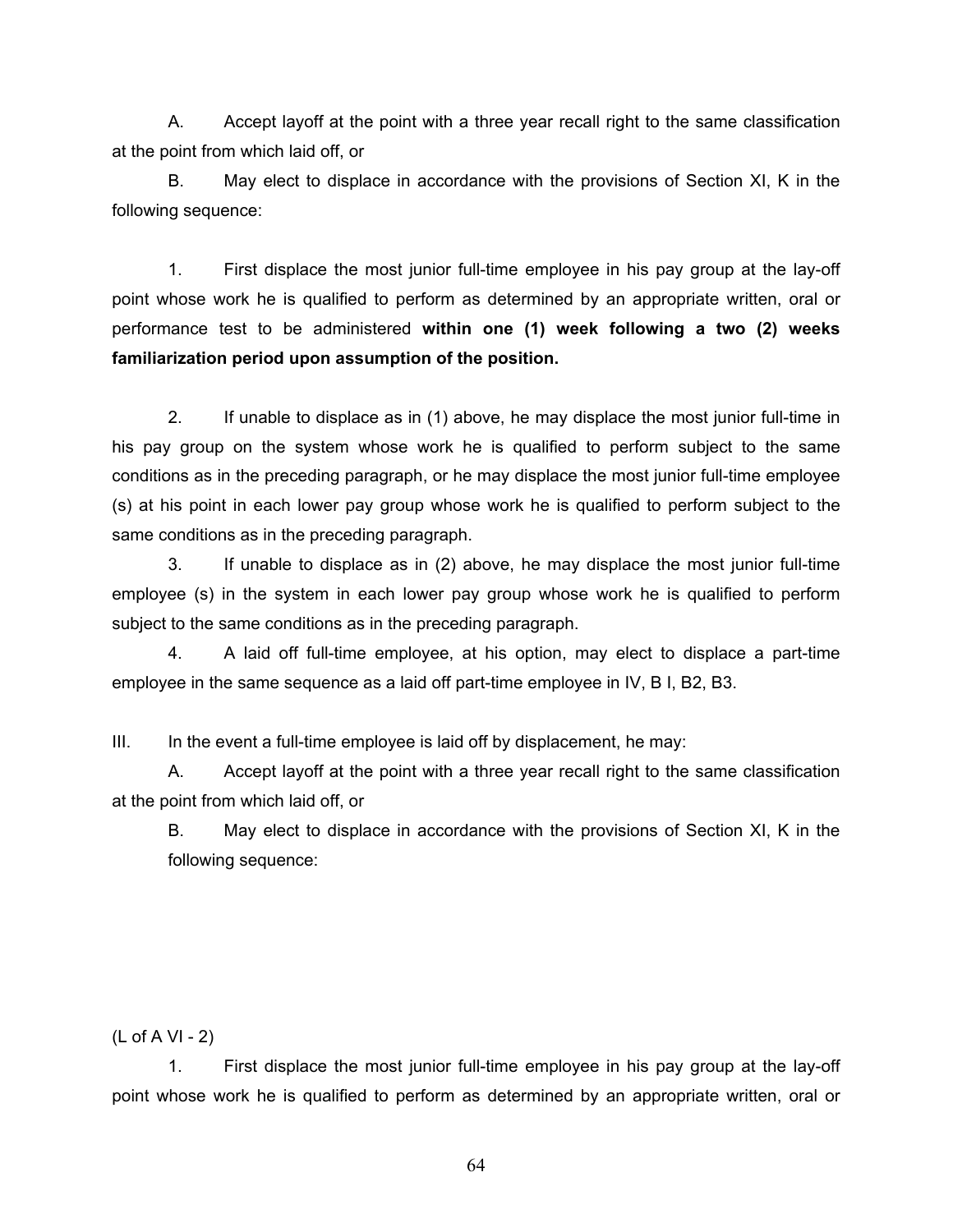performance test to be administered **within one (1) week following a two (2) weeks familiarization period upon assumption of the position.**

2. If unable to displace as in (1) above, he may displace the most junior full-time in his pay group on the system whose work he is qualified to perform subject to the same conditions as in the preceding paragraph, or he may displace the most junior full-time employee(s) at his point in each lower pay group whose work he is qualified to perform subject to the same conditions as in the preceding paragraph.

3. If unable to displace as in (2) above, he may displace the most junior full-time employee (s) in the system in each lower pay group whose work he is qualified to perform subject to the same conditions as in the preceding paragraph.

4. A displaced full-time employee, at his option, may elect to displace a part-time employee, including his own classification, in the same sequence as a laid off part-time employee in IV, BI, B2, B3.

IV. A laid off or displaced part-time employee may:

A. Accept layoff at the point with a three year recall right to the same classification at the point from which laid off, of

B. May elect to displace in accordance with the provisions of Section XI, K, in the following sequence:

1. First displace the most junior employee in his pay group at his point whose work he is qualified to perform as determined by an appropriate written, oral or performance test to be administered **within one (1) week following a two (2) weeks familiarization period upon assumption of the position.**

(L of A VI-3)

2. If unable to displace as in (I) above, he may displace the most junior employee in his pay group on the system whose work he is qualified to perform subject to the same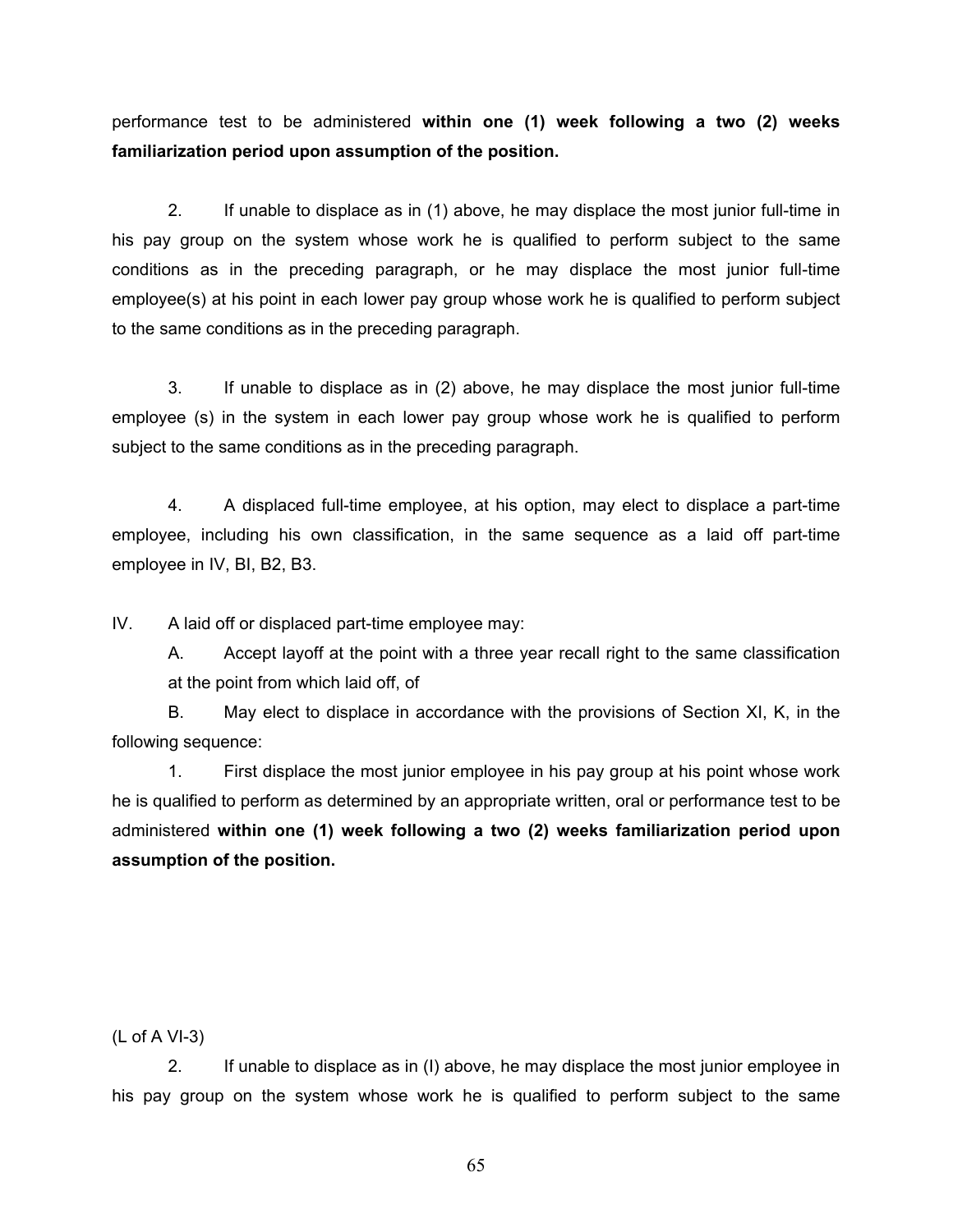conditions as in the preceding paragraph, or he may displace the most junior employee{s) at his point in each lower pay group whose work he is qualified to perform subject to the same conditions as in the preceding paragraph.

3. If unable to displace as in (2) above, he may displace the most junior employee (s) in the system in each lower pay group whose work he is qualified to perform subject to the same conditions as in the preceding paragraph.

**\_\_\_\_\_\_\_\_\_\_\_\_\_\_\_\_\_\_\_\_\_\_\_\_\_\_\_\_ \_\_\_\_\_\_\_\_\_\_\_\_\_\_\_\_\_\_\_\_\_\_\_\_\_\_\_\_\_\_\_\_\_\_\_**

**PHILIPPINE AIRLINES, INC. INTERNATIONAL ASSOCIATION OF MACHINISTS AND AEROSPACE WORKERS, AFL-CIO**

**Date: Date:**

(Signed by Cesar Lamberte for Philippine Airlines / Randolph Kauhane for IAM, 07 September 2000.)

4. As of 31<sup>st</sup> of July 2006, the twenty three (23) classifications were reduced to seven (7) namely 1) Senior Accounting Agent; 2) Accounting Agent; 3) Accounting Clerk; 4) Personnel Assistant; 5) Secretary; 6) General Clerk; and 7) Customer Service Representative.

I.B – Consistent with Section III canges, paragraph .B to read "Lead positions are to be considered to be filling a premium position with the basic classification".

Remigio G. Siapno II Randolph J. Kauhane

PHILIPPINE AIRLINES, INC. INTERNATIONAL ASSOCIATION OF MACHINISTS AND AEROSPACE WORKERS, AFL-CIO

Date: 04 September 2008 Date: 04 September 2008

(Signed by Atty. Remigio G. Siapno II of Philippine Airlines/Randolph Kauhane for IAM)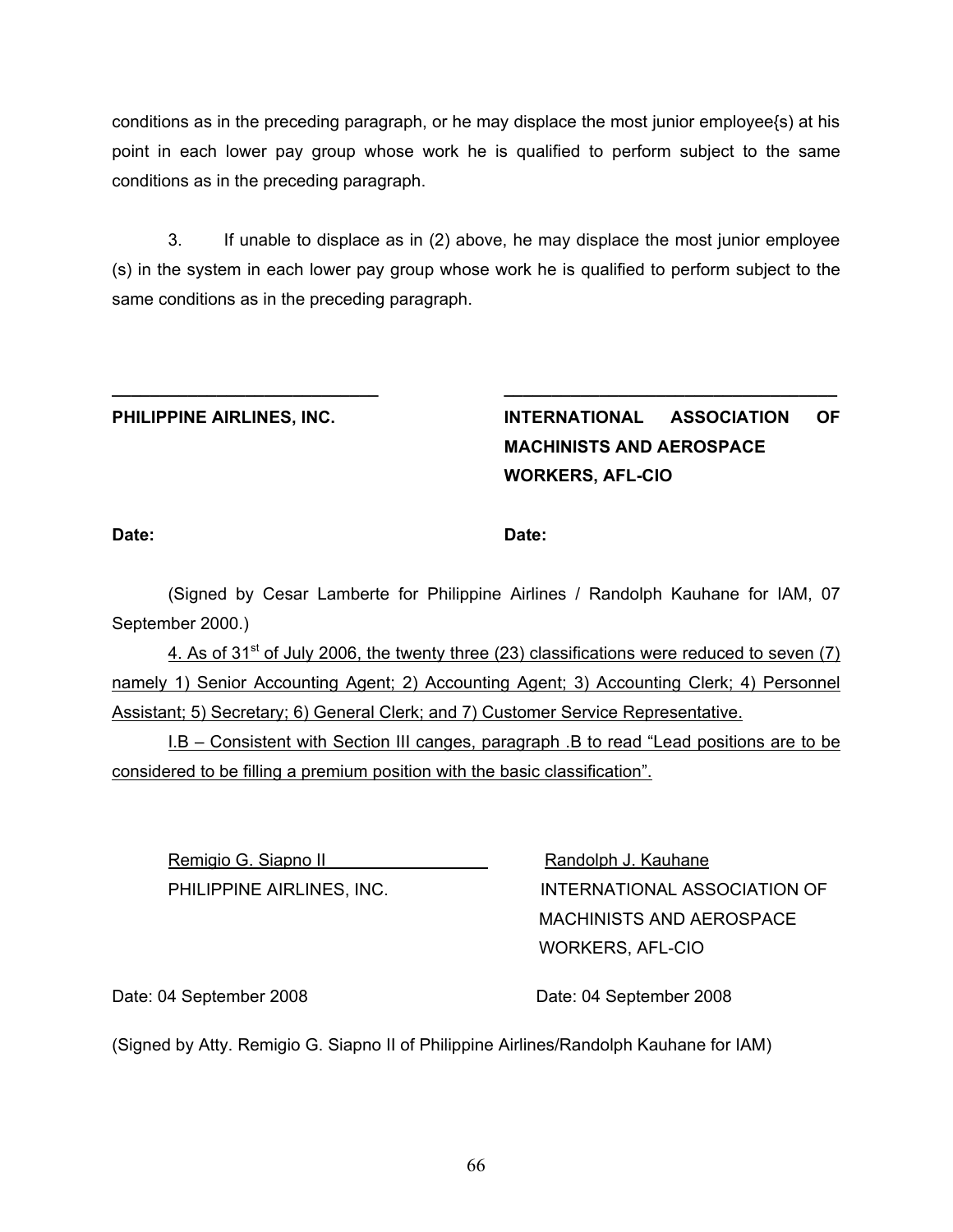#### **LETTER OF AGREEMENT VII**

It is the understanding of the parties that with respect to travel on "official business" other than for training or familiarization, any employee who "travels away from his work domicile on company business" will begin receiving pay from one hour prior to scheduled departure and will continue receiving pay until one-half hour after arrival on domestic flights and one hour after arrival on international flights. Should the travel occur on a regular scheduled day off or after an employee has worked a regular straight time shift, then pay will be at the applicable overtime rate.

**\_\_\_\_\_\_\_\_\_\_\_\_\_\_\_\_\_\_\_\_\_\_\_\_\_\_\_\_ \_\_\_\_\_\_\_\_\_\_\_\_\_\_\_\_\_\_\_\_\_\_\_\_\_\_\_\_\_\_\_\_\_\_\_**

**PHILIPPINE AIRLINES, INC. INTERNATIONAL ASSOCIATION OF MACHINISTS AND AEROSPACE WORKERS, AFL-CIO**

**Date: Date:**

(Signed by Atty. Ismael Khan for Philippine Airlines / Richard Thomas for IAM.)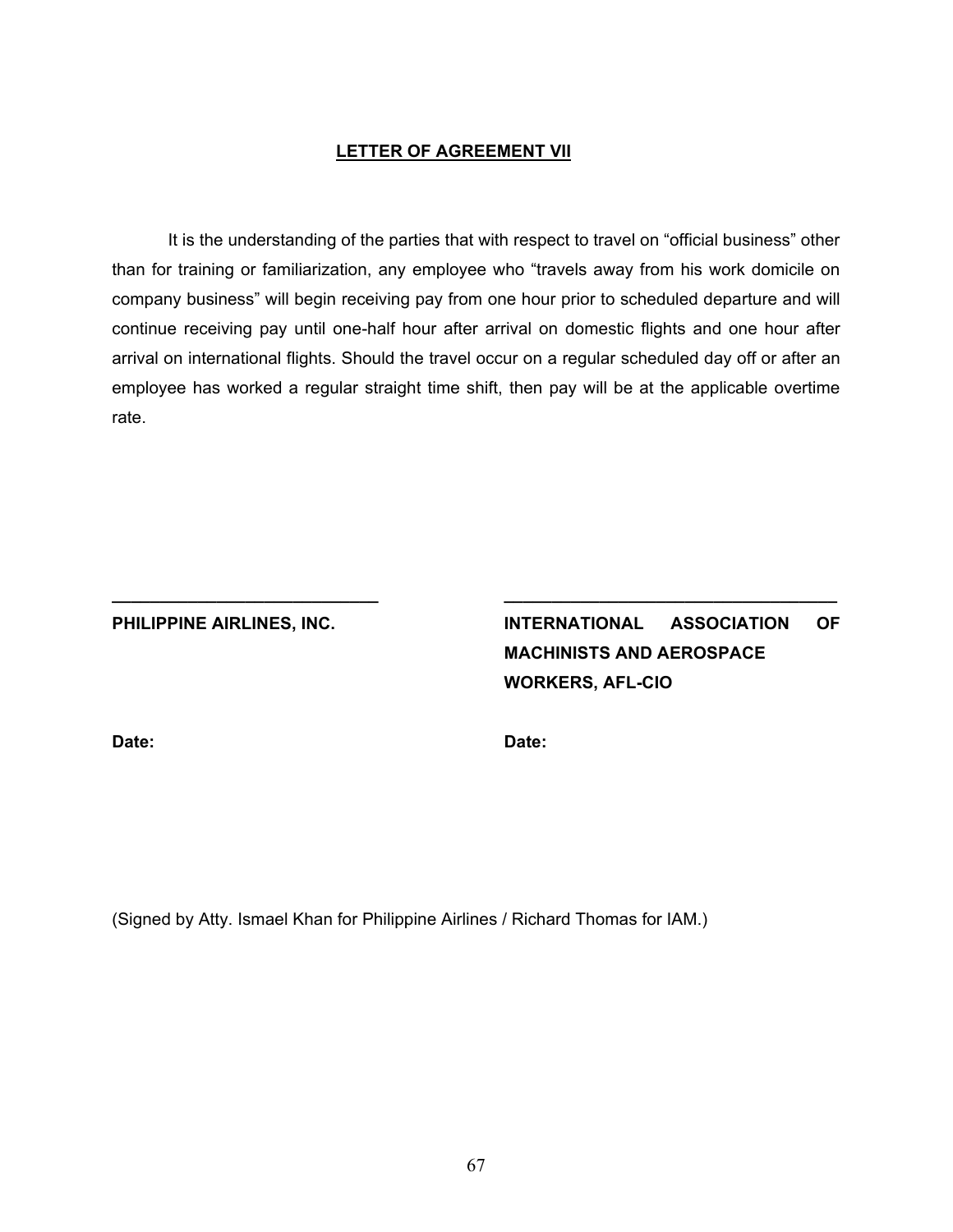#### **LETTER OF AGREEMENT VIII**

The parties agree that the position of Secretary to the Personnel Officer and Personnel Assistant provided in Section XII, J of the collective bargaining agreement will be excluded from the scope thereof when said position are vacated by the present incumbents.

**\_\_\_\_\_\_\_\_\_\_\_\_\_\_\_\_\_\_\_\_\_\_\_\_\_\_\_\_ \_\_\_\_\_\_\_\_\_\_\_\_\_\_\_\_\_\_\_\_\_\_\_\_\_\_\_\_\_\_\_\_\_\_\_**

**PHILIPPINE AIRLINES, INC. INTERNATIONAL ASSOCIATION OF MACHINISTS AND AEROSPACE WORKERS, AFL-CIO**

**Date: Date:**

**(**Signed by Atty. Ismael Khan for Philippine Airlines / Richard Thomas for IAM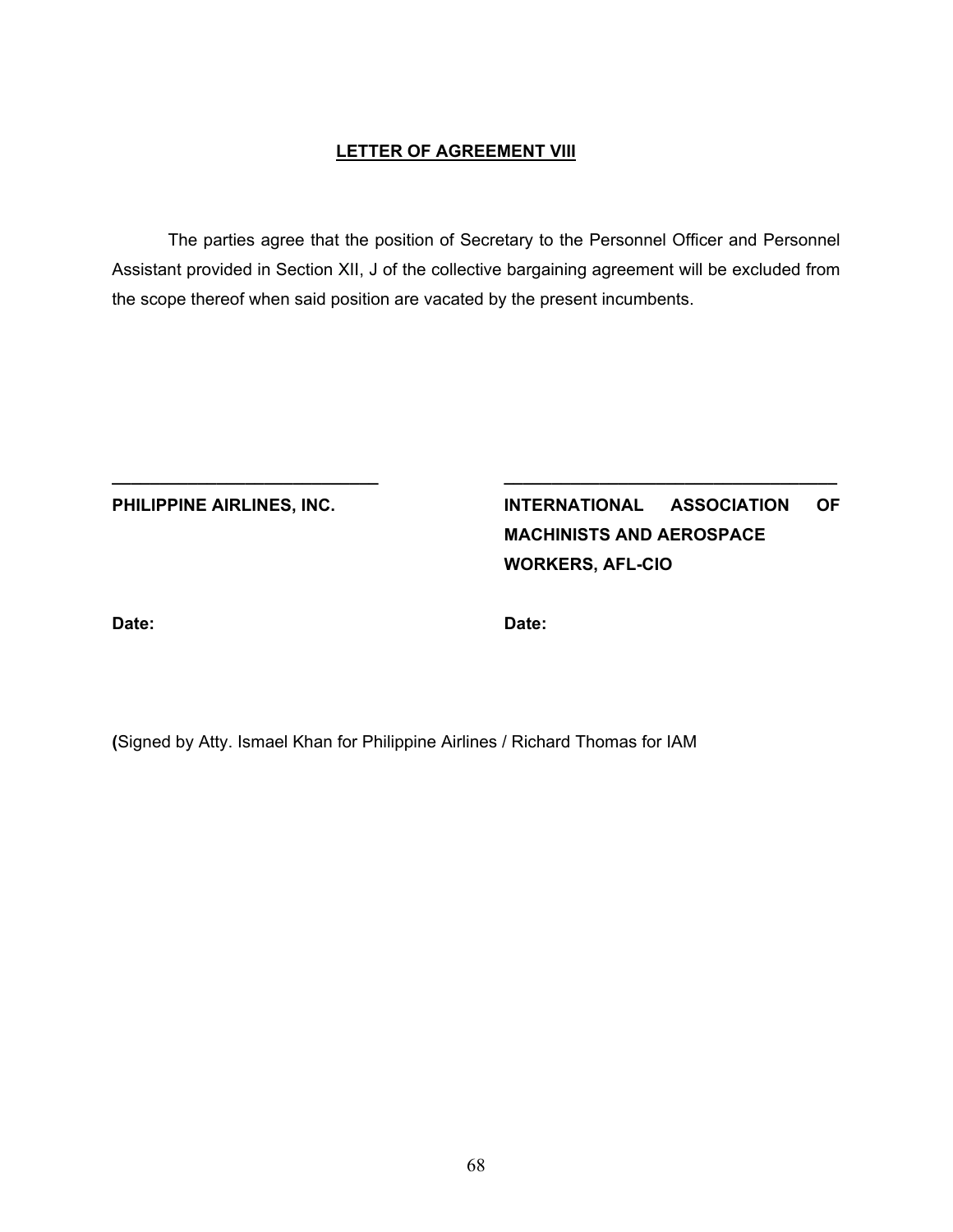## **LETTER OF AGREEMENT IX**

In returning to the separation of job functions for the customer service agent (formerly traffic agent) and cargo agent classification, the following procedure will be used in the HNL station:

1. Step 1:

Employees currently in the customer service agent (HNL) classification will be given an opportunity to return to the cargo agent (HNL) classification.

2 Step 2:

If this does not satisfy the staffing needs, CSA (HNL) employees who were in the cargo agent (HNL) classification will be returned to that classification.

3. Step 3:

If this does not satisfy the staffing needs, customer service agents (HNL) will be assigned to the cargo agent 9HNL0 classification in inverse order of CSA classification seniority.

4. Step 4:

Employees who are assigned to the cargo agent (HNL) classification pursuant to Steps 2 and 3 above will have first priority to bid and a hold a full-time opening in the customer service agent (HNL) classification, such right to continue until such time as an employee chooses not to bid and hold a CSA position in accordance with his seniority.

**\_\_\_\_\_\_\_\_\_\_\_\_\_\_\_\_\_\_\_\_\_\_\_\_\_\_\_\_ \_\_\_\_\_\_\_\_\_\_\_\_\_\_\_\_\_\_\_\_\_\_\_\_\_\_\_\_\_\_\_\_\_\_\_**

**PHILIPPINE AIRLINES, INC. INTERNATIONAL ASSOCIATION OF MACHINISTS AND AEROSPACE WORKERS, AFL-CIO**

#### **Date: Date:**

(Signed by Atty. Ismael Khan for Philippine Airlines / Richard Thomas for IAM.)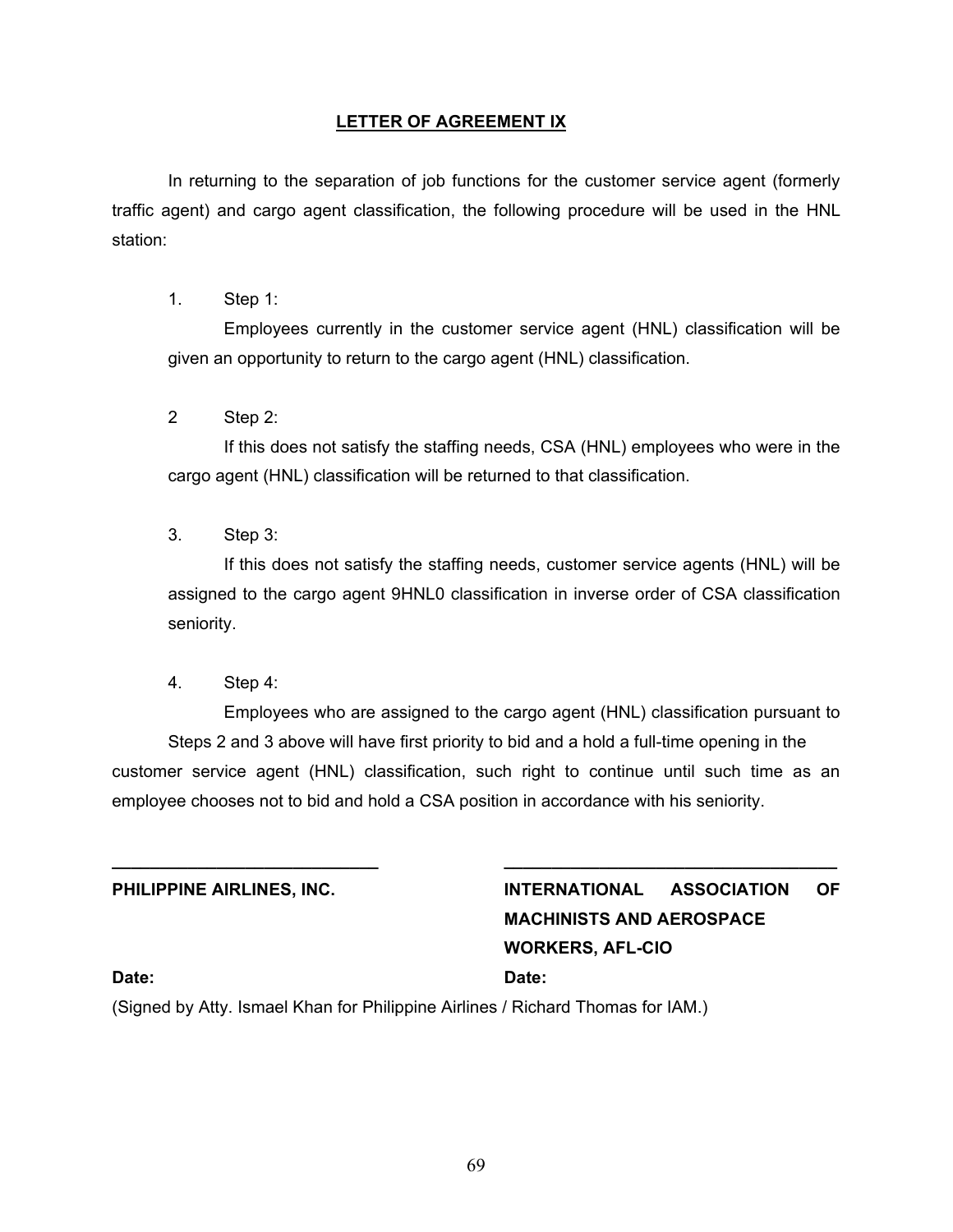#### **LETTER OF AGREEMENT X**

The parties agree that those employees who had accepted a promotion to a position in the Company not covered by this Agreement prior to the signing of this Agreement will retain but not accrue seniority within any former classifications under this Agreement. The following management employees retain, but not accrue company and classification seniority as of the signing of this Agreement. The parties also agree that those employees who accepted a promotion to a position in the Company not covered by this Agreement after 01 July 2000 will not retain Union seniority.

| Name                    | Latest transfer date |  |
|-------------------------|----------------------|--|
|                         | to Management        |  |
| 1. Gutierrez, Teresa    | Sept. 1, 1996        |  |
| 2. Cuevas, Maria Luz    | March 1, 1997        |  |
| 3. Barreto, Deladino    | April 16, 1991       |  |
| 4. Nethercott, Alfred   | May 1, 1983          |  |
| 5. Pavsidis, Marguerite | July 1, 1984         |  |
| 6. Marquez, Emerald     | Oct. 16, 1984        |  |
| 7. Merino, Marlene      | Dec. 1, 1984         |  |
| 8. Morales, Veronica    | Aug. 1, 1993         |  |
| 9. Aldanese, Rex        | July 16, 1983        |  |
| 10. Cuenco, Tito        | Aug. 24, 1987        |  |
| 11. Aguila, Estrellita  | Oct. 1, 1980         |  |
| 12. Wall, Maricel       | Jan. 1, 1998         |  |
| 13. Tabuena, Marylou    | July 1, 1999         |  |

# **PHILIPPINE AIRLINES, INC. INTERNATIONAL ASSOCIATION OF MACHINISTS AND AEROSPACE WORKERS, AFL-CIO**

#### **Date: Date:**

(Note: Employees 4, 8 & 12 are the only ones covered by this Letter of Agreement as of July1,2006.) (Signed by Cesar Lamberte for Philippine Airlines / Randolph Kauhane for IAM. 9/7/00)